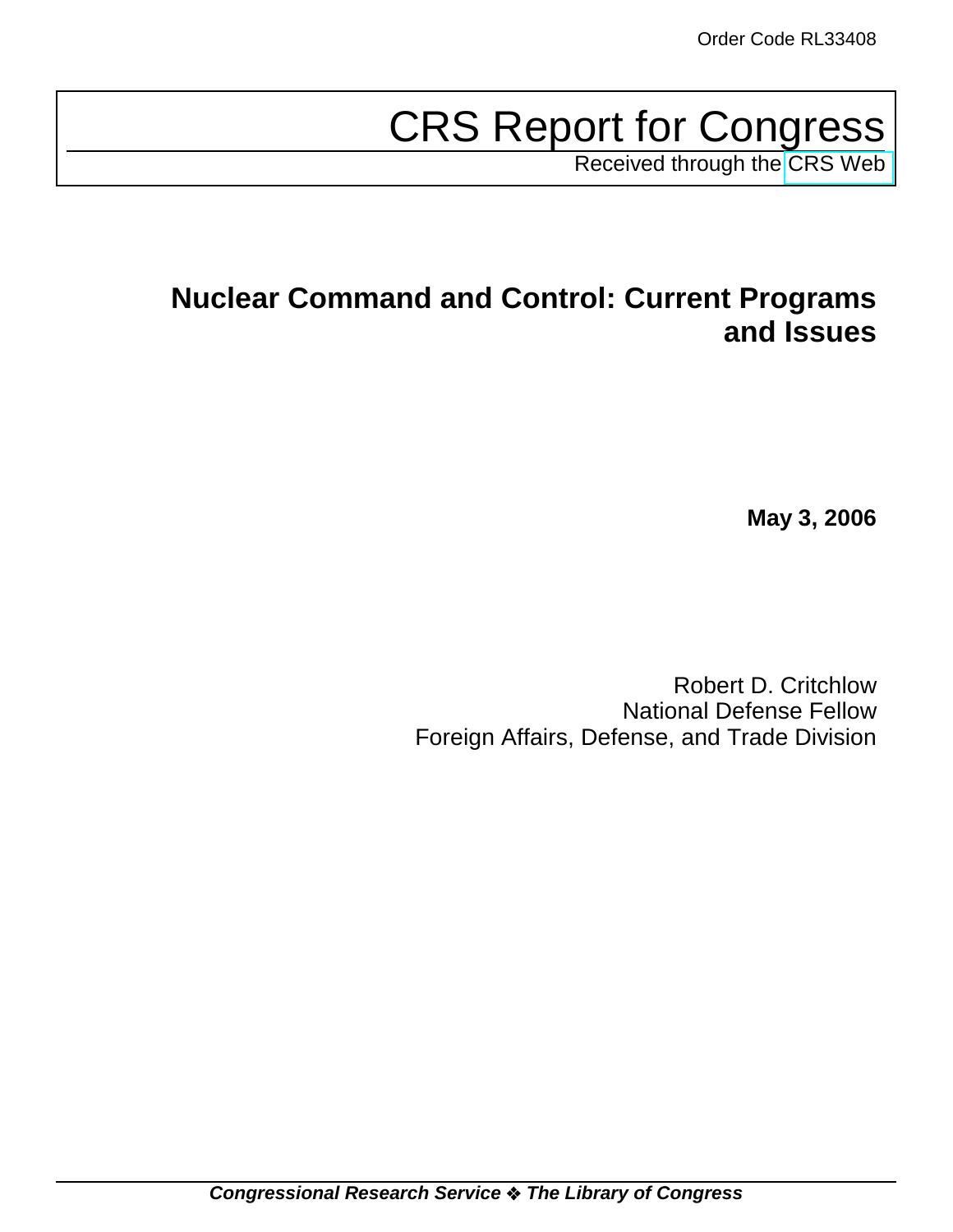# Nuclear Command and Control: Current Programs and **Issues**

### **Summary**

The Nuclear Command and Control System (NCCS) infrastructure supports the President and his combatant commanders when they direct nuclear forces. This report discusses the current role of the NCCS in light of the 2001 Nuclear Posture Review (NPR) and the 2006 Quadrennial Defense Review (QDR), examines current issues surrounding the NCCS, reviews modernization initiatives, summarizes NCCS functions and characteristics, and reviews NCCS platforms.

Key NCCS platforms include fixed locations such as the National Military Command Center (NMCC), the U.S. Strategic Command (USSTRATCOM) Global Operations Center (GOC), and Site-R, and mobile platforms such as the E-4B National Airborne Operations Center (NAOC), the E-6B Airborne Command Post (ABNCP), and the Mobile Consolidated Command Center (MCCC). The NCCS must support situation monitoring, tactical warning and attack assessment of missile launches, senior leader decision making, dissemination of Presidential force-direction orders, and management of geographically dispersed forces.

The Department of Defense's (DOD's) 2001 NPR proposed a "new triad" of offensive nuclear and conventional forces, passive and active defenses, and a robust infrastructure, tied together by the command, control, computers, communication, intelligence, surveillance, reconnaissance, and planning architecture to confront the new, allegedly unpredictable post-Cold War environment. Adapting to non-nuclear responses and active defenses poses additional challenges for the current NCCS.

Some might question the continued relevancy of the legacy Cold War NCCS architecture. It was designed against a "decapitation" threat from the Soviet Union. This threat might not still exist. However, some believe China is investing in a nuclear capability to compete with the United States. Iran and North Korea might be developing nuclear capabilities that, if not used to strike directly at the United States or U.S. forces, might be used to generate an electromagnetic pulse (EMP) that could wreck U.S. infrastructure. In addition to confronting these potential catastrophic threats, the NCCS could direct conventional military operations, aid continuity of government in crises, and support civil authorities during natural disasters or emergencies.

The Defense Department has proposed several modernization and procurement initiatives in its 2007 budget. The DOD budget requests upgrades for the Minimum Essential Emergency Communications Network (MEECN) links to the intercontinental ballistic missiles (ICBMs), bombers, and tanker forces. It incorporates a redesign and consolidation of the NMCC, as part of ongoing Pentagon renovation efforts. It proposes several communications and aircraft upgrades to the E-4B NAOC and the E-6B ABNCP. It seeks funding for a sweeping upgrade to its satellite communications capability through the Advanced Extremely High Frequency (AEHF) program and its follow-on, the Transformational Communications Satellite (TSAT) program.

This report will be updated as needed.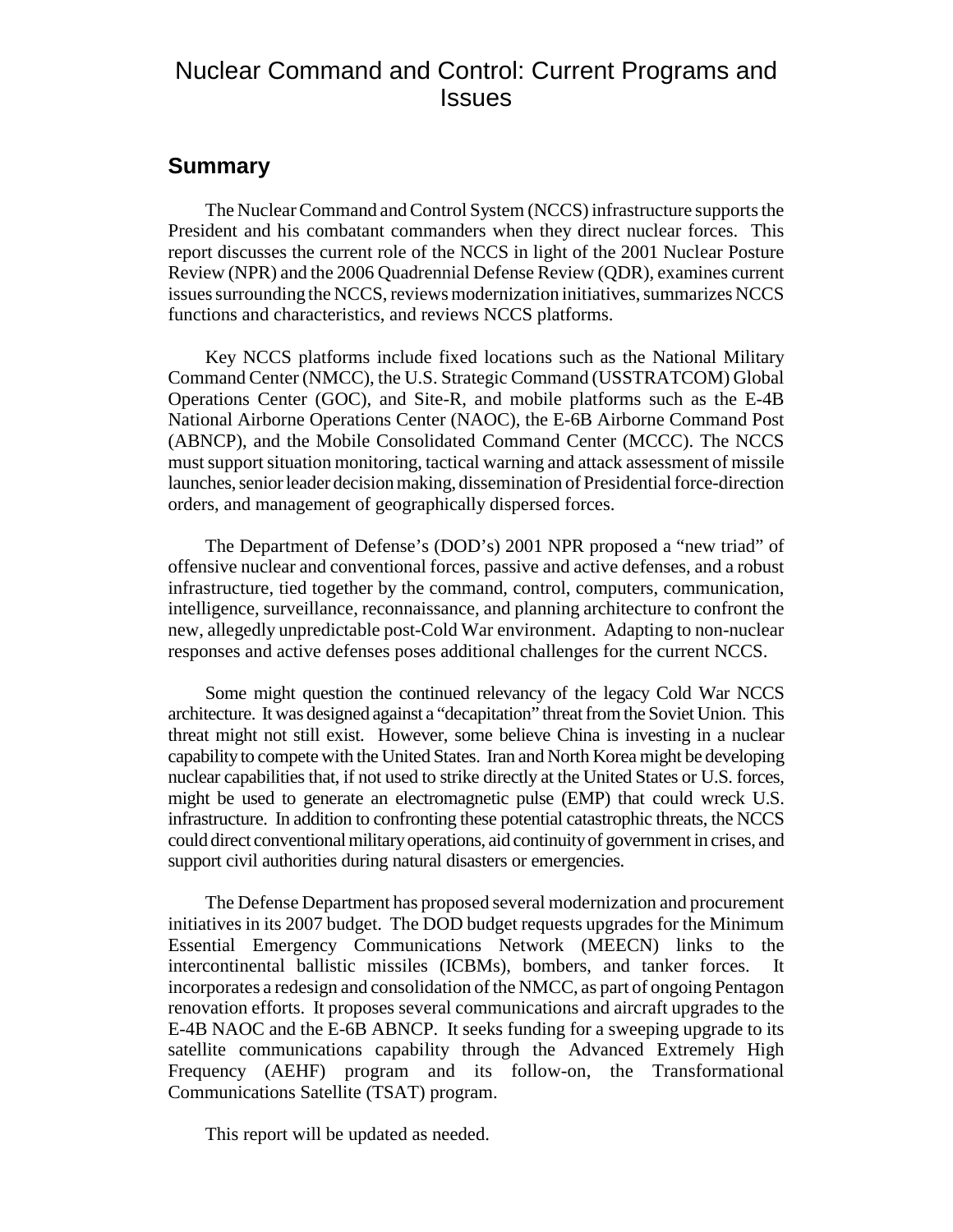# **Contents**

| USSTRATCOM Global Operations Center (GOC)  4<br>USSTRATCOM Airborne Command Post (ABNCP)  4<br>USSTRATCOM Mobile Consolidated Command Center (MCCC)  5<br>What Are the Functions of Nuclear Command and Control Systems?  5                                                           |
|---------------------------------------------------------------------------------------------------------------------------------------------------------------------------------------------------------------------------------------------------------------------------------------|
|                                                                                                                                                                                                                                                                                       |
| Are There Secondary Uses for Nuclear Command and Control Assets? 21                                                                                                                                                                                                                   |
| What Are Potential Nuclear Command and Control System<br>Minimum Essential Emergency Communications                                                                                                                                                                                   |
| What is the nature of the threat? $\dots \dots \dots \dots \dots \dots \dots \dots \dots 32$<br>What is the role of nuclear weapons in U.S. strategy and how<br>What is the appropriate architecture for the NCCS? 32<br>What level of investment in modernization or new procurement |
| Appendix A: Nuclear Command and Control Platforms and Programs  34                                                                                                                                                                                                                    |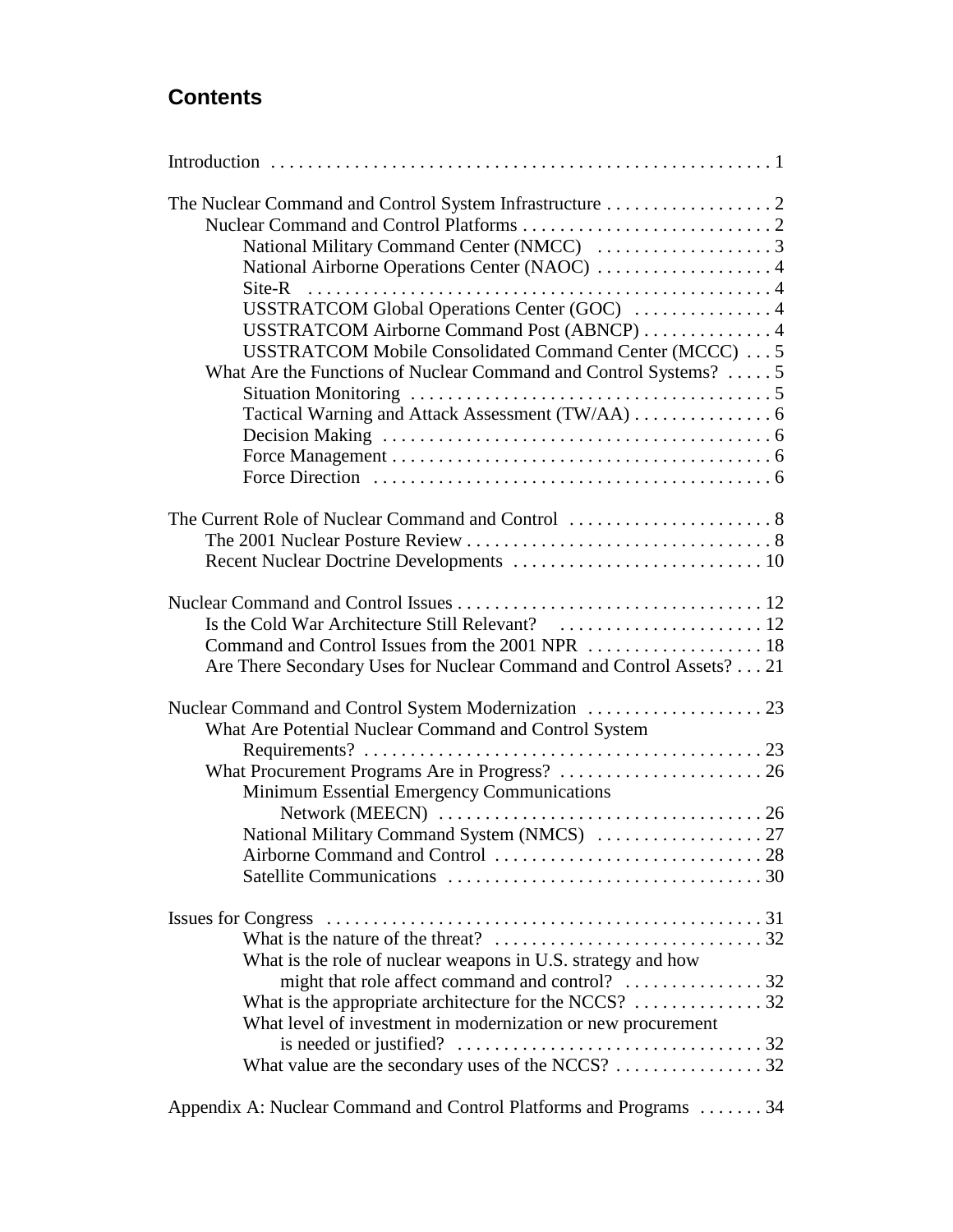|--|--|--|

# **List of Figures**

| Figure 2. National Military Command System Connectivity to the Forces  7 |  |
|--------------------------------------------------------------------------|--|
|                                                                          |  |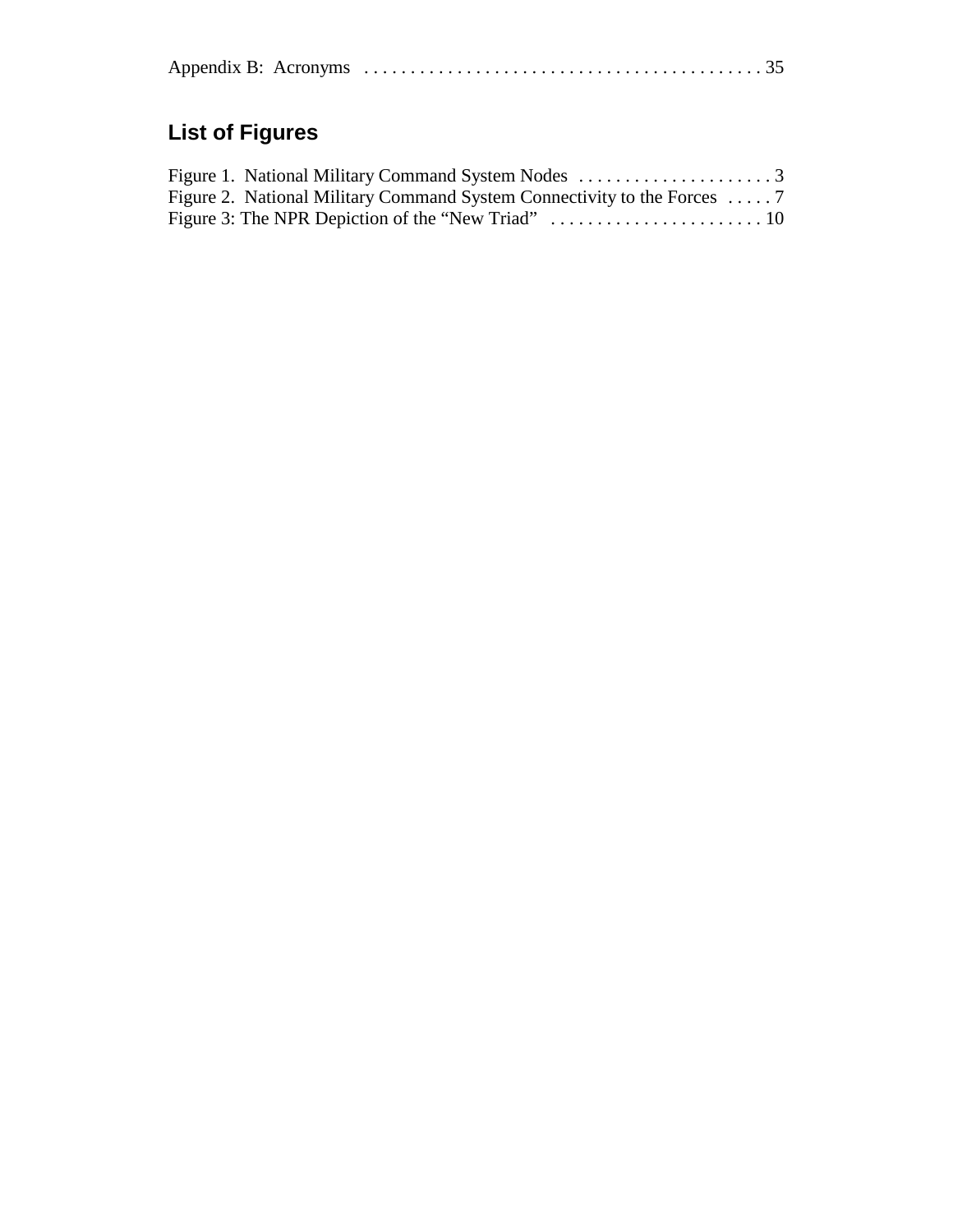# Nuclear Command and Control: Current Programs and Issues

# **Introduction**

Directing the use of nuclear weapons is surely the gravest decision a President can make. The process established for the President to perform this function is "Nuclear Command and Control" (NC2). NC2 is defined as

the exercise of authority and direction by the President, as Commander in Chief, through established command lines, over nuclear weapon operations of military forces; as Chief Executive over all Government activities that support those operations; and, as Head of State over required multinational actions that support those operations. $<sup>1</sup>$ </sup>

The infrastructure that supports the President and his Unified Command Commanders in exercising this authority is the Nuclear Command and Control System (NCCS).<sup>2</sup> The NCCS is defined as:

The designated combination of flexible and enduring elements including facilities, equipment, communications, procedures, personnel, and the structure in which these elements are integrated, all of which are essential for planning, directing, and controlling nuclear weapon operations of military forces and the activities that support those operations. The purpose of the NCCS shall be to provide the President with all capabilities required to exercise his authority over nuclear weapons operations.<sup>3</sup>

The NCCS supports the President's constitutional responsibilities as Commander in Chief and is part of Continuity of Government activities, and so may warrant Congressional oversight and interest. Congress, when authorizing and appropriating funds and in its oversight role, reviews Department of Defense's (DOD's) plans to sustain and modernize the NCCS. In the past, DOD has conducted reviews of nuclear posture and systems and communicated those findings to the

<sup>&</sup>lt;sup>1</sup> Department of Defense, "Directive 3150.6: United States Nuclear Command and Control System Support Staff," Jan. 19, 2001, p. 2.

<sup>&</sup>lt;sup>2</sup> Unified Command commanders are the four-star generals or admirals who command the joint service combatant commands, directly answerable to the President. Examples include U.S. Central Command (USCENTCOM), which is responsible for operations in the Middle-East, and U.S. Strategic Command (USSTRATCOM), which among its many missions is nuclear deterrence.

<sup>&</sup>lt;sup>3</sup> "United States Nuclear Command and Control System Support Staff," p. 2.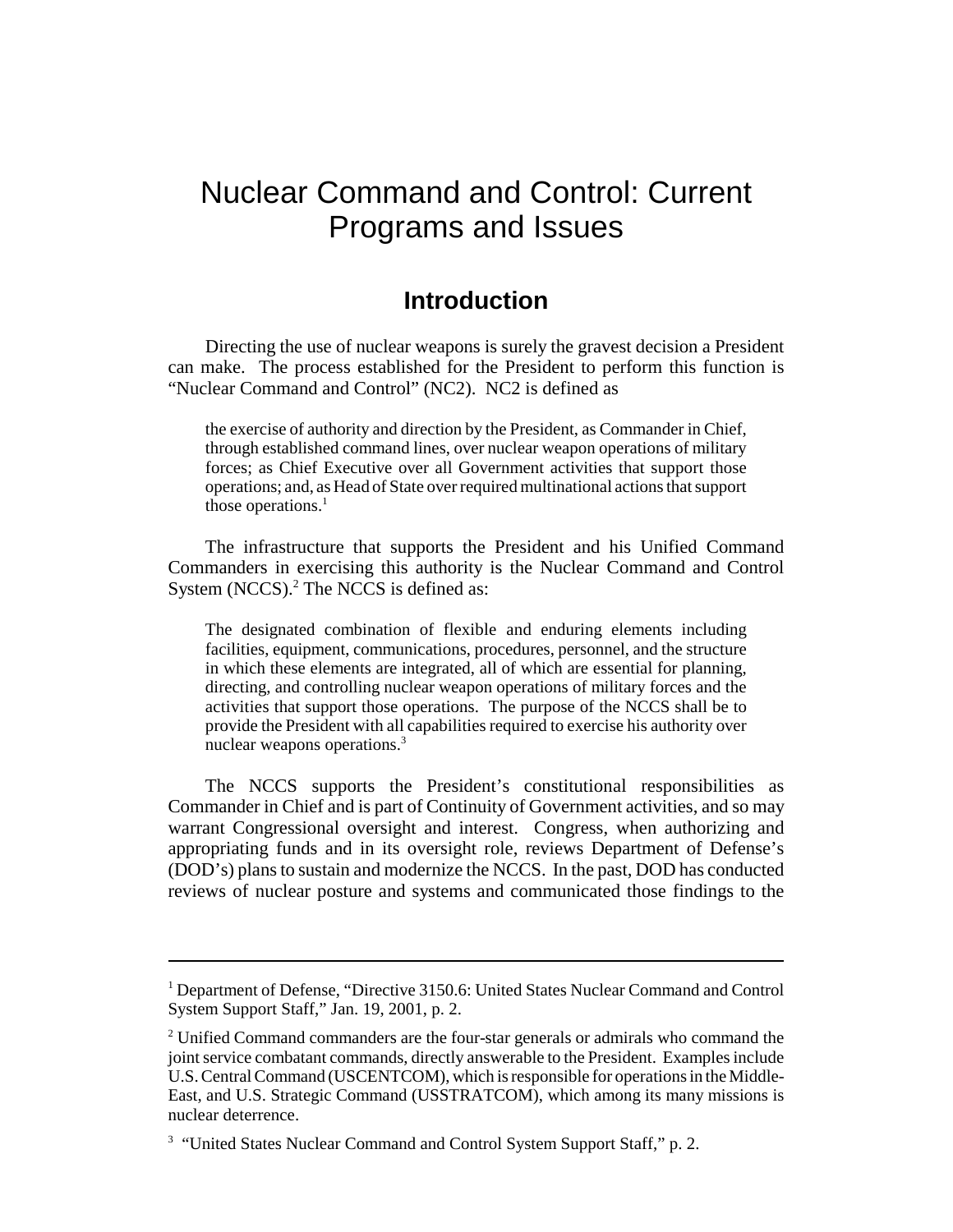legislative branch.<sup>4</sup> Increased momentum to implement the 2001 Nuclear Posture Review (NPR) findings, as well as the publication of DOD's 2006 Quadrennial Defense Review (QDR), could provide an opportunity for Congress to revisit the structure and future relevance of the NCCS.

Today's NCCS architecture still largely bears a shape that stems from its Cold War origins, despite the 14 years since the dissolution of the USSR. However, as the threat from Russia has waned, some analysts see the potential for nuclear challenges from China, North Korea, or Iran, which could drive a continued need for robust NC2, but possibly with a structure different from today. Other analysts note that the addition of non-nuclear responses and active defenses advocated by the 2001 NPR could drive additional complex requirements. Further, the individual platforms that make up the NCCS serve in secondary roles that give other user agencies equities in continued support for legacy systems. These equities will need to be reconciled with the recommendations from the 2006 QDR to retire some of these Cold War platforms.

Despite its strategic and budgetary implications, the NCCS is often not well understood and receives little attention from outside the military establishment. This report will describe NCCS platforms and functions, discuss the current role of the NCCS in light of the 2001 NPR and 2006 QDR, examine current issues related to the role of the NCCS from both process and technology perspectives, and review proposed modernization initiatives.

# **The Nuclear Command and Control System Infrastructure**

### **Nuclear Command and Control Platforms**

The lead elements of the NCCS form the National Military Command System (NMCS). The NMCS is "the priority component of the Global Command and Control System designed to support the Secretary of Defense and Joint Chiefs of Staff in the exercise of their responsibilities."<sup>5</sup> It provides the National Command Authorities (NCA)<sup>6</sup> and the Chairman of the Joint Chiefs of Staff (CJCS) with

<sup>&</sup>lt;sup>4</sup> The 1998 Quadrennial Defense Review and the 1993 bottom-Up Review also addressed nuclear posture issues.

<sup>&</sup>lt;sup>5</sup> Joint Chiefs of Staff, "Joint Publication 1-02: Department of Defense Dictionary of Military and Associated Terms," (Washington, DC: Joint Staff, Apr. 12, 2001, as amended through Aug. 31, 2005), p. 361.

<sup>&</sup>lt;sup>6</sup> National Command Authorities (or NCA) is a term that refers to the President and the Secretary of Defense. However, only the President has the authority to order the employment of nuclear weapons, and the term NCA is now used less frequently, although it still appears in the literature.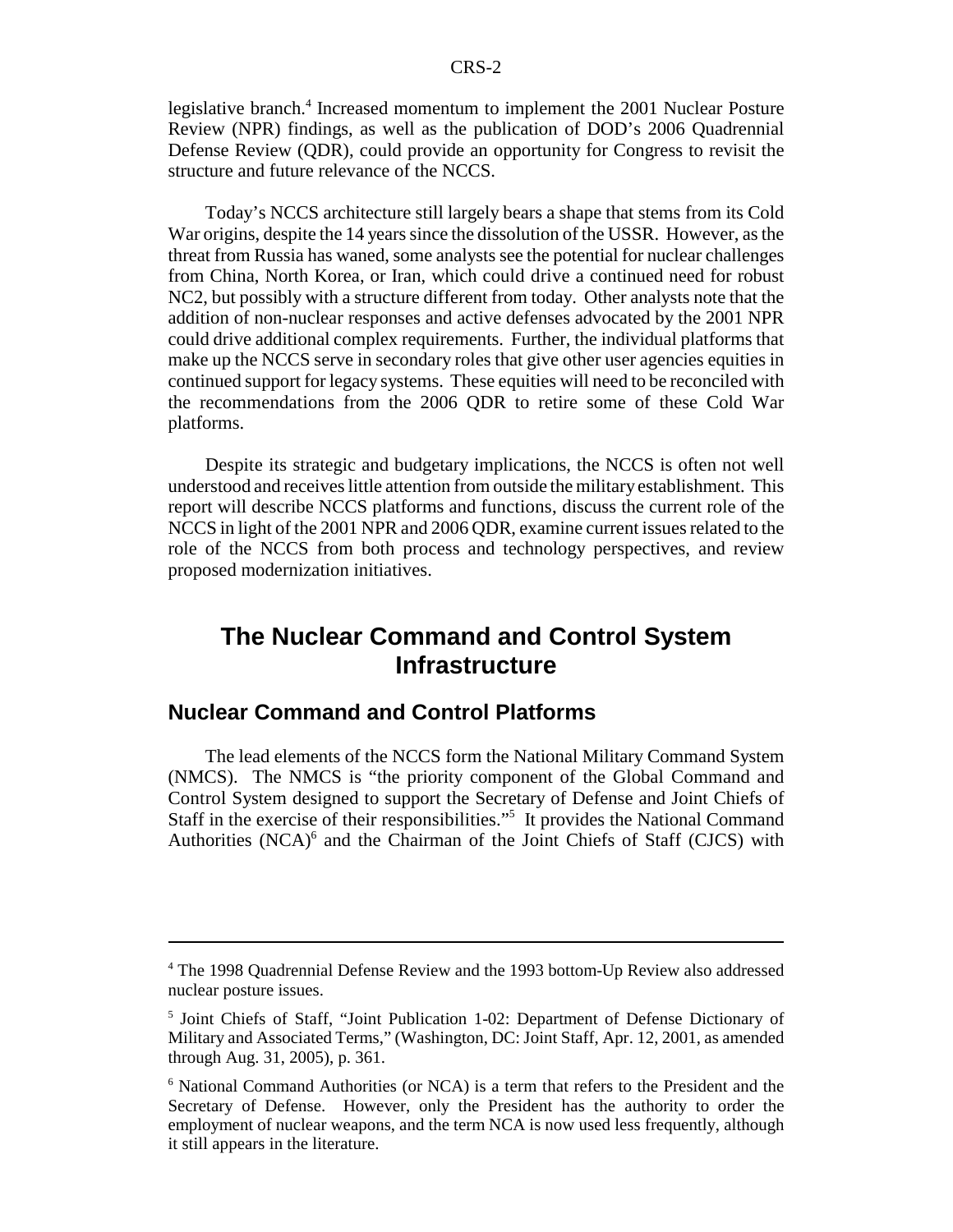command and control of the armed forces, both nuclear and conventional.<sup>7</sup> The NMCS includes the following command nodes and supporting components:



**Figure 1. National Military Command System Nodes**

**Source:** "National Command & Control: The National Military Command System (NMCS)," October 2001, at [http://www.afcea.org/education/briefs/lublinoct2001.ppt].

**National Military Command Center (NMCC) .** The NMCC is the primary location for national command and control on a day to day basis. This center is staffed around-the-clock, and each "watch team" is led by a General or Admiral, known as the "Deputy Director for Operations." Located in a shielded room in the Pentagon, the NMCC is responsible for monitoring nuclear forces and ongoing conventional military operations, and can be augmented by additional response cells in the event of a crisis. $8$ 

<sup>&</sup>lt;sup>7</sup> "National Command & Control: The National Military Command System (NMCS)," October 2001, at [http://www.afcea.org/education/briefs/lublinoct2001.ppt].

<sup>8</sup> Maj. Gen. Perry M. Smith, USAF (ret.), *Assignment: Pentagon, How to Excel in a Bureaucracy*, 3d ed., (Washington, DC: Brassey's, 2002)*,* 134-5*;* "National Command & Control: The National Military Command System (NMCS);" U.S. Strategic Command, (continued...)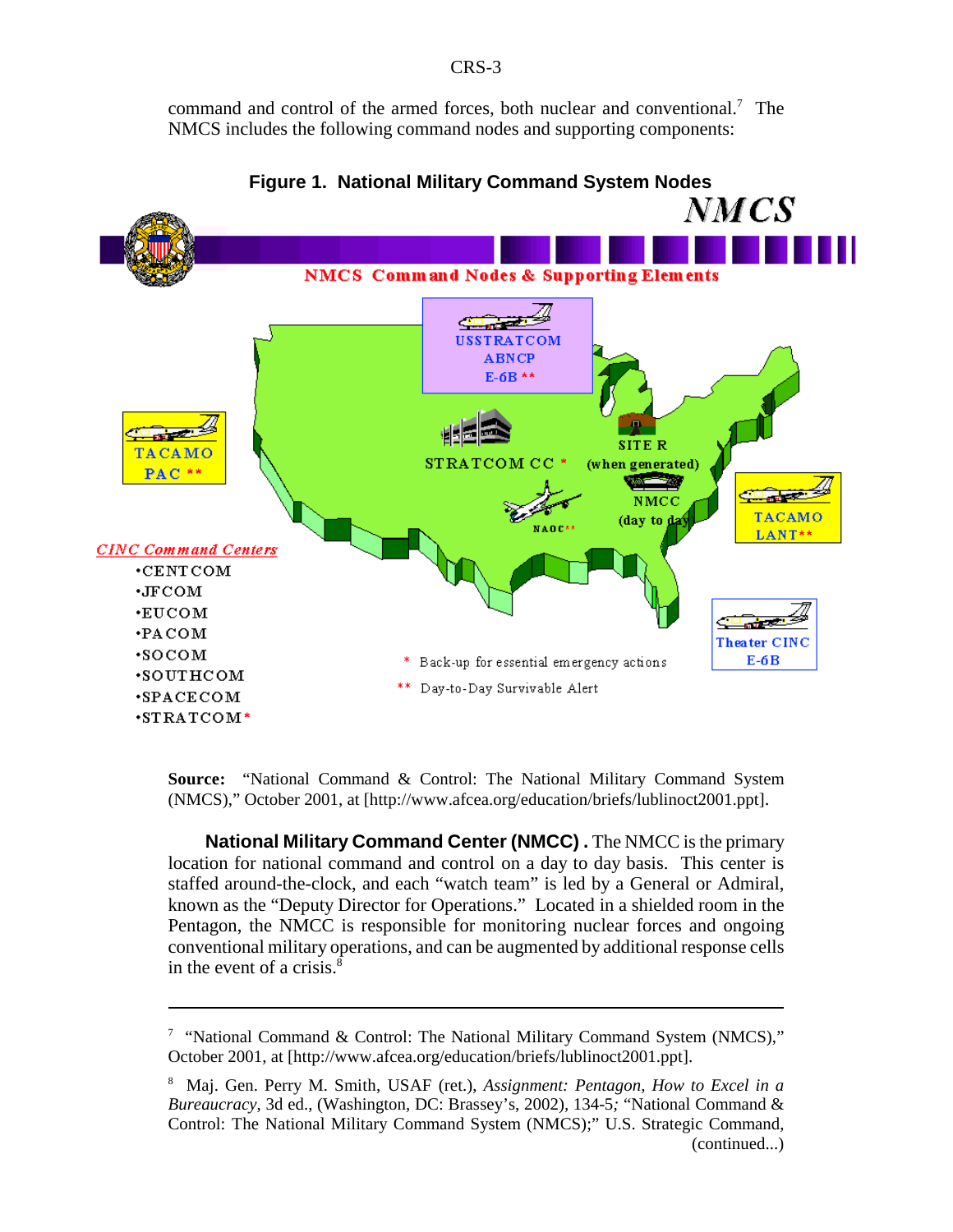**National Airborne Operations Center (NAOC).** If ground based command centers are destroyed, the NAOC can serve as a survivable airborne backup to the NMCC's command and control capabilities. A NAOC aircraft is always on alert, and the mobility of this airborne platform contributes to its survivability. The NAOCs are a fleet of modified Boeing 747-200B aircraft, each of which can include a crew of up to 114 people, and are based at Offutt AFB in Nebraska. Its communications, which include both Extremely High Frequency (EHF) and Very Low Frequency-Low Frequency (VLF/LF) links, are hardened against Electromagnetic Pulse (EMP). Although the Joint Staff tasks the aircraft, U.S. Strategic Command (USSTRATCOM)<sup>9</sup> provides personnel and day-to-day administration, while the Air Force's Air Combat Command serves as the program's resource manager.<sup>10</sup>

**Site-R** . Located at Fort Ritchie, Maryland, Site-R can be activated from a "cold" status to serve as an alternate NMCC location.<sup>11</sup>

**USSTRATCOM Global Operations Center (GOC).** Located underneath the USSTRATCOM Headquarters at Offutt AFB, Nebraska, the GOC can serve as a back up element to the NMCS for essential emergency actions. This center also serves as the command center for the USSTRATCOM Commander, one of the fourstar-general Unified Combatant Commanders, for the day-to-day management of his forces and for providing situational awareness. The facility is protected against EMP, and has its own emergency power supply to enable extended operations. This facility is staffed 24 hours a day, 365 days a year, with each team led by a Senior Controller who is always a full Colonel (Air Force, Army, or Marine Corps) or Captain  $(Navy).<sup>12</sup>$ 

**USSTRATCOM Airborne Command Post (ABNCP).** Should the USSTRATCOM GOC be unable to fulfill its role, the E-6B ABNCP can serve as a survivable airborne backup. The ABNCPs are a fleet of modified Boeing 707 aircraft, each of which carries a crew of 22, which includes aircrew, communications

<sup>8</sup> (...continued)

<sup>&</sup>quot;Welcome to the USSTRATCOM Command Center," Unpublished briefing slides, Dec. 11, 2001; Joint Chiefs of Staff, "J-3 Operations: Monitoring On-Going Operations," at [http://www.jcs.mil/j3].

<sup>&</sup>lt;sup>9</sup> United States Strategic Command is a joint (multi-service) combatant command, led by a four-star general or admiral, headquartered at Offutt AFB in Omaha Nebraska, with primary responsibility for nuclear deterrence forces.

<sup>&</sup>lt;sup>10</sup> U.S. Air Force, "U.S. Air Force Fact Sheet: E-4B," March 2005, at [http://www.af.mil/factsheets]; John Williamson, ed., *Jane's Military Communications*, 22d ed., 2001-2002, (Surrey, UK: Jane's Information Group, 2001), pp. 757-8.

<sup>&</sup>lt;sup>11</sup> U.S. Army Military District of Washington, "Fort Ritchie Background," 2005, at [http://www.mdw.army.mil/content]; "National Command & Control: The National Military Command System (NMCS);" "Welcome to the USSTRATCOM Command Center."

<sup>&</sup>lt;sup>12</sup> "Welcome to the USSTRATCOM Command Center;" U.S. Strategic Command, "U.S. Strategic Command Fact Sheet: USSTRATCOM Global Operations Center," December 2004, at [http://www.stratcom.mil/fact\_sheets].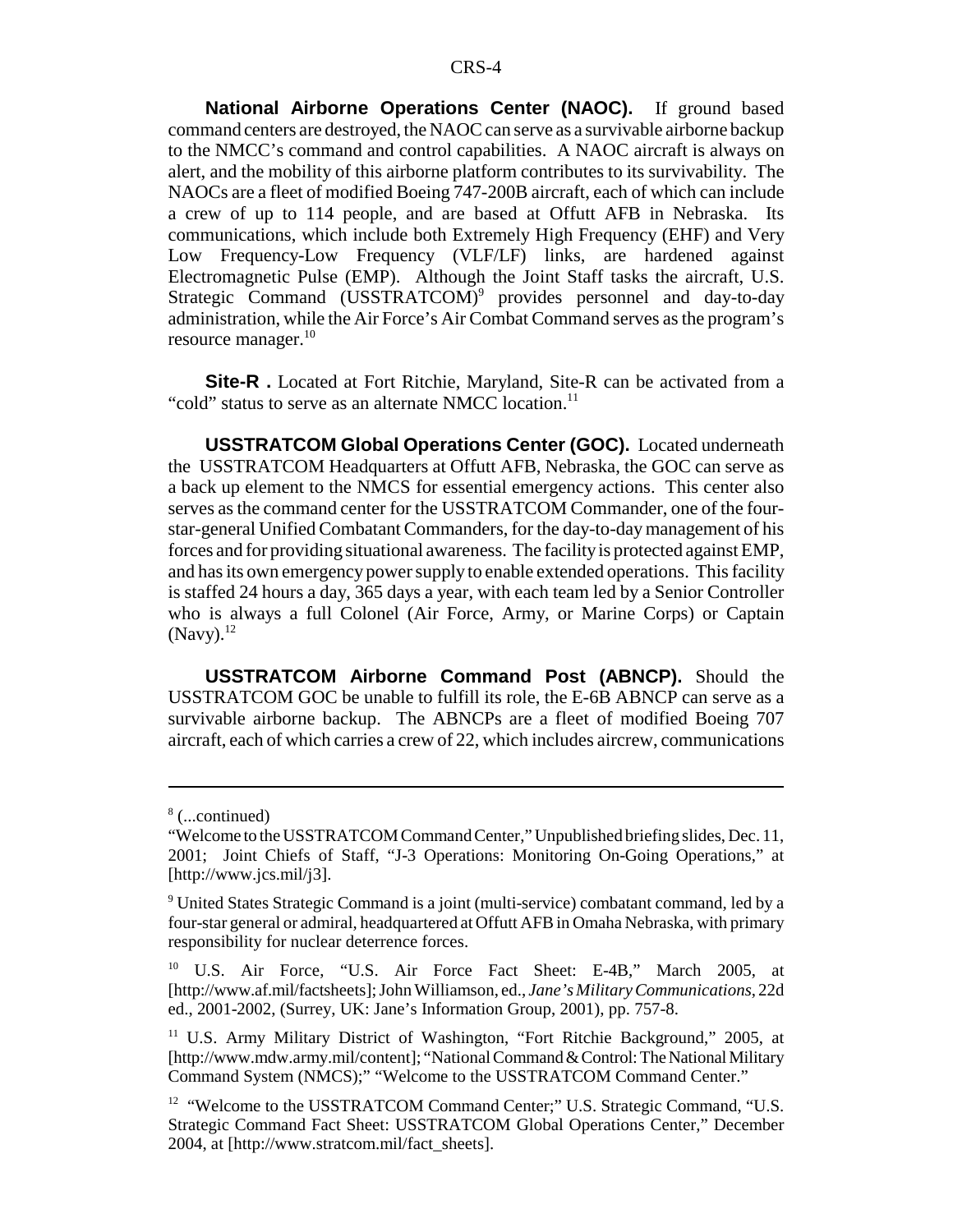operators, and battlestaff personnel. Historically, each battle staff has been led by a General or Admiral, known as the Airborne Emergency Action Officer (AEAO). This aircraft fulfills two additional key missions. As the Airborne Launch Control System (ALCS), the aircraft has the ability to communicate launch codes directly to ICBM launch facilities to command launch, in the event that their launch control centers are unable to perform that function. Also, the E-6B can serve as the Take Charge And Move Out (TACAMO) relay for Navy ballistic missile submarines. The airplane can deploy a 2½-mile-long trailing wire antenna and communicate directives to the submarines over its VLF/LF system. In addition to the VLF/LF, the ABNCP can communicate using Ultra-High Frequency (UHF) or EHF satellite systems. While USSTRATCOM provides the battlestaff personnel, the aircraft, aircrew, and communications operators are from the Navy's Strategic Communications (STRATCOMM) Wing One, based at Tinker AFB, Oklahoma.13

**USSTRATCOM Mobile Consolidated Command Center (MCCC).** The MCCC is a convoy of trucks that can deploy during a crisis to serve as a survivable road-mobile backup to the USSTRATCOM GOC or ABNCP.<sup>14</sup>

# **What Are the Functions of Nuclear Command and Control Systems?**

The fundamental premise underlying nuclear command and control is that only the President can direct the use of nuclear weapons.<sup>15</sup> The Nuclear Command and Control System (NCCS) has evolved to serve the President's requirements for advice and decision making for the strategic nuclear forces. Some of the major functions that the NCCS must perform include:<sup>16</sup>

**Situation Monitoring.** The external military, political, or physical environment could signal upcoming events or shape the freedom of action of

<sup>&</sup>lt;sup>13</sup> United States Strategic Command, "U.S. Strategic Command Fact Sheet: E-6B Airborne Command Post (ABNCP)," at [http://www.stratcom.mil/fact\_sheets]; United States Navy, "U.S. Navy Fact Sheet: E-6A Mercury Airborne Command Post," June 24, 2003, at [http://www.navy.mil/navydata]; "Welcome to the USSTRATCOM Command Center;" John Williamson, ed., *Jane's Military Communications*, 26th ed., 2005-2006, (Surrey, UK: Jane's Information Group, 2005), pp. 730-1.

<sup>&</sup>lt;sup>14</sup> "Welcome to the USSTRATCOM Command Center."

<sup>&</sup>lt;sup>15</sup> Joint Chiefs of Staff, "Joint Pub 3-12, Doctrine for Joint Nuclear Operations," (Washington, DC: Joint Staff, December 15, 1995), p. II-1.

<sup>&</sup>lt;sup>16</sup> For the following discussion, see Chairman of the Joint Chiefs of Staff, "CJCSI 5119.01B: Charter for the Centralized Direction, Management, Operation, and Technical Support of the Nuclear Command, Control, and Communication System," July 19, 2004, A-1; "National Command & Control: The National Military Command System (NMCS)," October 2001, at [http://www.afcea.org/education/briefs/lublinoct2001.ppt]; U.S. Strategic Command, "Welcome to the USSTRATCOM Command Center;" Albert E. Babbitt, "Command Centers," in *Managing Nuclear Operations*, Ashton B. Carter, John D. Steinbruner, Charles A. Zraket, eds., (Washington, DC: Brookings Institution, 1987), pp. 322-351; Paul Bracken, *The Command and Control of Nuclear Forces* (New Haven: Yale University Press, 1983), pp. 179-237.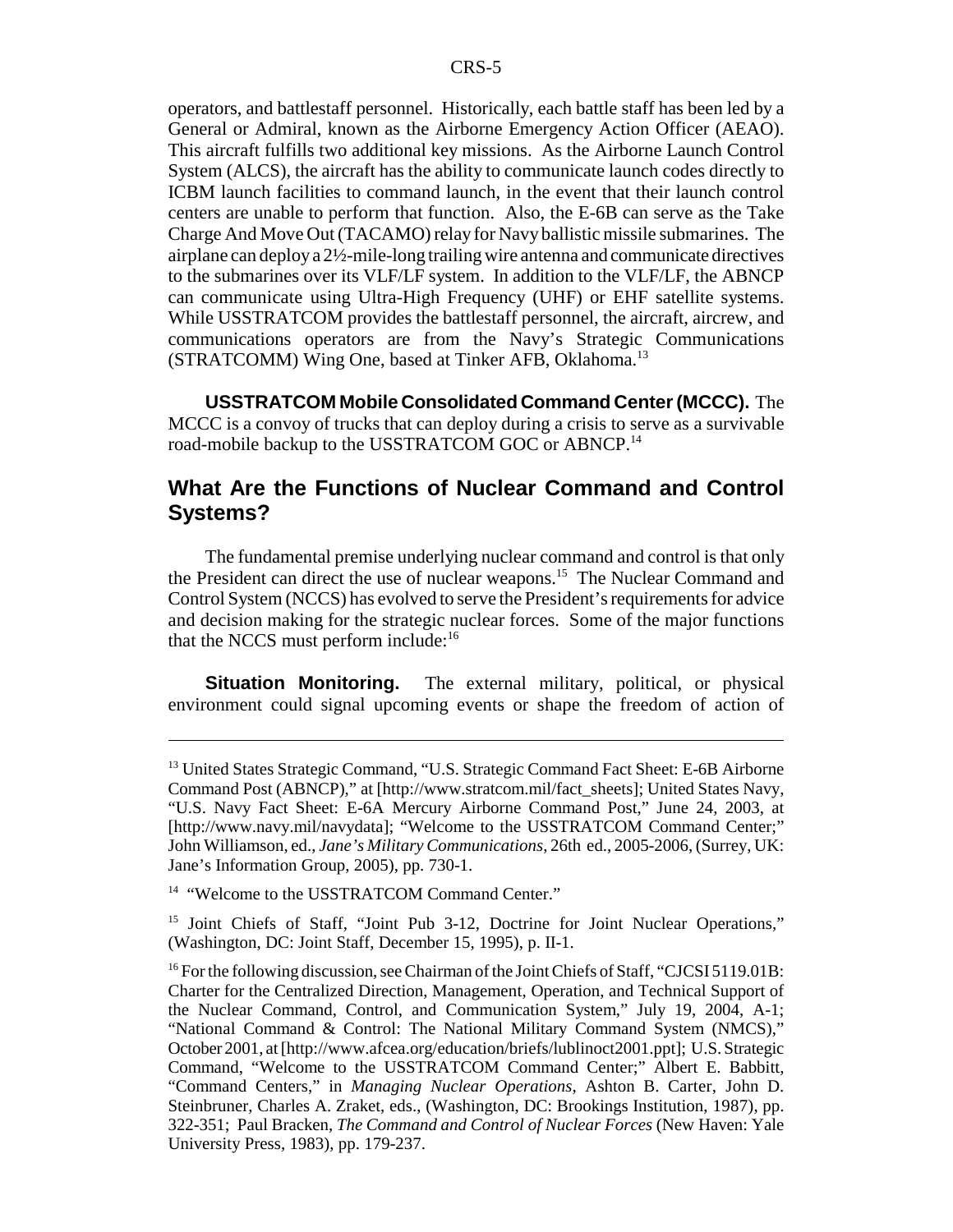deterrence forces. Thus, the command elements must monitor strategic intelligence, both from classified means and from open sources, for indicators. Most of the NCCS centers include an intelligence cell that is linked to classified national intelligence systems. This capability can help with anticipating crises, although sometimes 24 hour news services such as *CNN* are the first indicator. Situation monitoring can also include tracking the weather, which can affect aircraft operations.

**Tactical Warning and Attack Assessment (TW/AA).** Detecting and analyzing a potential attack is one of the most time-sensitive functions that contributes to the NCCS process. It is vital to verify quickly a missile launch and discern whether it is a false indication, a previously announced space launch, a potential attack, or some other event. Next, determining the origin, size, and potential targets of the attack should aid decision makers in shaping their response. To provide a high degree of certainty regarding this critical information, the TW/AA centers rely on a concept called "dual phenomenology." Dual phenomenology means that two different systems, in this case satellites and radars, are used to verify an attack.

**Decision Making.** Doctrine recommends that the President consult with senior commanders in making a decision to employ nuclear weapons. By statute, the Chairman of the Joint Chiefs of Staff (CJCS) is the primary military advisor to the President (P.L. 99-433).<sup>17</sup> The President may choose to consult with other advisors as well. The system must provide connectivity between the President, his advisors, and his nuclear commanders, as well as continuous situation updates, so that he has the best information possible on which to base a decision.

**Force Management.** Data on the readiness of the nuclear deterrent and supporting forces is important to decision makers both on a day-to-day basis and in a crisis. This data could include forces available, locations, or maintenance/supply status. This function could also include alerting forces during a crisis. The force management process collects this information and presents it in quickly understandable formats for key leadership.

**Force Direction.** This function includes two key aspects of nuclear command and control: nuclear surety (sometimes called "negative control") and positive control. Nuclear surety comprises the controls designed to prevent unauthorized use of nuclear weapons. Positive control describes those elements that assure instructions to launch nuclear weapons reach the forces and will be carried out if given by the President.<sup>18</sup> Force direction includes both employing forces and ending hostilities.

<sup>17</sup> Title X, *United States Code*, Section 151.

<sup>18</sup> John D. Steinbruner, "Choices and Trade Offs," in *Managing Nuclear Operations*, Ashton B. Carter, John D. Steinbruner, Charles A. Zraket, eds., (Washington, DC: Brookings Institution, 1987), pp. 539-543.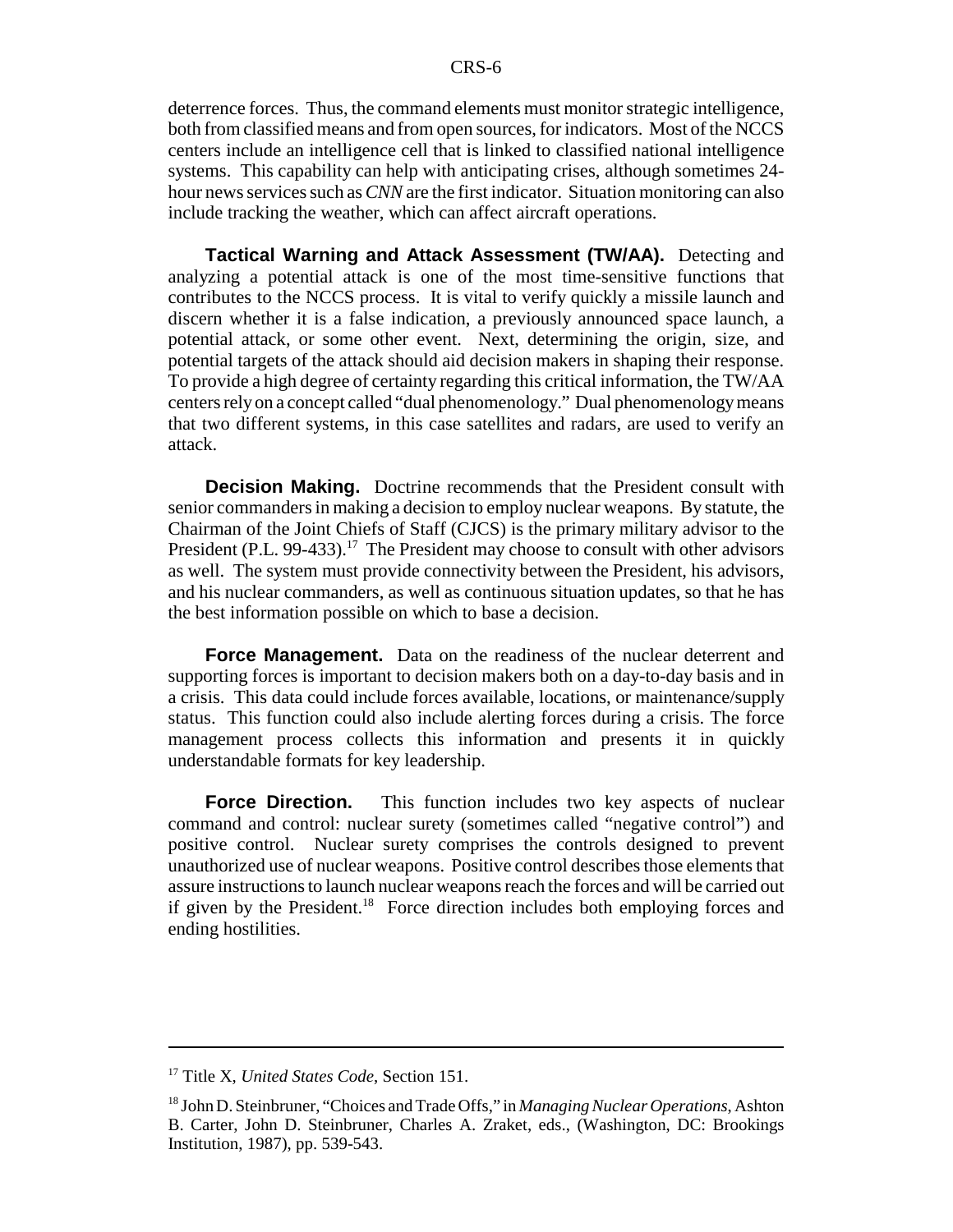

**Source:** "National Command & Control: The National Military Command System (NMCS)," October 2001, at [http://www.afcea.org/education/briefs/lublinoct2001.ppt].

In order to accomplish these expectations in the potentially confusing and demanding environment of nuclear employment, the NCCS must fulfill several key attributes. Primarily, it must be survivable. The system may have to operate in extreme blast, heat, fallout, EMP, chemical, or biological environments. National leadership must be able to exercise control throughout any crisis. This survivability can be achieved by hardening, mobility, redundancy, or concealment.<sup>19</sup>

The NCCS must also be reliable. It should support rapid connectivity between decision makers and forces during time critical events. It should work properly when called upon. It should not generate false alarms or pass inaccurate information.<sup>20</sup>

<sup>&</sup>lt;sup>19</sup> Chairman of the Joint Chiefs of Staff, "CJCSI 5119.01B," A-1; "National Command & Control: The National Military Command System (NMCS);" Bracken, pp. 179-237; Babbitt, pp. 322-351.

<sup>&</sup>lt;sup>20</sup> Chairman of the Joint Chiefs of Staff, "CJCSI 5119.01B," A-1; "National Command & Control: The National Military Command System (NMCS);" Bracken, pp. 179-237; Ashton (continued...)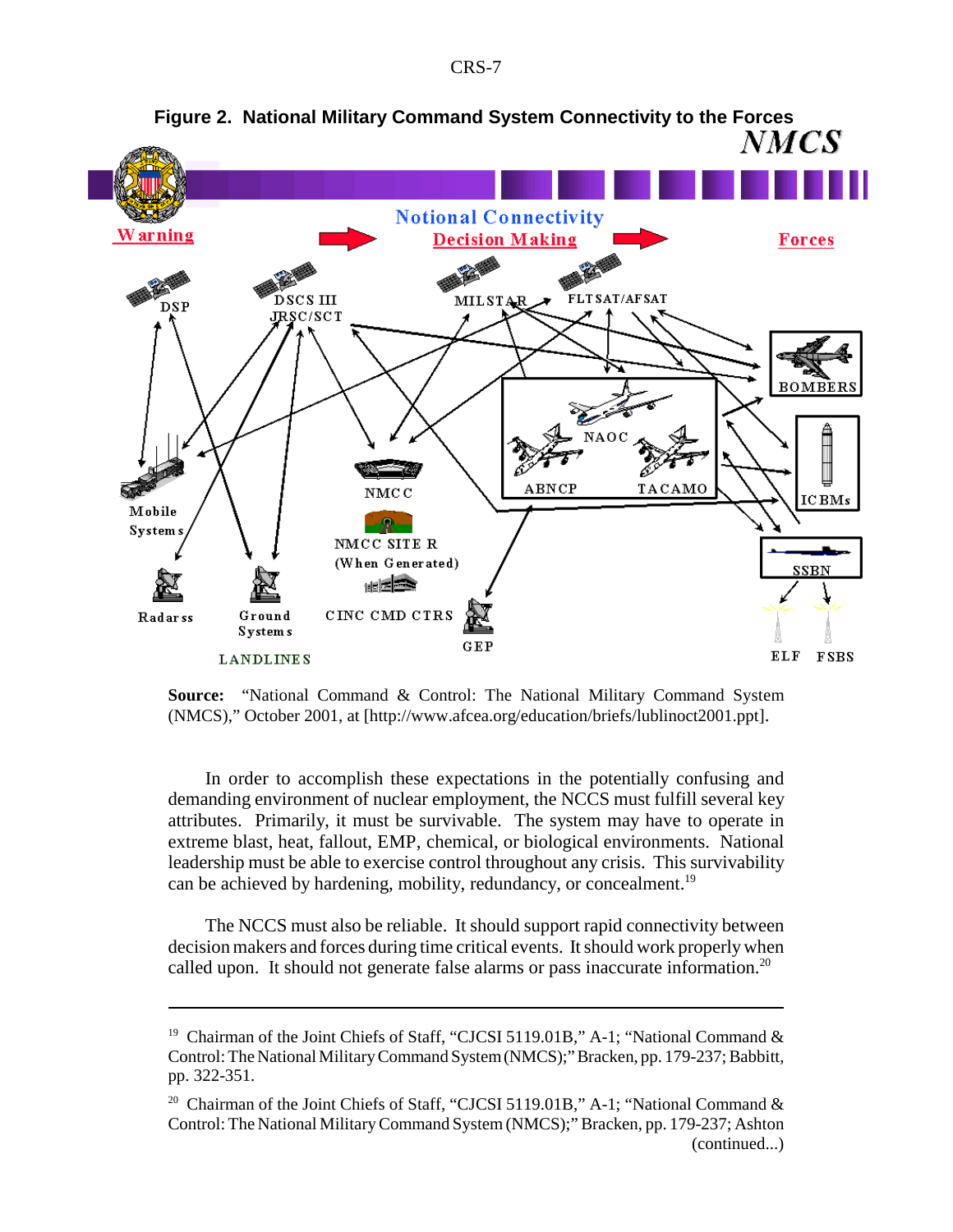Last, the NCCS needs to be a secure system. Security limits access to these sensitive processes to those who are authorized, and it ensures the authenticity of communications. These systems should have protection against jamming or interference with the links between the leadership and the forces. It is also vital to prevent hostile listening or intercept of these communications.21 Security may be even more challenged as potential adversaries adopt asymmetric capabilities such as computer attack.<sup>22</sup>

# **The Current Role of Nuclear Command and Control**

#### **The 2001 Nuclear Posture Review**

Nuclear command and control was highlighted as the center of the deterrence construct in the DOD's 2001 Nuclear Posture Review.<sup>23</sup> Congress directed this review in the FY2001 National Defense Appropriations Act (P.L. 106-398, sect. 1041). The legislation required the review to include:

(1) The role of nuclear forces in United States military strategy, planning, and programming.

(2) The policy requirements and objectives for the United States to maintain a safe, reliable, and credible nuclear deterrence posture.

(3) The relationship among United States nuclear deterrence policy, targeting strategy, and arms control objectives.

(4) The levels and composition of the nuclear delivery systems that will be required for implementing the United States national and military strategy, including any plans for replacing or modifying existing systems.

(5) The nuclear weapons complex that will be required for implementing the United States national and military strategy, including any plans to modernize or modify the complex.

 $20$  (...continued)

B. Carter, "Communications Technologies," in *Managing Nuclear Operations*, Ashton B. Carter, John D. Steinbruner, Charles A. Zraket, eds., (Washington, DC: Brookings Institution, 1987), pp. 217-281.

<sup>&</sup>lt;sup>21</sup> Chairman of the Joint Chiefs of Staff, "CJCSI 5119.01B," A-1; Babbitt, pp. 322-351; Carter, "Communications Technologies," pp. 217-281.

 $22$  For a further discussion of computer or cyber attacks, see CRS Report RL32114, *Computer Attack and Cyberterrorism: Vulnerabilities and Policy Issues for Congress*, by Clay Wilson.

 $^{23}$  For further detailed discussion of the Nuclear Posture Review, see CRS Report RL31623, *U.S. Nuclear Weapons: Changes in Policy and Force Structure*, by Amy F. Woolf.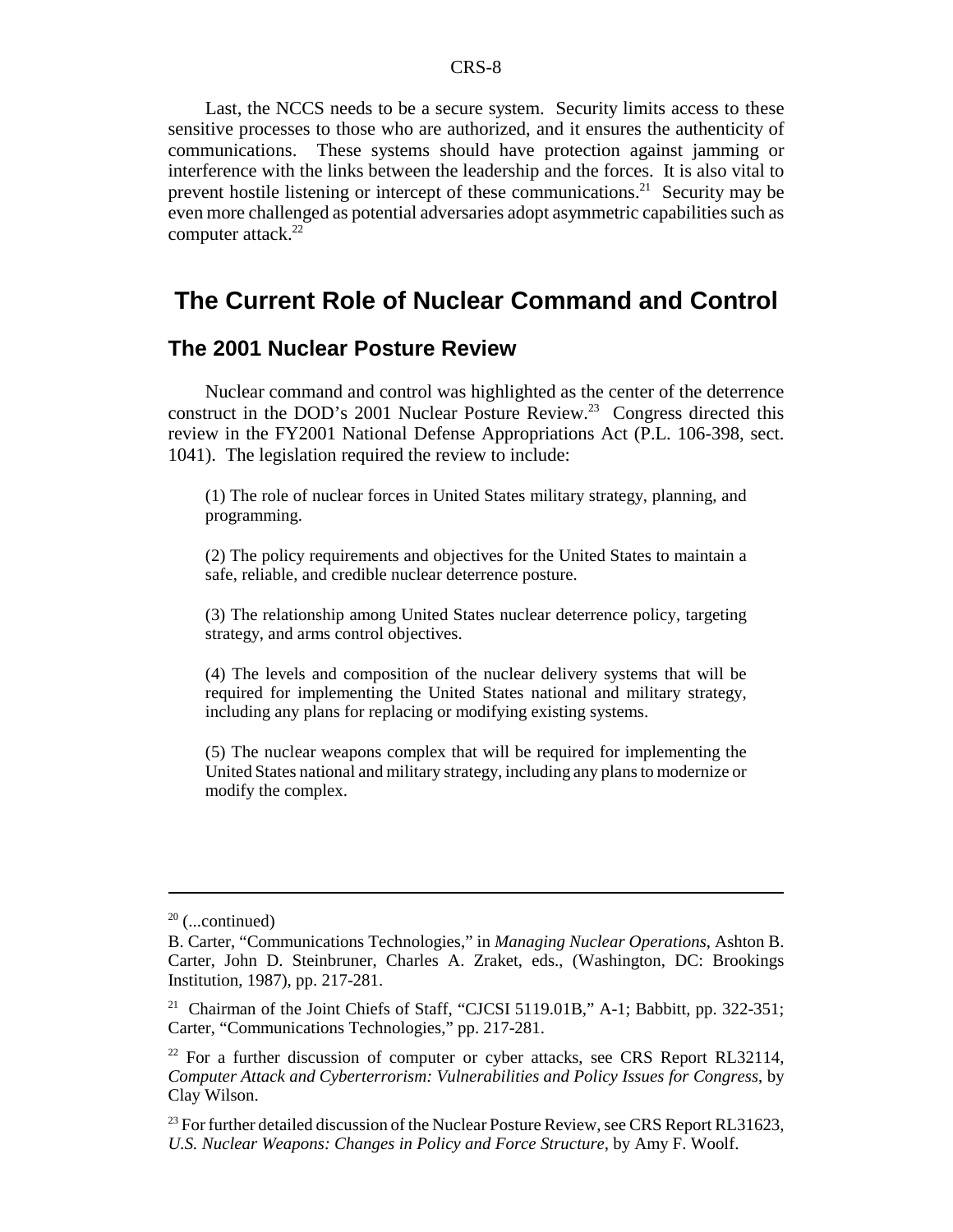(6) The active and inactive nuclear weapons stockpile that will be required for implementing the United States national and military strategy, including any plans for replacing or modifying warheads.<sup>24</sup>

On January 9, 2002, J.D. Crouch, the Assistant Secretary of Defense for International Security Policy, briefed the public on the unclassified aspects of the NPR report. Assistant Secretary Crouch proposed that changes in the multinational environment drove the need for the NPR. He stated that since the Cold War was over, there was a new relationship with Russia. The Administration wanted to encourage a positive evolution in that relationship and move away from mutual assured destruction.<sup>25</sup> He claimed that this evolution would entail a reduced dependence on offensive nuclear forces for deterrence. Meanwhile, he also highlighted the NPR contention that the U.S. may face multiple political opponents posing newly emerging threats, particularly from the proliferation of weapons of mass destruction (WMD) and ballistic missiles to deliver them.26

DOD held that these potential new threats were difficult to anticipate, so a "capabilities based approach" was needed. The "capabilities based" concept strove to provide the President with a wide range of options to better tailor the national response to potential adversaries and defeat any aggressor. The NPR embodied this approach in the architecture of a "new triad" of capabilities.<sup>27</sup> The first leg of the NPR's new triad includes nuclear and non-nuclear offensive forces. Active defenses (such as interceptor technologies) and passive defensive forces (identification and warning capabilities) constitute the second leg of the new triad, to increase the range of options and reduce the reliance on offensive systems. A responsive weapons infrastructure for supporting deployed forces and developing new systems completes the NPR's new triad construct.

The Administration places command, control, intelligence, and planning figuratively and literally at the center of the NPR's new triad, linking its components.

<sup>&</sup>lt;sup>24</sup> "Floyd D. Spence National Defense Authorization for Fiscal Year 2001," H.R. 4205, (P.L. 106-945) Oct. 30, 2000, 114 STAT. 1654A-262.

 $25$  During the Cold War, the doctrine of "mutual assured destruction" contended that given the arsenals of thousands of nuclear weapons held by both the U.S. and the USSR, each side was deterred from initiating a nuclear strike by their fear that the homeland of the aggressor would in turn be destroyed by the response of the country attacked, thus eliminating the incentive to strike first.

<sup>&</sup>lt;sup>26</sup> Department of Defense, "Statement on Nuclear Posture Review," and "Nuclear Posture Review Report Forward," Mar. 9, 2002, at [http://www.defenselink.mil/ releases/2002/b03092002\_bt113-02.html]; Department of Defense, "Special Briefing on the Nuclear Posture Review," Jan. 2, 2002, at [http://www.defenselink.mil/ transcripts/2002/t01092002\_t0109npr.html].

 $27$  The old or "classic" nuclear deterrence triad consisted of a mix of nuclear-capable long range bombers, submarine launched ballistic missiles (SLBMs) and land based intercontinental ballistic missiles (ICBMs). In the classic triad, the mix of forces complicated the problem for an adversary attempting to destroy U.S. capability in a preemptive strike and hedged against a breakthrough against, or failure of, one of the triad capabilities (such as an ability to easily find and destroy submerged submarines).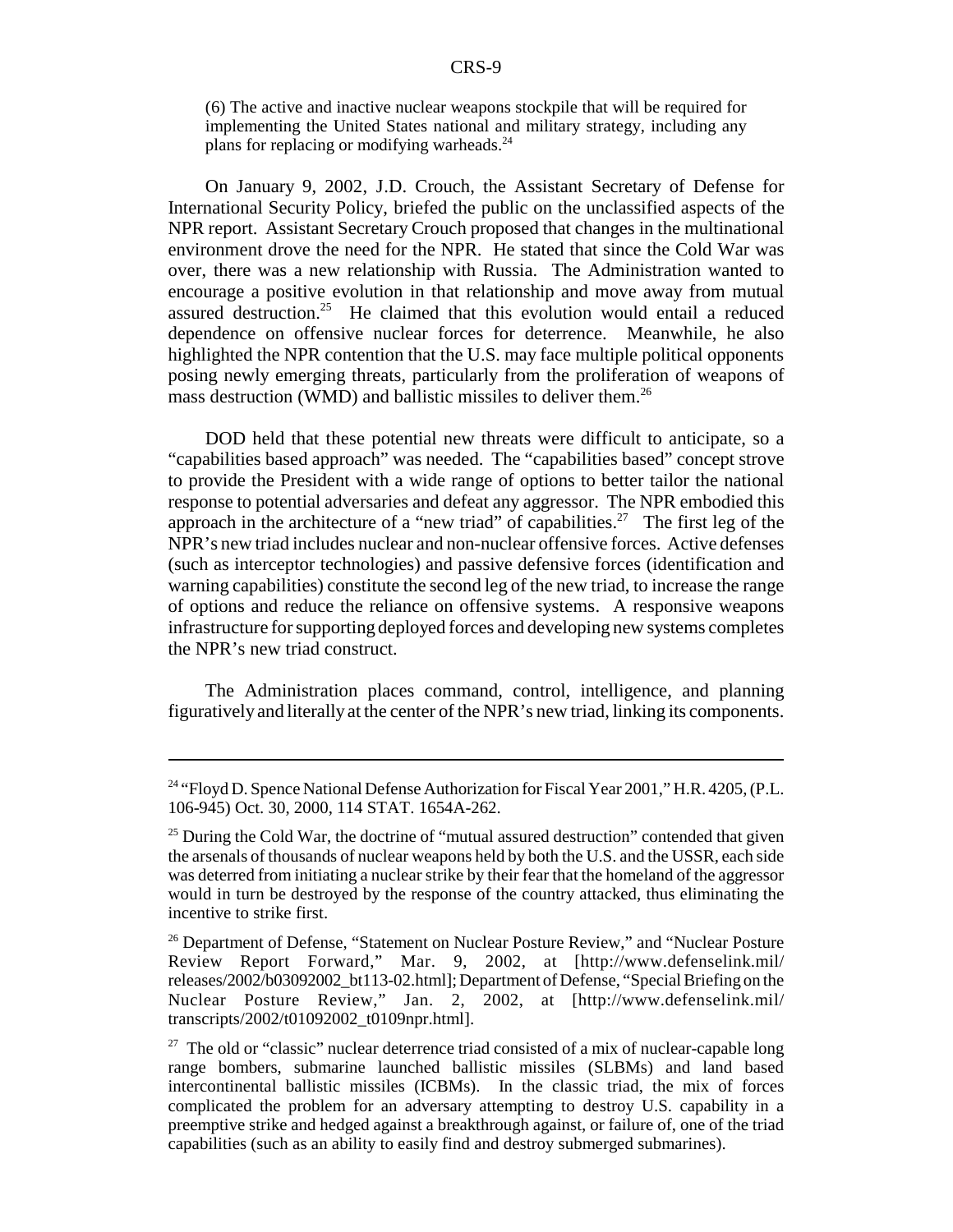It envisions enhanced command and control to improve the precision of strike and defense forces. It also seeks a capability to plan adaptively , rapidly enabling the military to confront emerging threats, thus enhancing deterrence during crises and improving the conduct of operations. The Administration hopes command and control advances will better integrate nuclear and non-nuclear forces to increase their ability to quickly respond and increase the forces' flexibility in changing situations.<sup>28</sup> This increased emphasis on NC2 capabilities in the NPR could translate into new systems initiatives.





A Capabilities Based Concept: **The New Triad** 

**Source:** Department of Defense, "Special Briefing on the Nuclear Posture Review," January 2, 2002. [http://www.defenselink.mil/transcripts/2002/t01092002\_t0109npr.html].

### **Recent Nuclear Doctrine Developments**

The Bush Administration and the Department of Defense have begun implementing the framework embodied in the 2001 NPR. USSTRATCOM assumed responsibility for additional missions in the latest revision of the Unified Command Plan, implemented shortly after the NPR's publication. These functions include global strike, space operations, missile defense, information operations, and

<sup>&</sup>lt;sup>28</sup> James J. Wirtz and James A. Russell, "A Quiet Revolution: Nuclear Strategy for the  $21<sup>st</sup>$ Century," *Joint Forces Quarterly* 33 (Winter 2002-2003): pp. 9-15.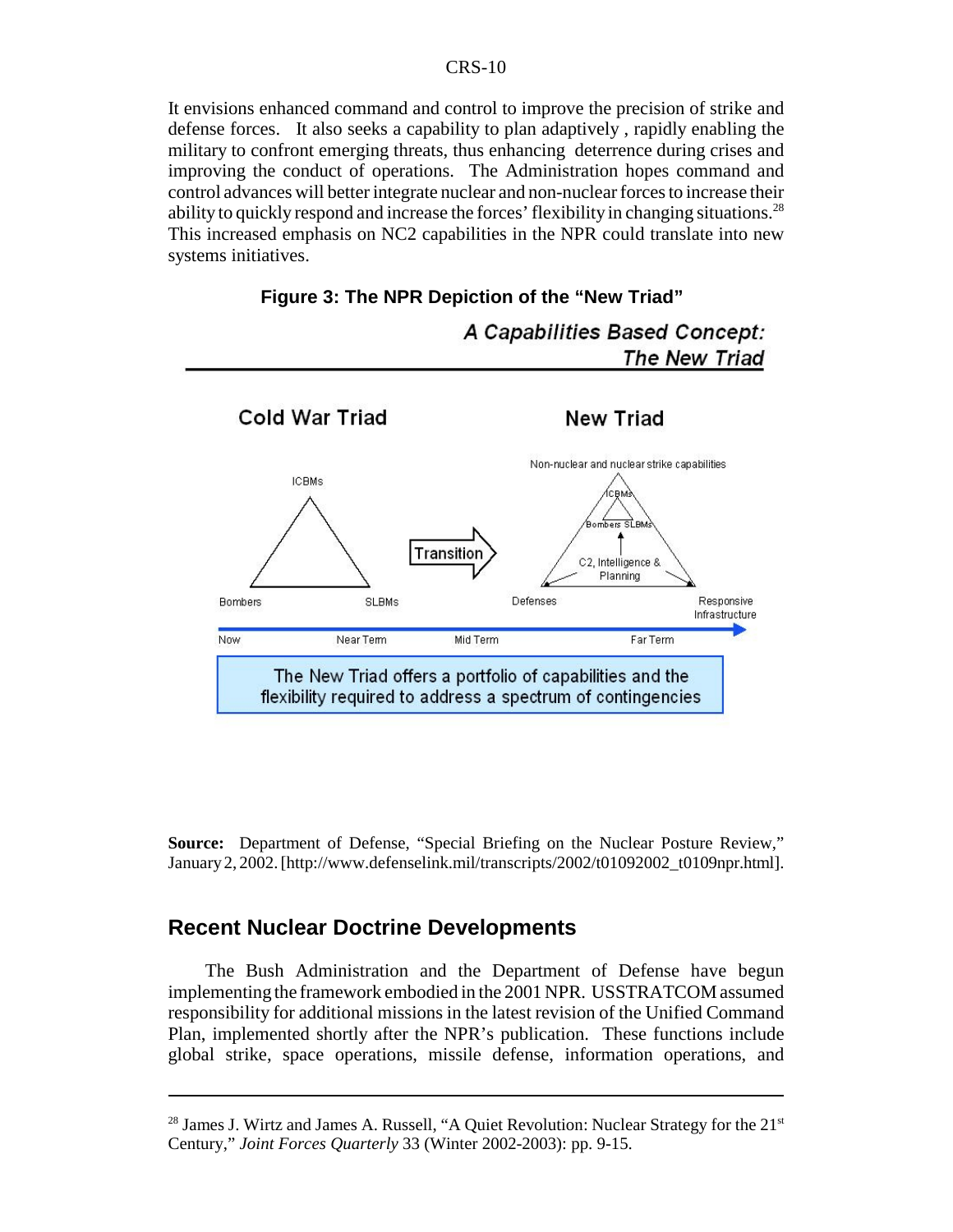command, control, communications, computers, intelligence surveillance, and reconnaissance (C4ISR).29 Organizational changes continued moving forward in January 2005, when Secretary of Defense Donald Rumsfeld designated USSTRATCOM as the focal point for combating weapons of mass destruction. By September 2005, General James Cartwright, the Commander of USSTRATCOM, had established a Center for Combating Weapons of Mass Destruction, in partnership with the Defense Threat Reduction Agency, to execute this function.<sup>30</sup> These additions to the USSTRATCOM mission portfolio institutionalized the view of the post-Cold War environment articulated in the 2001 NPR.

DOD has begun to incorporate the NPR thinking into its doctrinal guidance to military commanders. Press reports in 2005 noted that the Joint Staff was preparing an update to its "Doctrine for Joint Nuclear Operations," last published in 1995. These reports suggested that a specific area of emphasis in the new doctrine is deterring the use of weapons of mass destruction and acting to prevent or retaliate against their use if required. Of interest with respect to nuclear command and control are the doctrine's discussion of crisis action planning and emphasis on integrating nuclear and non-nuclear offensive forces with defensive forces.<sup>31</sup> However, other press reports indicate that this draft update may have been cancelled.<sup>32</sup>

Reports suggest that the new joint doctrine would emphasize rapid crisis action planning to respond to unanticipated WMD threats. This concept is also a carry-over from the 2001 NPR. Crisis action planning is defined as "...the time sensitive development of joint operations plans and orders in response to an imminent crisis."<sup>33</sup> The need for rapid planning has been recognized in the conventional combatant commands for many years, while the nuclear plan has often been viewed as the product of a long term deliberate planning effort. Compressing the time required to develop and disseminate plans to nuclear forces during a crisis could require further growth in computer workstation capability and availability at the nuclear command centers. These centers must build these plans under time pressure and integrate these products with other military operations. It could also require increases in

<sup>29</sup> James O. Ellis, Jr., "U.S. Strategic Command: Meeting Global Challenges," *Joint Forces Quarterly* 35 (n.d.): 28-33; Elaine M. Grossman, "DOD to Create Multiservice Components Under Strategic Command," *Inside the Pentagon*, Sep. 16, 2004; U.S. Strategic Command, "Functional Components," at [http://www.stratcom.mil].

<sup>&</sup>lt;sup>30</sup> Jason Sherman, "Rumsfeld Assigns Strategic Command Responsibility for WMD Elimination Work," *Inside the Pentagon*, Feb. 3, 2005; Sebastian Sprenger, "STRATCOM Sets Up Center for Combating Weapons of Mass Destruction," *Inside the Pentagon*, Sep. 1, 2005.

<sup>&</sup>lt;sup>31</sup> Hans M. Kristensen, "The Role of U.S. Nuclear Weapons: New Doctrine Falls Short of Bush Pledge," *Arms Control Today* 35, no. 7 (September 2005): 13-19; William Arkin, "Not Just a Last Resort?" *Washington Post*, May 15, 2005; Walter Pincus, "Pentagon Revises Nuclear Strike Plan," *Washington Post*, Sep. 11, 2005; Walter Pincus, "Pentagon May Have Doubts on Preemptive Nuclear Moves," *Washington Post*, Sep. 19, 2005.

<sup>32</sup> Hans M. Kristensen, "Pentagon Cancels Controversial Nuclear Doctrine," *The Nuclear Information Project*, Feb. 2, 2006 at [http://www.nukestrat.com/us/jcs/canceled.htm].

<sup>&</sup>lt;sup>33</sup> "Department of Defense Dictionary," p. 133.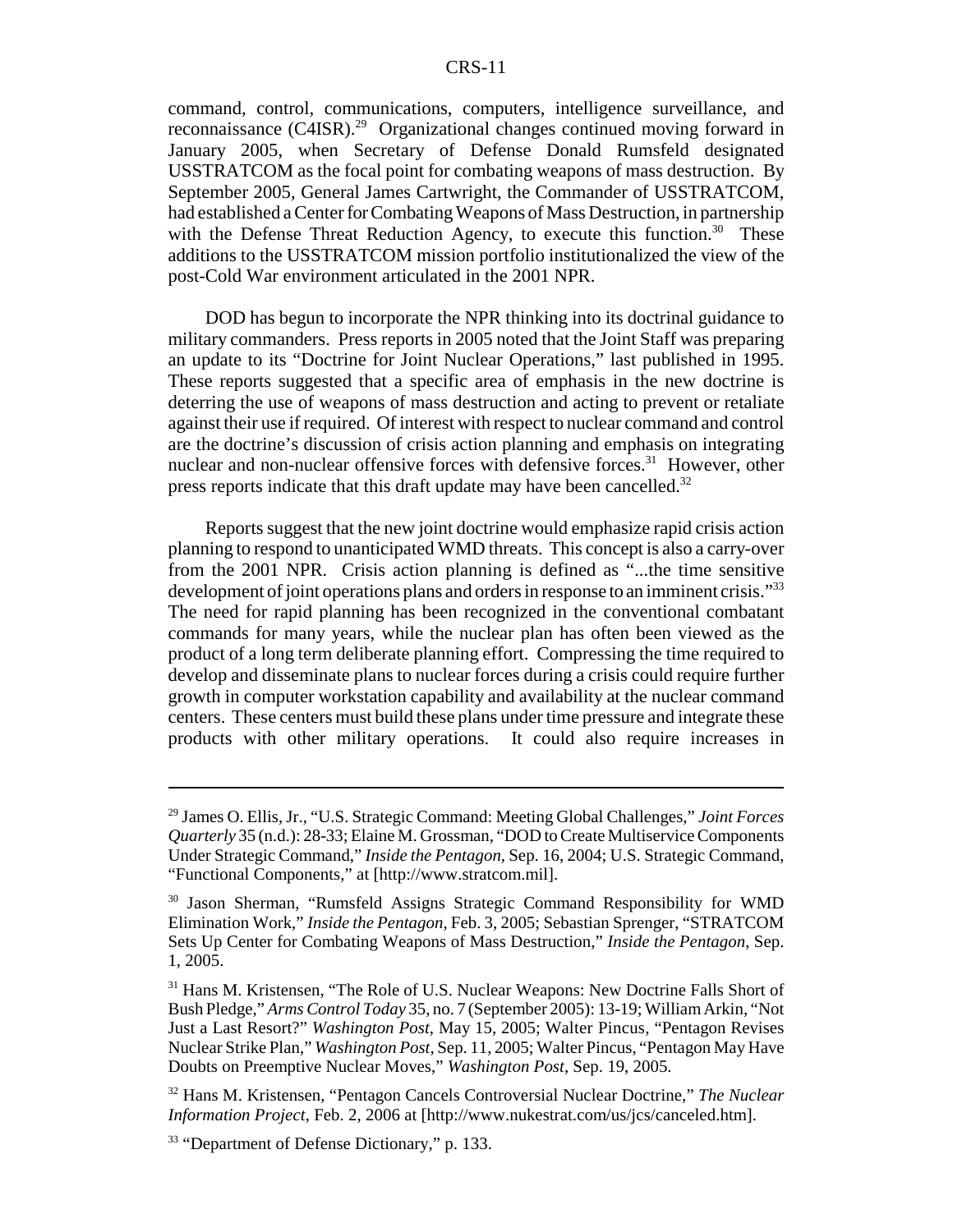communications capacity, similar to what conventional air forces have seen with the need to disseminate the daily Air Tasking Order in combat theaters. Networked collaborative planning systems are gradually becoming the norm in conventional military operations, and planners accustomed to these capabilities may desire to rely on them for nuclear planning as well. Senior leaders are increasingly expecting bandwidth-hungry video-teleconferencing links for their long distance deliberations and analysis regarding proposed courses of action. Robust communications would be key to coordination with intelligence providers, who would need to forward frequent updates and imagery on the latest data for WMD targets.

Congress recently directed the Secretary of Defense to appoint a 12-member commission to review implementation of the 2001 NPR. Specifically, the FY2006 Defense Authorization Act chartered this commission to study the programmatic requirements needed to achieve the NPR goals. This study would presumably include an examination of the NC2 requirements. This commission is required to submit its report to Congress by June  $30, 2007$ .<sup>34</sup> As some might argue that there has been only limited movement to implement the NPR's findings, this commission might move that debate forward.

A vital aspect that the NPR does not address is the policy for the role and uses of nuclear weapons, although it does suggest that precision non-nuclear or even "nonkinetic" weapons might fulfill missions previously allocated to nuclear weapons and so permit a smaller arsenal. However, the continued presence of these weapons in the U.S. arsenal for the foreseeable future seems likely. An overarching approach to nuclear weapons policy could in turn determine the shape of the required command and control architecture. Assumptions, such as whether a small deterrent or large counterforce capability would remain or whether the NC2 system would be expected to "ride out" an exchange, shape the requirements for the degree of robustness, redundancy, or survivability required.

# **Nuclear Command and Control Issues**

# **Is the Cold War Architecture Still Relevant?**

Today's nuclear command and control systems originated and acquired most of their present configuration during the Cold War. The NORAD-Cheyenne Mountain Complex achieved initial operational capability in 1966.<sup>35</sup> The first version of the E-4 National Airborne Operations Center was delivered in 1974.<sup>36</sup> The current

<sup>&</sup>lt;sup>34</sup> United States Congress, House of Representatives, "Conference Report to Accompany H.R. 1815, National Defense Authorization Act for Fiscal Year 2006," (H.Rept. 109-360), Dec. 18, 2005, pp. 300-302.

<sup>&</sup>lt;sup>35</sup> North American Aerospace Defense Command, "NORAD Trivia: Cheyenne Mountain Operations Center," at [http://www.norad.mil/].

<sup>36</sup> Air Combat Command Public Affairs Office, "U.S. Air Force Fact Sheet: E-4B," Mar. 2005, at [http://www.af.mil/factsheets].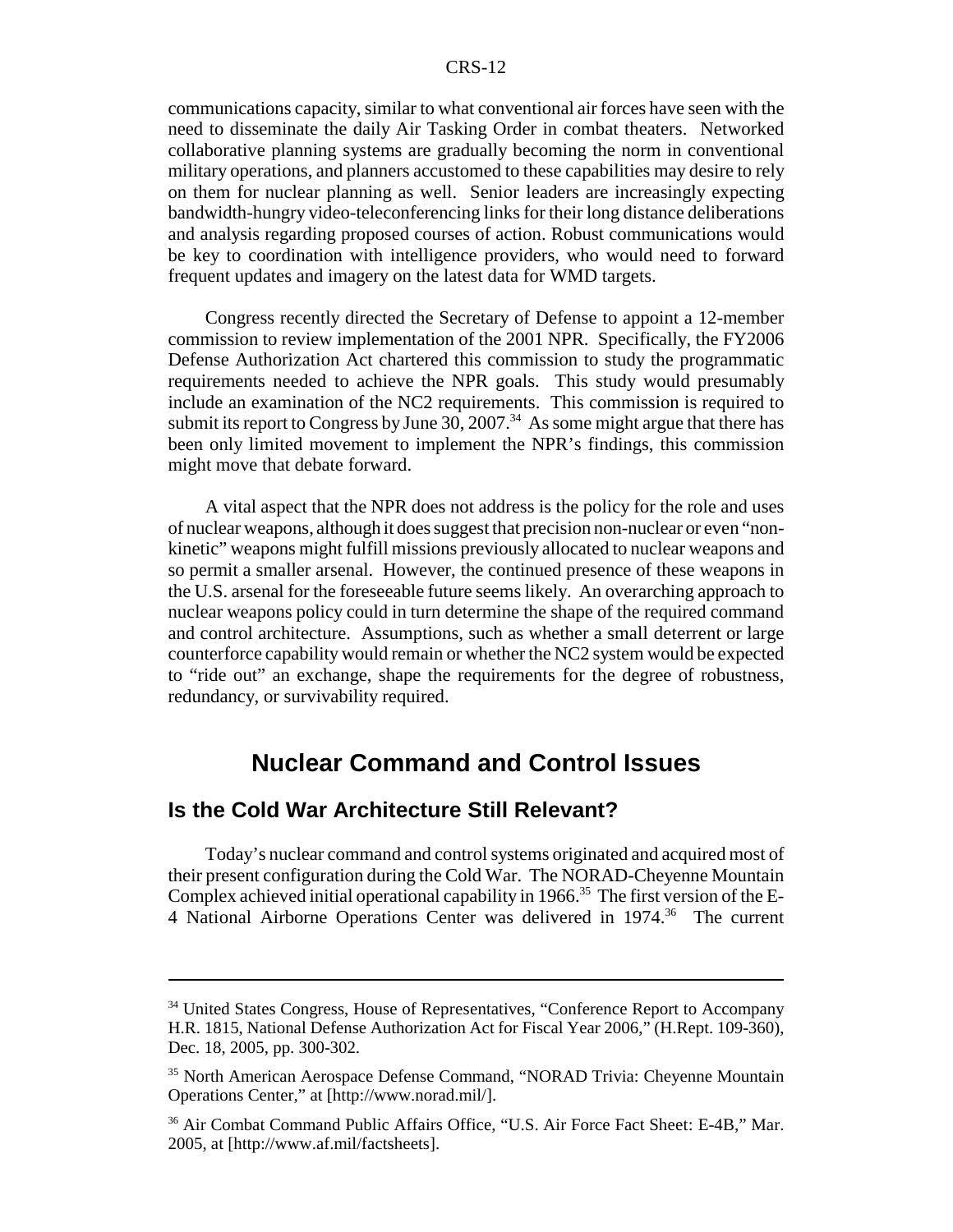USSTRATCOM underground command post was built between 1986 and 1989.<sup>37</sup> The focus of these systems was to manage a massive nuclear confrontation with the Soviet Union. In certain aspects, these systems have changed little since the end of the Cold War and subsequent reviews of nuclear posture. As the Defense Department examines difficult resources tradeoffs, it is relevant to ask, is this infrastructure still appropriate today? The post-Cold War environment could impose new requirements on the NCCS, that these Cold War systems might not best fulfill, and that might necessitate spending on new programs.

The nature of the threat can shape the challenges to the NC2 infrastructure. A particular problem with respect to assuring nuclear command and control during the Cold War was the threat of a "decapitation attack." A decapitation attack would specifically target national and military leadership with the intent of disrupting the lines of authority required to direct a retaliation attack. This concern over decapitation was especially pervasive during the 1980s. While such an attack could prevent a response from the deterrent force or at least blunt the cohesion of a retaliation effort, the greatest concern centered on the potential loss of political control of a conflict's escalation or termination. Analysts argued that the nuclear command and control architecture needed to be able to continue functioning through an attack in order to ensure government control of the weapons.<sup>38</sup> This outlook shaped upgrades to nuclear command and control that were implemented in the 1980s, such as increased redundancy and survivability of communication links.

The threat of such a strike from Russia today is considerably diminished compared to the Cold War. Indeed, U.S. policy considers the relationship with Russia to be no longer adversarial.<sup>39</sup> The Strategic Offensive Reductions Treaty (also known as the Moscow Treaty), agreed to by Presidents Bush and Putin in 2002, committed each side to reduce deployed nuclear weapons to levels between 1,700 and 2,200. Such arms levels represent a significant decrease from the tens of thousands deployed during the height of the Cold War. $40$  Therefore, in the current strategic and fiscally constrained environment, is the overlapping redundancy and expense of a command and control architecture designed to function during a major nuclear exchange still justified?

Despite the demise of the Soviet Union, most analysts agree that the United States could face a wide range of challenges in the future. For example, there is

<sup>37</sup> John Pike, "U.S. Strategic Command Command Center," Sep. 20, 2000, at [http://www.fas.org/nuke/guide/usa/c3i/cmdctr.htm].

<sup>38</sup> Bracken, 232-237; Ashton B. Carter, "Assessing Command System Vulnerability," in *Managing Nuclear Operations*, Ashton B. Carter, John D. Steinbruner, Charles A. Zraket, eds., (Washington, DC: Brookings Institution, 1987), pp. 555-610.

<sup>&</sup>lt;sup>39</sup> President of the United States, "National Security Strategy of the United States," (Washington, DC: The White House, September 2005), pp. 13, 26-27.

<sup>40</sup> For a detailed discussion of the Moscow Treaty, see CRS Report RL31448, *Nuclear Arms Control: The Strategic Offensive Reduction Treaty,* by Amy F. Woolf.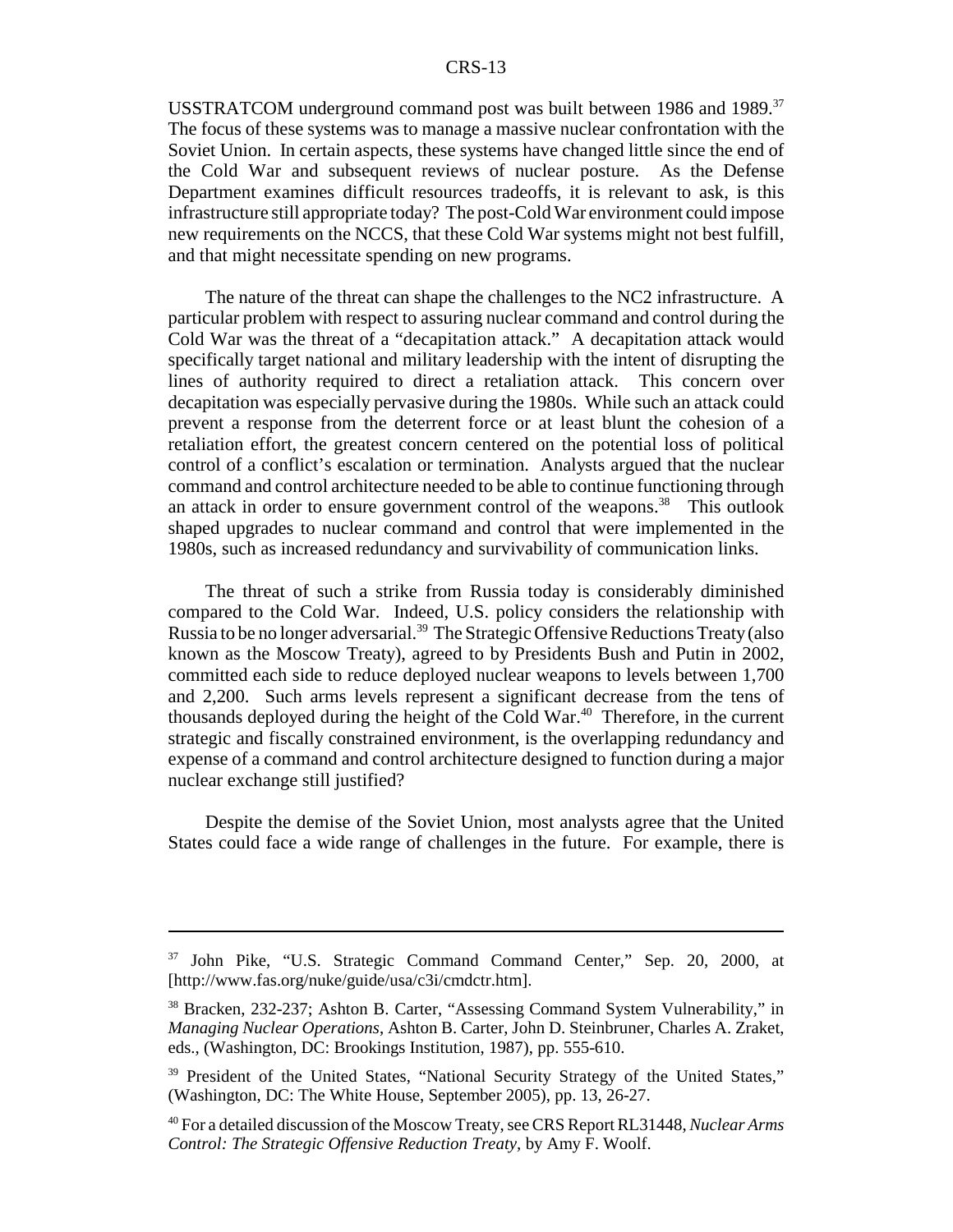debate regarding a potential nuclear threat from China.<sup>41</sup> DOD analysts claim that overall military expenditures from the People's Republic may amount to as much as \$90 billion in 2005, and could triple by 2025. Specifically, the Chinese are acquiring more survivable systems, such as the mobile DF-31A ICBM, and currently have other ICBM systems that can target nearly all of the United States. Comments from General Zhu Chenghu, the dean of China's National Defense University, threatening that the Chinese would attack U.S. cities with nuclear weapons if the United States were to come to Taiwan's aid against China, were widely reported in the U.S. media.42 Peter Brooks, from the Heritage Foundation, suggested in testimony before the House Armed Services Committee that China may be striving for preeminence in the Pacific Rim and East Asia.<sup>43</sup>

However, other analysts, even in DOD circles, counter with a "get real" school that argues that the China threat is overstated. Kurt Campbell, from the Center for Strategic and International studies, suggested in testimony that the relationship with China is not the clear confrontation that shaped the Cold War competition with the Soviet Union. Indeed, there are many areas where cooperation characterizes the U.S. and European relationships with China.<sup>44</sup> Some might even argue that highlighting a "China threat" represents the latest effort in the search for a great power peer competitor--one that the defense establishment has not found since the end of the Cold War era, similar to the warnings about a "coming war with Japan" prevalent in the 1990s. Such a threat might be viewed as justifying the development of major weapons systems to satisfy the military's "comfort zone" (unlike the threat from non-state actors such as al Qaeda). Yet an increasing Chinese nuclear capability, if accompanied by hostile relations or diplomatic crisis, could pose a renewed survivability threat to the nuclear command and control system.

Others analysts argue that rogue states such as Iran or North Korea, emboldened by their pursuit of nuclear weapons and ballistic missile technology, pose threats that reinforce the need to preserve a viable NC2 architecture. North Korea has been actively seeking a nuclear weapons capability since the 1960s. Pakistani nuclear scientist and black marketeer A.Q. Khan traveled to North Korea several times in the 1990s and may have provided a source of information for Kim Jong Il's efforts. In February 2005, North Korea publicly announced it had nuclear weapons. However, without indications of a nuclear test, it is difficult to verify this claim. Based on

<sup>&</sup>lt;sup>41</sup> For a more extensive review of current U.S.-China relations, see CRS Report RL32804, *China-U.S. Relations: Current Issues and Implications for U.S. Policy*, by Kerry Dumbaugh.

<sup>&</sup>lt;sup>42</sup> Office of the Secretary of Defense, "Annual Report to Congress: The Military Power of the People's Republic of China, 2005," (Washington, DC: Department of Defense, 2005), pp. 21-22, 28-29; Robert Marquand, "Chinese Build a High-Tech Army Within an Army," *Christian Science Monitor*, Nov. 17, 2005; Bill Gertz, "China Stocks Nukes as Anti-U.S. Tactic," *Washington Times*, July 29. 2005.

<sup>&</sup>lt;sup>43</sup> House of Representatives, Armed Services Committee, "Threats in Asia: Hearing of the Defense Threat Review Panel," Sep. 27, 2005.

<sup>44</sup> House of Representatives, Armed Services Committee, "Threats in Asia: Hearing of the Defense Threat Review Panel," Sep. 27, 2005; David Shambaugh, "The New Strategic Triangle: U.S. and European Reactions to China's Rise," *Washington Quarterly* 28, no. 3 (Summer 2005): pp. 7-25.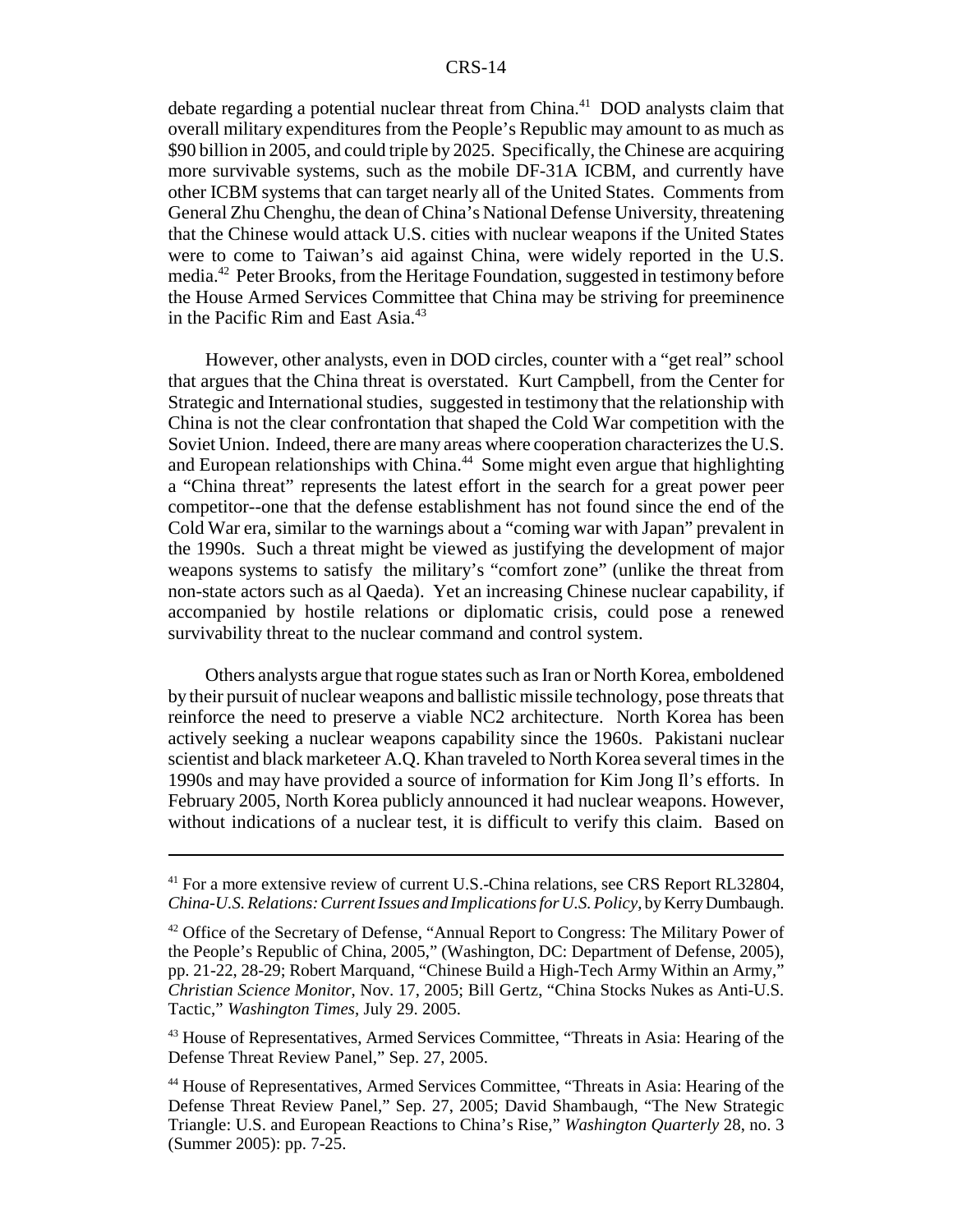estimates of the amount of bomb grade fissile material that may have been diverted from North Korean nuclear reactors, Robert Norris and Hans Kristensen of the Natural Resources Defense Council place the number of North Korean bombs as possibly ten. It is also known that North Korea manufactures multiple variants of SCUD type missiles, the longer range NoDong missile, and the potentially intercontinental range TaepoDong missiles. However, it is unclear if the North Koreans have the capability to mate a nuclear weapon to these delivery systems.<sup>45</sup> Also, reliable information from inside the country is nearly non-existent. In addition, post-Iraq criticisms of U.S. intelligence community assessments have made government experts reluctant to publicly commit to estimates regarding the North Korean programs. Some analysts go so far as to suggest that North Korean claims to possess nuclear weapons are themselves deception efforts to bluff the United States.<sup>46</sup>

The Iranian nuclear program also poses dilemmas for threat analysts. The current administration asserts that Iran is pursuing nuclear weapons, and intelligence analysts project that the Islamic Republic is roughly ten years away from having an atomic bomb capability.47 Other commentators predict that Iran might have nuclear weapons significantly earlier. Some in Israel predict an Iranian bomb within two years, while the Institute for Science and International Security says they could have the capability by 2009.<sup>48</sup> However, other analysts emphasize that engaging in nuclear fuel cycle research and development falls within the scope of work permitted Iran within Nuclear Non-Proliferation Treaty obligations.<sup>49</sup> The secrecy and concealment in which Iran has enveloped the activities at Natanz and other nuclear sites has served to elevate suspicions. Iran also may be attempting to develop nuclear capable long range delivery systems, as evidenced by the recent testing of its 1,500 km range Shahab-3 missile and the alleged discovery of plans for a nose-cone optimized for a

<sup>45</sup> Robert S. Norris, Hans M. Kristensen, "North Korea's Nuclear Program 2005," *Bulletin of the Atomic Scientists* (May/June 2005): pp. 64-67.

<sup>46</sup> William J. Broad, Douglas Jehl, David E. Sanger, and Thom Shanker, "North Korea Nuclear Goals: A Case of Mixed Signals," *New York Times*, July 25, 2005; Joseph Cirincione and Jon B. Wolfsthal, "No Good Choices: The Implications of a Nuclear North Korea," *Brown Journal of World Affairs* XII, no. 1 (Summer/Fall 2005): pp. 269-277. For more complete analyses of the North Korea nuclear weapons and missile programs, see CRS Report RS21391, *North Korea's Nuclear Weapons: How Soon an Arsenal?*, by Sharon A. Squassoni, and CRS Issue Brief IB91141, *North Korea's Nuclear Weapons Program*, by Larry A. Niksch.

<sup>47</sup> Dafna Linzer, "Iran Is Judged 10 Years from Nuclear Bomb," *Washington Post*, Aug. 2, 2005. For more through discussions of the Iranian nuclear program, see CRS Report RS21592, *Iran's Nuclear Program: Recent Developments*, by Sharon Squassoni, and CRS Report RL32048, *Iran: U.S. Concerns and Policy Responses*, by Kenneth Katzman.

<sup>48</sup> Peter Grier, "Why the U.S. Doesn't Trust Iran on Nukes," *Christian Science Monitor*, Jan. 24, 2006.

<sup>49</sup> Jean du Preez and Melissa Kessler, "Iran's Game of Nuclear Poker: Knowing When to Fold," *Center for Non-Proliferation Studies Research Story*, Aug. 26, 2005, at [http://www.cns.miis.edu].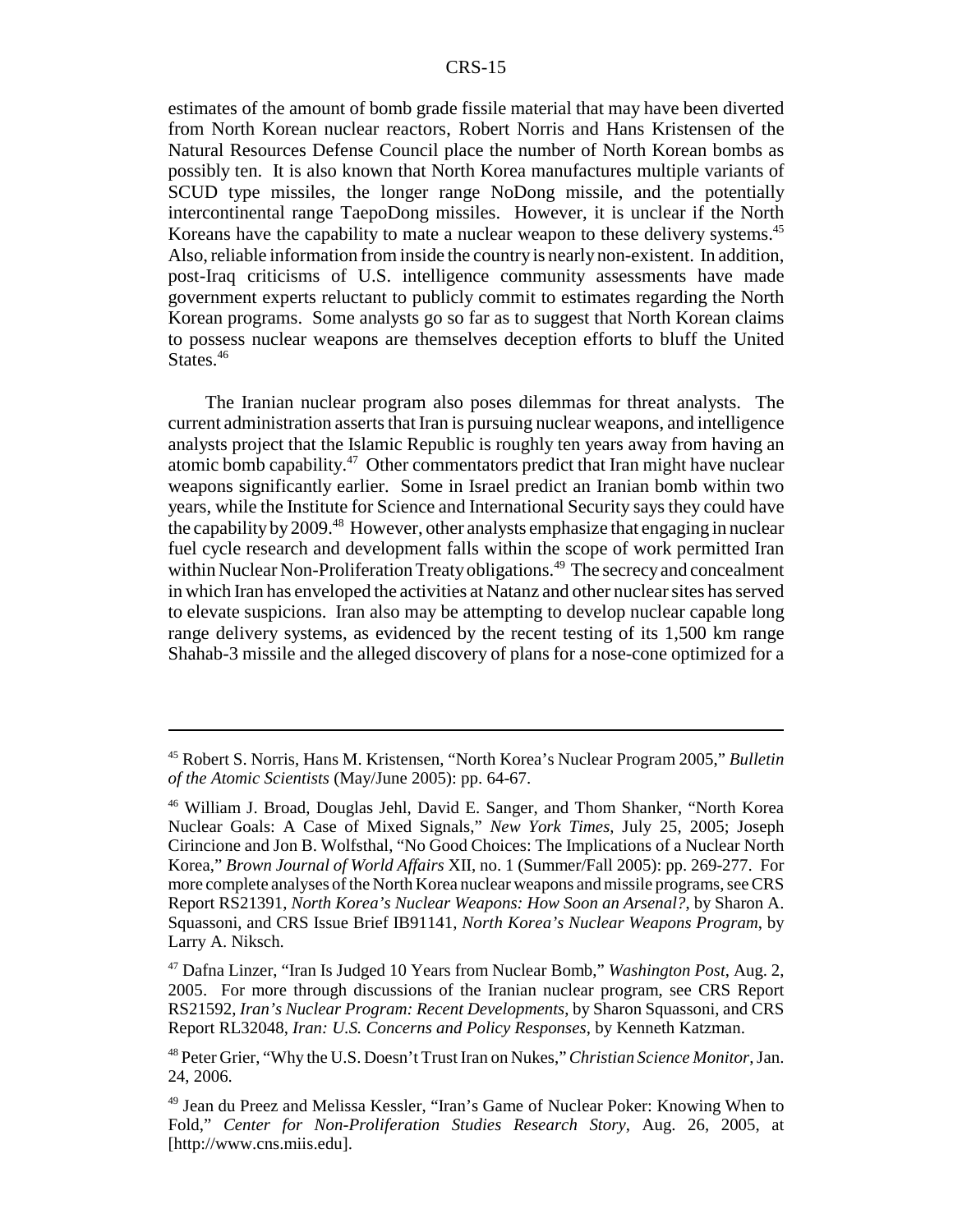nuclear weapon.<sup>50</sup> Indeed, press reports have referenced an International Atomic Energy Agency (IAEA) study that links the Iranian military's study of high explosives, an essential element to constructing a nuclear weapon, to the Iranian civilian nuclear program.51 Iran's increasingly strident rhetoric regarding the destruction of Israel and the United States exacerbates concerns about hostile Iranian intentions. $52$ 

Nations that have small nuclear arsenals could threaten disproportionate effects on U.S. infrastructure, including command and control systems, through an electromagnetic pulse  $(EMP)$ <sup>53</sup> A high altitude nuclear explosion generates an electrical field, with coverage depending on the height of the burst, that causes a voltage surge in power lines and communications cables. This voltage surge would immediately damage unprotected electronic components, such as computers or electrical transformers, leading to the failure of air traffic control, medical care, food preservation and distribution, or heating as the primary control computers or power systems fail. The potential result would be a cascading series of failures of interrelated critical infrastructure elements, similar to what was seen after Hurricane Katrina hit the Louisiana coast. Some argue that such a catastrophe could lead to the deaths of thousands if not millions of people.54 Congress chartered the Commission to Assess the Threat to the United States from Electromagnetic Pulse Attack (or EMP Commission) to analyze and report on the scope of the EMP threat.<sup>55</sup>

 Some analysts argue that detonating a high altitude nuclear burst to generate EMP against the U.S. critical infrastructure might be one way that China could use its nuclear capability against the US, rather than launching a massive strike. William Graham, who chaired the EMP Commission, noted the great interest reflected in

<sup>&</sup>lt;sup>50</sup> William J. Broad and David E. Sanger, "Relying on Computer, U.S. Seeks to Prove Iran's Nuclear Aims," *New York Times*, Nov. 13, 2005; David Albright and Corey Hinderstein, "Iran: Player or Rogue," *Bulletin of the Atomic Scientists* 59, no. 5 (September/October 2003): pp. 52-58.

<sup>&</sup>lt;sup>51</sup> Elaine Sciolino and William J. Broad, "Atomic Agency Sees Possible Link of Military to Iran Nuclear Work," *New York Times*, Feb. 1, 2006.

<sup>52</sup> Karl Vick, "Iran's President Sparks Fears of New Isolation," *Washington Post*, November 5, 2005; Michael Slackman, "A New Face in Iran Resurrects an Old Defiance," *New York Times*, Jan. 30, 2006.

<sup>53</sup> For a more comprehensive discussion of EMP weapons, see CRS Report RL32544, *High Altitude Electromagnetic Pulse (HEMP) and High Power Microwave (HPM) Devices: Threat Assessments*, by Clay Wilson.

<sup>54</sup> Dee Ann Divis, "Protection Not in Place for Electric WMD," *UPI*, Mar. 9, 2005; Department of Defense, "Electromagnetic Pulse Attack: The Fatal Attack on America's Infrastructure," *Federal News Service*, Oct. 24, 2005.

<sup>&</sup>lt;sup>55</sup> The Commission to Assess the Threat to the United States from Electromagnetic Pulse Attack (or EMP Commission) was chartered by Congress in the FY 2001 National Defense Authorization Act (P.L. 106-398, Title XIV, sect. 1401-1409) to review the EMP threat and to recommend actions the government should take to protect military and civilian systems.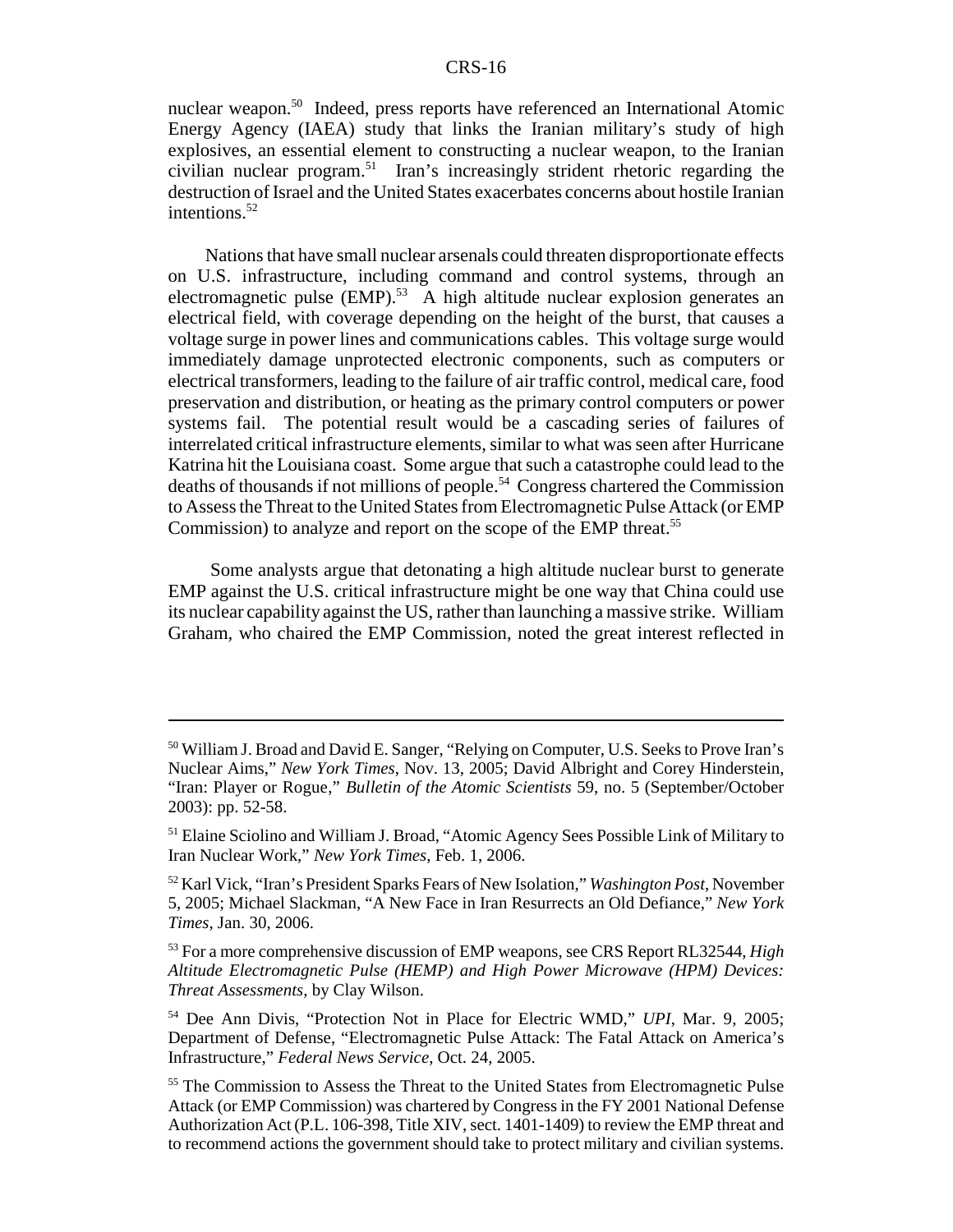Chinese military literature regarding EMP attack.<sup>56</sup> Experts also suggest that this could be the purpose of the nuclear and ballistic missile programs in North Korea and Iran. It is suggested that the profile of recent North Korean and Iranian missile tests, which detonated at high altitude and were viewed at first as failures, could indicate preparation for such a strategy. One scenario involves launching a short range missile, such as Iran's Shahab-3, from a freighter off the U.S. coast.<sup>57</sup> Technology may also be emerging that enables generation of an EMP burst with more localized effects without detonating a nuclear weapon.<sup>58</sup>

Some scepticism may be warranted, however, regarding the scope of the EMP threat. Some analysts claim that military and some commercial systems may withstand an EMP burst with only few adverse effects, and that most key infrastructure would continue to function. Many key military systems, particularly in the area of command and control, include EMP protection. Other commercial systems can inexpensively add EMP protection. The threat from a single weapon attack from a freighter off the U.S. coast, in this view, would not cause the catastrophic failures envisioned by some.<sup>59</sup> It might also be noted that the motivation for China to use EMP against the continental United States would be unclear, given potential retaliatory consequences, although use against U.S. forces aiding Taiwan might be more conceivable. Further, some analysts contend that the North Korean long range ballistic missile program has stalled, because Russia and China have become less willing to share key advanced technologies with Kim Jong II's regime.<sup>60</sup> Still others note that it would be extremely difficult for rogue states such as North Korea or Iran, let alone a terrorist group, to develop a nuclear weapon that would effectively generate the large area EMP effects postulated by some.<sup>61</sup> However, the EMP Commission has found that maintenance of EMP hardening and practice of

<sup>56</sup> Zachary M. Peterson, "Expert Argues EMP Threat Greater Now Than During Cold War," *Inside Missile Defense*, Dec. 21, 2005; Kathy Gambrell, "Threat From EMPs Needs More Attention, Weldon Says," *Aerospace Daily and Defense Report*, July 22, 2004.

<sup>&</sup>lt;sup>57</sup> United States Senate, Committee on the Judiciary, Subcommittee on Terrorism, Technology, and Homeland Security, "Terrorism and the EMP Threat to Homeland Security," (S. Hrg. 109- 30), Mar. 8, 2005; Rep. Roscoe G. Bartlett, "Outside View: The EMP Threat is Real," *UPI*, Oct. 28, 2004; John S. Foster, Jr., et al., "Report of the Commission to Assess the Threat to the United States from Electromagnetic Pulse (EMP) Attack," vol. 1, 2004, at [http://armed services.house.gov/openingstatementsandpressreleases/108th Congress/04-07-22emp.pdf]; Newt Gingrich, "The Threat of the Current Regime in Iran: Testimony to the Senate Committee on Homeland Security and Governmental Affairs, Subcommittee on Federal Financial Management, Government Information, and International Security" Nov. 15, 2005 at [http://www.aei.org].

<sup>58 &</sup>quot;Come Fry With Me," *Economist*, Feb. 1, 2003.

<sup>59</sup> United States House of Representatives, Armed Services Committee, Military Research and Development Subcommittee, "Electromagnetic Pulse Threats to the U.S. Military and Civilian Infrastructure," Oct. 7, 1999.

<sup>&</sup>lt;sup>60</sup> "The Truth About North Korea's Missile Program," Mar. 5, 2001, at [http://www.orbireport.com/Columns/01-03-05.html].

<sup>61</sup> Nick Schwellenbach, "The EMPty Threat," *Washington Times*, Nov. 27, 2005.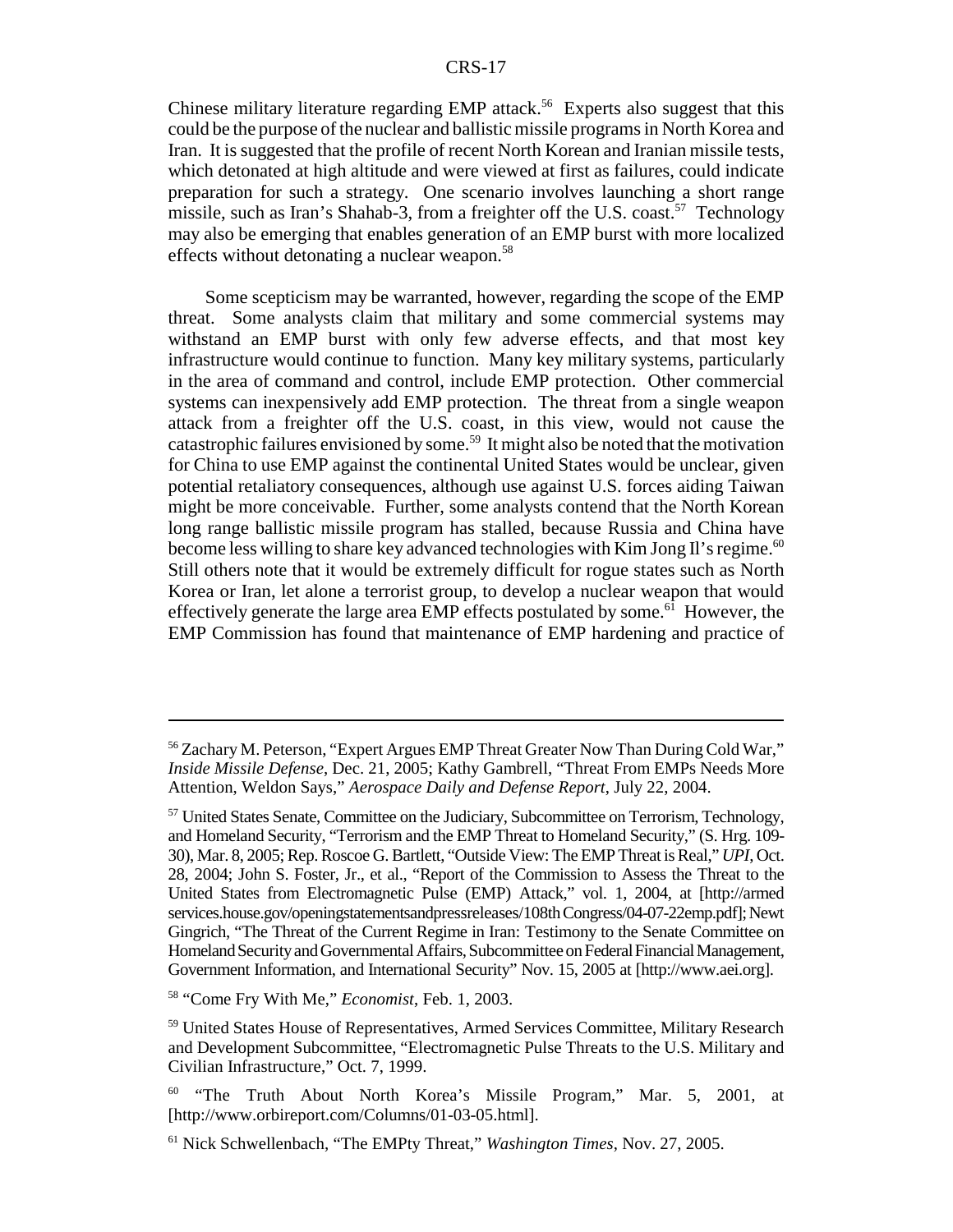EMP procedures in the military may have declined since the  $1990s^{62}$  Indeed, Congress recently directed reestablishment of the EMP Commission, with an assignment to deliver a report by June 30, 2007. It was specifically tasked to look at the vulnerability of military systems and progress on protecting these systems from  $EMP<sup>63</sup>$  Some might view the EMP threat as supporting a continued requirement for the capabilities to be able to operate in an EMP environment instilled in the nuclear command and control infrastructure during the Cold War.

#### **Command and Control Issues from the 2001 NPR**

Some of the new missions addressed in the 2001 Nuclear Posture Review, specifically the inclusion of non-nuclear responses and of active defenses, will add to the challenges for the nuclear command and control system. These challenges are both systematic and technical. To integrate nuclear offensive forces, non-nuclear offensive forces, and defensive forces, the current command and control system may need to be improved to take on new challenges. It may need to expand its reach to include additional participants, such as those responsible for the non-nuclear forces or defensive forces, in the decision making process or at least as recipients of orders. Implementation of the NPR recommendations could also drive a demand for additional capacity, in the event that these additional parties must participate simultaneously in key conferences. It might also force a need for additional speed and responsiveness, as the time lines for a missile defense response may be more compressed than for an offensive response during the Cold War.

The process for directing release of non-nuclear strikes presents one area that requires further development. Such responses are presumed to include conventional attacks against strategic targets using precision weapons or conventional ballistic missiles, and "non-kinetic options," which are taken to include information operations, electronic warfare, energy weapons, and even special operations forces strikes.<sup>64</sup> One question that including these additional choices might pose is the determination of "release authority." As previously mentioned, only the President can direct the release of nuclear weapons. Should the President also be required to direct the release of these "non-nuclear" or "non-kinetic options" as well? As Commander-in-Chief, the President is free to determine the level of detail of his involvement in the direction of military operations. However, other than historic aberrations such as Lyndon Johnson's personal selection of targets during the Vietnam War, Presidents have typically not become

<sup>&</sup>quot;Report of the Commission to Assess the Threat to the United States from Electromagnetic Pulse (EMP) Attack," vol. 1, 2004, at [http://armed services.house.gov/openingstatementsandpressreleases/108th Congress/04-07-22emp.pdf].

<sup>63</sup> United States Congress, House of Representatives, "Conference Report to Accompany H.R. 1815, National Defense Authorization Act for Fiscal Year 2006," (H.Rept. 109-360), Dec. 18, 2005, pp. 302-303.

<sup>64</sup> Both General Cartwright, the USSTRATCOM Commander, and Mr. Brian Green, the Deputy Assistant Secretary of Defense for Forces Policy and International Security Policy, specifically employed the term "non-kinetic" among the range of non-nuclear responses during their remarks at "Implementing the New Triad: Nuclear and Non-nuclear forces in Twenty-First-Century Deterrence," *36th IFPA-Fletcher Conference on National Security Policy*, Dec. 14-15, 2005 (author's notes).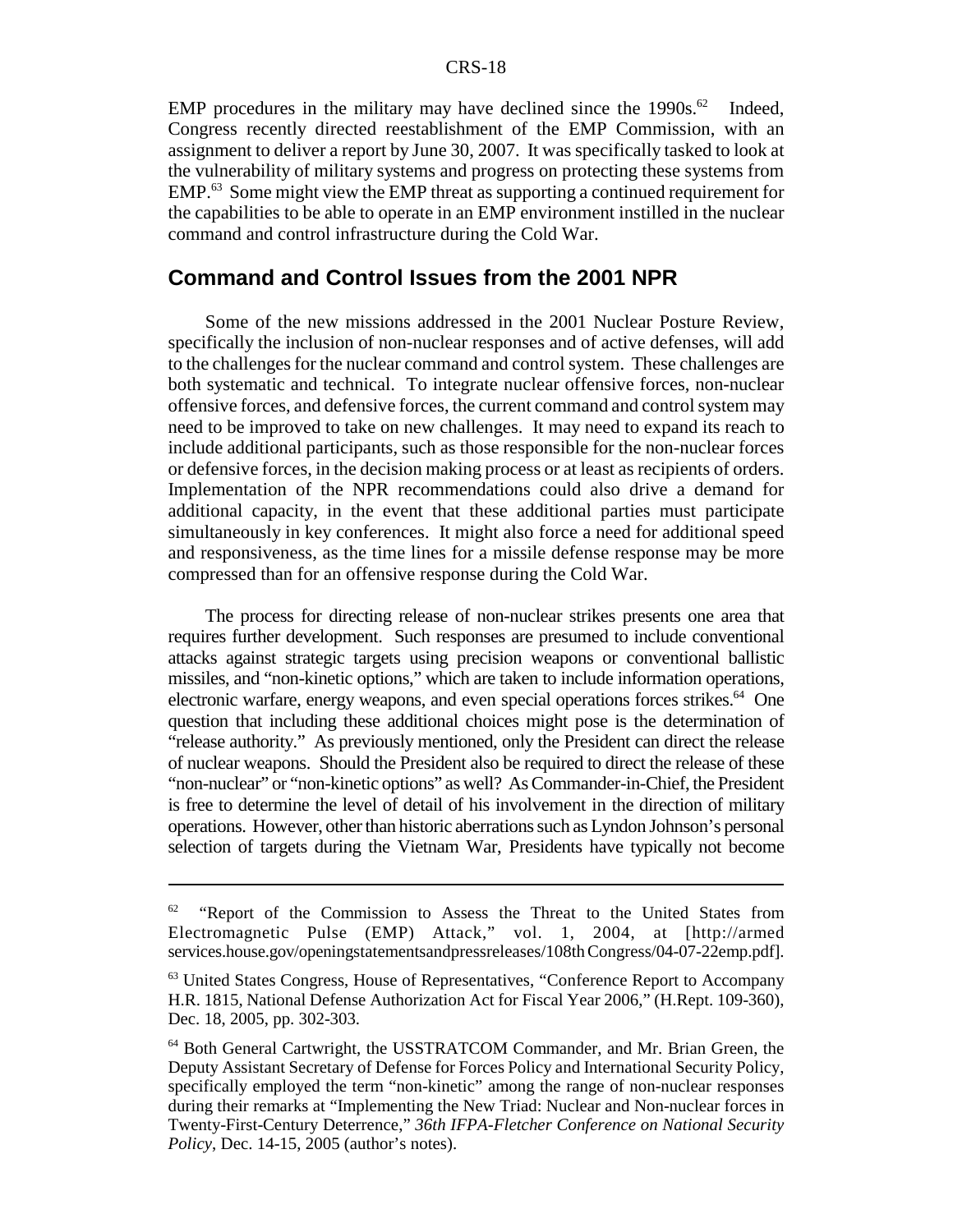involved in the details of planning specific conventional missions, particularly during the course of existing hostilities.<sup>65</sup> The President was not involved in the building of daily Air Tasking Orders for recent campaigns against Iraq in 1991 or 2003, or Kosovo. On the other hand, the targets against which USSTRATCOM might respond could well be presumed to have such strategic importance or criticality that they might warrant personal Presidential involvement. These strikes might also be tied to the opening rounds in the commencement of hostilities, which could invite closer Presidential participation. If one desired to require Presidential authorization to release these strikes, enforcement of that requirement could pose difficult technical and operational problems. While nuclear weapons are designed with permissive action link codes to prevent use without Presidential authorization, conventional weapons are not so designed.<sup>66</sup> The process becomes even more complex, when conventional weapons are mixed with nuclear weapons on the same platform, such as in the DOD's recent proposal to include some conventional Trident missiles on nuclear armed ballistic missile submarines. It will be essential to ensure a process on the weapons platform that ensures only conventional weapons are launched if only conventional weapons are ordered to launch.<sup>67</sup>

The non-kinetic strikes, particularly information operations or cyber-attacks, may pose an even graver problem. Some claim that these attacks can not only strike strategically important targets, but could produce effects that are strategic in scope, such as shutting down a nation's electrical power network. Indeed, some have expressed concern that such attacks could be the equivalent of a WMD strike and should be treated as such.<sup>68</sup> Some might argue that as a consequence, the level of Presidential involvement and control should therefore be more detailed. However, like the case with conventional weapons, technical solutions for enforcing such control have not been discussed.

Adding these non-nuclear and non-kinetic responses will also add additional participants to the command and control process. These participants from other communities may not have the same ingrained disciplines or be trained in the same protocols as those from the nuclear community. As command and control lines of authority cross additional organizational boundaries, approval processes may need

<sup>&</sup>lt;sup>65</sup> For detailed discussions of the depth of Presidential involvement in the Vietnam air campaigns, see Mark Clodfelter, *The Limits of Airpower: The American Bombing of North Vietnam* (New York: Free Press, 1989); also see Earl H. Tilford, Jr., *Setup: What the Air Force Did in Vietnam and Why* (Maxwell AFB, AL: Air University Press, 1991).

<sup>66</sup> Permissive Action Links (PALs) are designed to prevent an unauthorized nuclear launch or release. PALs employ coded combination locking systems, usually requiring two people to enter separate codes, which are also typically retained at higher command levels physically separate from nuclear weapons and only disseminated when the order to launch is given. See Donald R. Cotter, "Peacetime Operations Safety and Security," in *Managing Nuclear Operations*, Ashton B. Carter, John D. Steinbruner, Charles A. Zraket, eds., (Washington, DC: Brookings Institution, 1987), pp. 46-51.

<sup>67</sup> Department of Defense, "Quadrennial Defense Review Report," Feb. 6, 2006, pp. 32, 35, 50 at [http://www.defenselink.mil/pubs]; Jason Sherman, "2005 Quadrennial Defense Review the First to Adjust Strategic Forces," *Inside the Pentagon*, Jan. 26, 2006.

<sup>68</sup> Matthew Campbell, "'Logic Bomb' Arms Race Panics Russia," *Sunday Times (London)*, Nov. 29, 1998.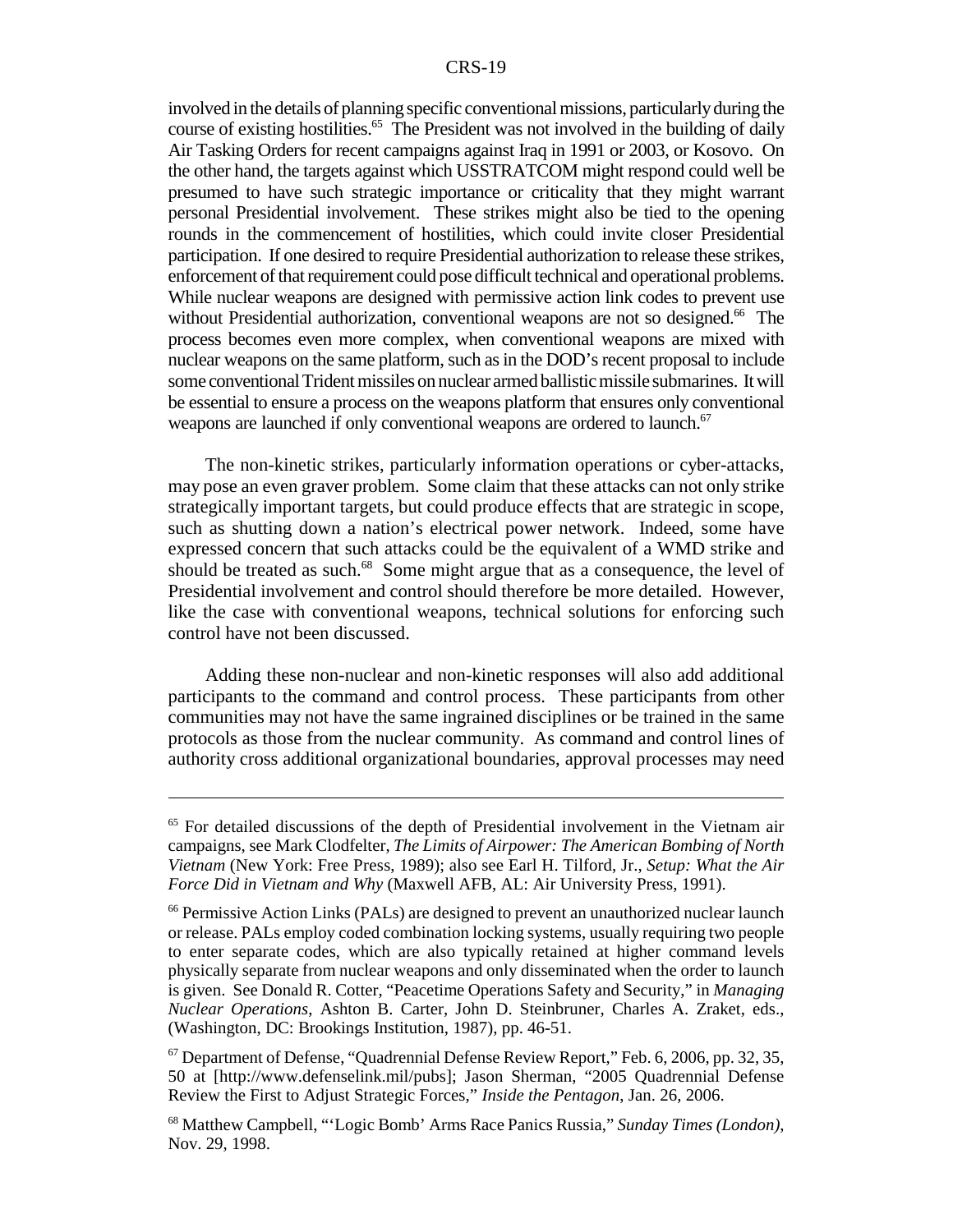to be revised so that the cycle time for decision making and implementation does not grow excessively. Otherwise, critical targets could be missed because it takes too much time to reach decisions or to grant execution authorities.<sup>69</sup>

The merging of active defenses, particularly missile defenses, into the NC2 architecture also will force further adaptation. As with offensive responses, it will be necessary to agree on the release authority. Given what is, at this time, a limited defensive capability, $70$  in some scenarios a decision could be needed on what locations to defend and what not to defend.<sup>71</sup> Such a grave decision might be viewed as requiring Presidential involvement. However, given what may be fleeting opportunities to respond within a defense system's operational "envelope," taking time to consult with the President could lead to missing the chance to stop incoming missiles. Therefore, some analysts recommend that missile defense release authority be delegated to the unified combatant commander, perhaps supported with standing Presidential guidance.<sup>72</sup> In some cases, choosing whether a defensive launch or an offensive strike will form the national response, and selecting among the tradeoffs between the two, could also require Presidential consideration. It will be vital to choreograph both the offensive and the defensive conversations, so as to accommodate decision making in the limited time frames available. A successful defensive response may alter the range of offensive responses under consideration. Alternatively, an attack with the potential to overwhelm the defensive system may place a higher premium on an earlier offensive response for damage limitation.<sup>73</sup>

As with the inclusion of non-nuclear offensive strikes, including consideration of defensive responses in the decision making process after the detection of a potential attack will add participants, with inputs that must also be considered in the short time frame preceding impact. As currently envisioned, regional combatant commanders will have responsibility for defense in their area of responsibility, so multiple command centers will be involved.<sup>74</sup> Although USSTRATCOM is tasked by DOD to take the lead on missile defense, any program will have to be linked to the systems resident in the regional combatant commands, such as USCENTCOM, or USNORTHCOM, who will have theater missile defense responsibilities and

<sup>69</sup> Dennis M. Gormley, "Conventional Force Integration in Global Strike," in *Nuclear Transformation: The New US Nuclear Doctrine*, James J. Wirtz and Jeffrey A. Larsen, eds., (New York: Palgrave MacMillan, 2005), pp. 59-60.

 $70$  The ground-based midcourse defense segment of the Pacific Missile Defense Testbed will initially have 16 interceptor missiles based at Ft. Greeley, Alaska, and 4 more at Vandenberg Air Force Base, California. The midcourse system also is planned to include up to 20 interceptors based on Aegis ships. For more detail on the missile defense program, see CRS Report RL31111, *Missile Defense: The Current Debate*, by Steven A. Hildreth.

<sup>71</sup> M. Elaine Bunn, "Deploying Missile Defense: Major Operational Challenges," *Strategic Forum* no. 209, (August 2004): pp. 2-3

 $72$  Ibid.

 $73$  Bunn, pp. 3-4.

 $74$  Bunn, p. 2.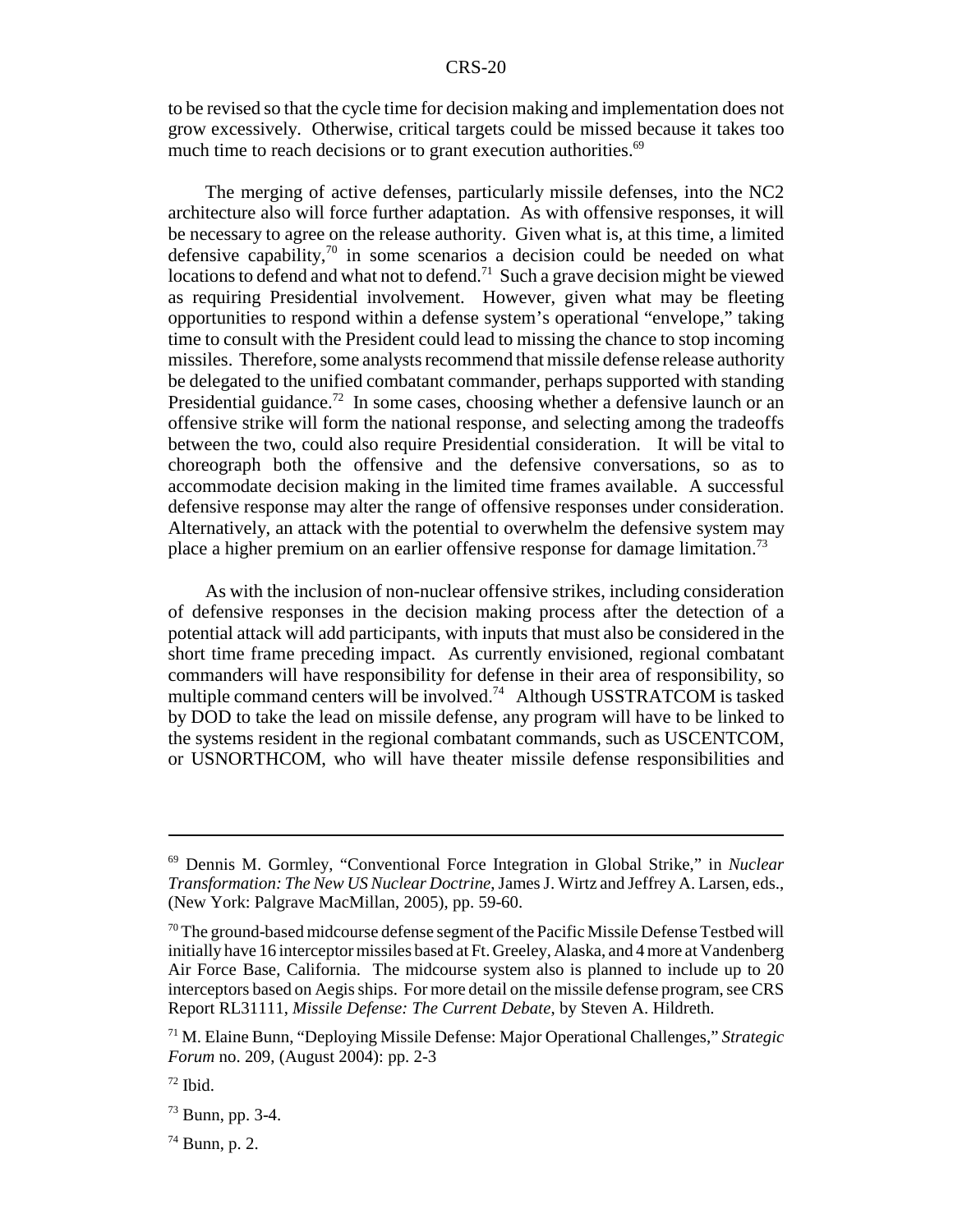equities in receiving warning data.<sup>75</sup> General Cartwright, the USSTRATCOM commander, reportedly has given direction already to his personnel to ensure that the missile defense command and control systems are interoperable, with common technical standards and protocols.76 As participants are added to decision conferences for missile defense or non-nuclear offensive responses, the bandwidth demands on already strained networks will only increase further.

As is true today for nuclear operations, the ultimate customer of any command and control system that includes "non-nuclear" and defensive choices is the President. Ms. M. Elaine Bunn, a researcher at the National Defense University's Institute for National Security Studies, points out that this system must be able to present these choices for Presidential decision, along with their ramifications and tradeoffs, in a manner in which they are easily understandable. It must facilitate the Commander-in-Chief's ability to smoothly interact with all of his advisers, even aid him in knowing whom to contact for a specific question. It must aid his decisions within the tight time line of nuclear decision making, but at the same time not overwhelm him. It will be essential to maintain today's tight Presidential control of nuclear weapons, as well as to ensure that the orders that reach the weapons operators are clear and actionable.<sup>77</sup>

# **Are There Secondary Uses for Nuclear Command and Control Assets?**

Beyond supporting the civilian and military leadership in the conduct of nuclear operations, nuclear command and control systems may be useful for other military and government functions, which could contribute to their continuing value. In fact, some of these systems already serve multiple missions in non-nuclear roles. The tight security, robust decision making and communications capabilities inherent in these platforms could make them versatile national assets.

One type of mission these systems can support is non-nuclear military forces direction and status monitoring. For example, the National Military Command Center (NMCC) provides 24-hour monitoring of all worldwide military operations. In addition to support during crises and conflicts, the NMCC aids management of peacetime contingencies, such as natural disasters. A response cell or crisis action team (CAT) may be formed from members from the Joint Staff, Office of the Secretary of Defense, or other agencies to prepare orders, monitor forces, conduct staff actions, and deliver briefings needed to respond to a developing situation.<sup>78</sup>

<sup>75</sup> Nathan Busch, "Command, Control, and the Nuclear Posture Review," in " in *Nuclear Transformation: The New US Nuclear Doctrine*, James J. Wirtz and Jeffrey A. Larsen, eds., (New York: Palgrave MacMillan, 2005), pp. 111-112.

<sup>76</sup> Jason Sherman, "STRATCOM Chief Seeks to Streamline Missile Defense C2, Sensors," *Inside the Pentagon*, Dec. 22, 2005.

<sup>77</sup> Interview with Ms. M. Elaine Bunn, Distinguished Research Fellow, Institute of National Security Studies, National Defense University on Mar. 3, 2006.

<sup>78</sup> Joint Chiefs of Staff, "J-3 Operations: Monitoring On-Going Operations," at (continued...)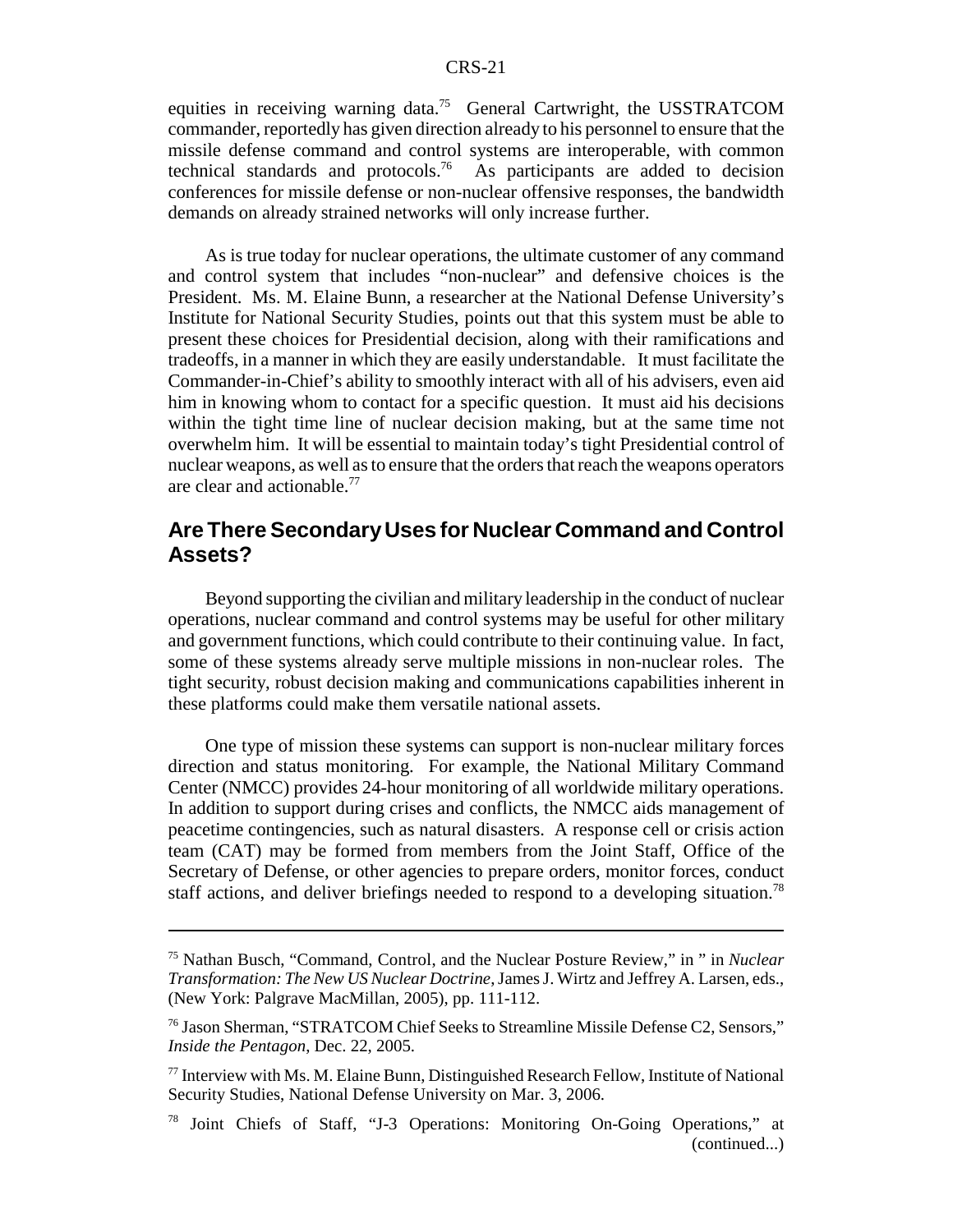Command and control assets also supported mitigation and recovery activity after the September 11, 2001 terrorist attacks. For example, the North American Aerospace Defense Command (NORAD) command center at Cheyenne Mountain, in Colorado, and the NMCC were closely involved in coordinating the restoration of normal air traffic after the attacks, when all aircraft were ordered grounded.<sup>79</sup>

These assets could be key tools for continuity of operations (COOP) and continuity of government (COG) during domestic contingencies or natural disasters. For example, the press has reported that on September 11, 2001, after stopping in Louisiana to give a brief statement, President Bush traveled to USSTRATCOM in Omaha, Nebraska. From that secure facility, he was able to receive updates on the evolving situation and communicate with his national security staff.<sup>80</sup> The press also widely reported the President's use of the command and control assets at U.S. Northern Command to monitor the government response to Hurricane Rita, which struck the Gulf coast in September 2005.<sup>81</sup>

Nuclear command and control assets can serve more directly to support civil authorities for consequence mitigation after disasters or other domestic events. In one case, the Federal Emergency Management Agency (FEMA) and the Chairman of the Joint Chiefs of Staff have signed a memorandum of agreement to make the National Airborne Operations Center (NAOC), a modified Boeing 747-200 command and control aircraft, available for FEMA support during disasters and emergencies. While FEMA did not call on NAOC during Hurricanes Katrina or Rita, it was used during Hurricane Opal in  $1995.^{82}$ 

Finally, senior government leadership values these systems for day-to-day support because of their versatile situation monitoring, communications, and teleconferencing capabilities. The NMCC is co-located in the Pentagon, easily accessible to the Secretary of Defense and other DOD leadership. Secretary Rumsfeld is also reported to have relied on the NAOC for support during official travel, such as his recent trips to Iraq and Central Asia.<sup>83</sup>

Using NC2 assets for missions beyond those tied to nuclear forces requires balancing tradeoffs. The high value and small numbers of these assets could lead to fierce competition to share access in the event of a crisis, potentially creating

<sup>78 (...</sup>continued)

<sup>[</sup>http://www.jcs.mil/j3]; Smith, *Assignment: Pentagon*, pp. 134-5.

<sup>79</sup> William B. Scott, "Command Cells Speed Airspace Reactivation," *Aviation Week & Space Technology* 156, no. 23 (June 10, 2002): p. 52.

<sup>80</sup> Bob Woodward, *Bush At War* (New York: Simon & Schuster, 2002), pp. 19, 26-27; Nancy Gibbs, "If You Want to Humble an Empire," *Time Magazine*, Sep. 14, 2001.

<sup>81</sup> Jim VandeHei and Dan Balz, "Storm and Bush on the Move," *Washington Post*, Sep. 25, 2005; Evan Thomas, et al., "Rita's Lessons," *Newsweek*, Oct. 3, 2005.

<sup>82 &</sup>quot;National Airborne Operations Center," Oct. 23, 2004, at [http://www.fema.gov]; Joint Chiefs of Staff, "J3 Operations: Functional Perspectives," at [http://www.jcs.mil/j3].

<sup>83</sup> Gerry J. Gilmore, "Secretary Rumsfeld Uses 'Flying Pentagon' to Communicate During Trips," *US Fed News*, Aug. 1, 2005.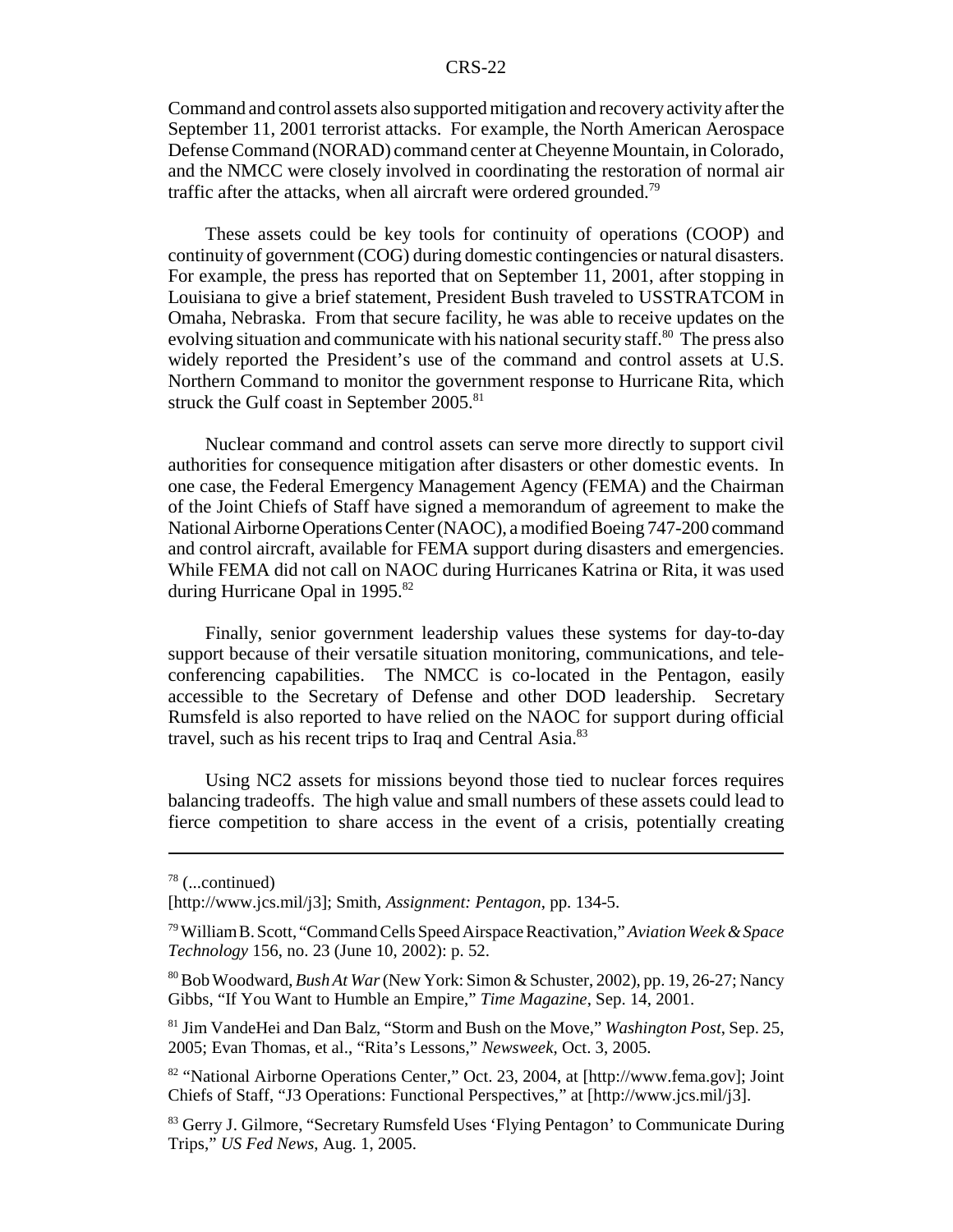shortfalls in response plans that count on system availability. Tying these systems to other agency functions, such as for FEMA, adds to the organizations that have equities in the continued viability of a given system, perhaps even after a new system has superseded the older system's military utility, or after the military deems the capability no longer to be required. This could force costs upon the military to sustain systems that are no longer desired. Employing these platforms in secondary roles also places added burdens on their military operators. Training for, or performing secondary roles decreases the time available to ensure readiness for primary missions. This burden increases if manpower pools shrink.

# **Nuclear Command and Control System Modernization**

### **What Are Potential Nuclear Command and Control System Requirements?**

Given the combination of demands on the nuclear command and control system from the changing nature of the threat and the recommendations of the Nuclear Posture Review, what requirements might be considered for today's systems? In 2001, the DOD chartered a committee to conduct an "End-to-End Review of the U.S. Nuclear Command and Control System." Former National Security Advisor Brent Scowcroft chaired the commission, which was tasked with examining the architecture from "national command authority to individual weapons," balancing "facilitating authorized use and preventing unauthorized use," and considering new technology and potential threats.<sup>84</sup> Although the findings of this commission have been closely held, it is possible to discuss some general issues.

One of the review's findings regards survivability. Many of the NC2 systems designed during the Cold War incorporate varying degrees of hardening against weapon effects. However, that hardening can degrade without periodic maintenance and operators' strict adherence to hardness procedures. The End-to-End Review claimed that the maintenance and procedural discipline for system hardness may have eroded since the fall of the Berlin Wall.<sup>85</sup>

A second report finding is related to the first. The DOD report advocated shifting NC2 systems life cycle management to operators from the acquisition community. For example, in the case of Air Force aircraft, a single office oversees an aircraft program through request for proposals, acquisition, fielding, periodic upgrades, and final retirement. That office includes operators who work with logistics and acquisitions experts. The End-to-End Review proposed the same model

<sup>&</sup>lt;sup>84</sup> "Establishment of the Federal Advisory Committee for the End-to-End Review of the U.S. Nuclear command and Control System (NCCS)," *Federal Register* 66, no., 44, (Mar. 6, 2001), p. 13508. "News Briefs: Nuclear Command and Control Review Initiated," *Arms Control Today*, (April 2004) at [http://www.amrscontrol.org/act/2001\_04].

<sup>&</sup>lt;sup>85</sup> Interview with Air Force Officer on the Nuclear Command and Control System Support Staff, conducted Dec. 7, 2005.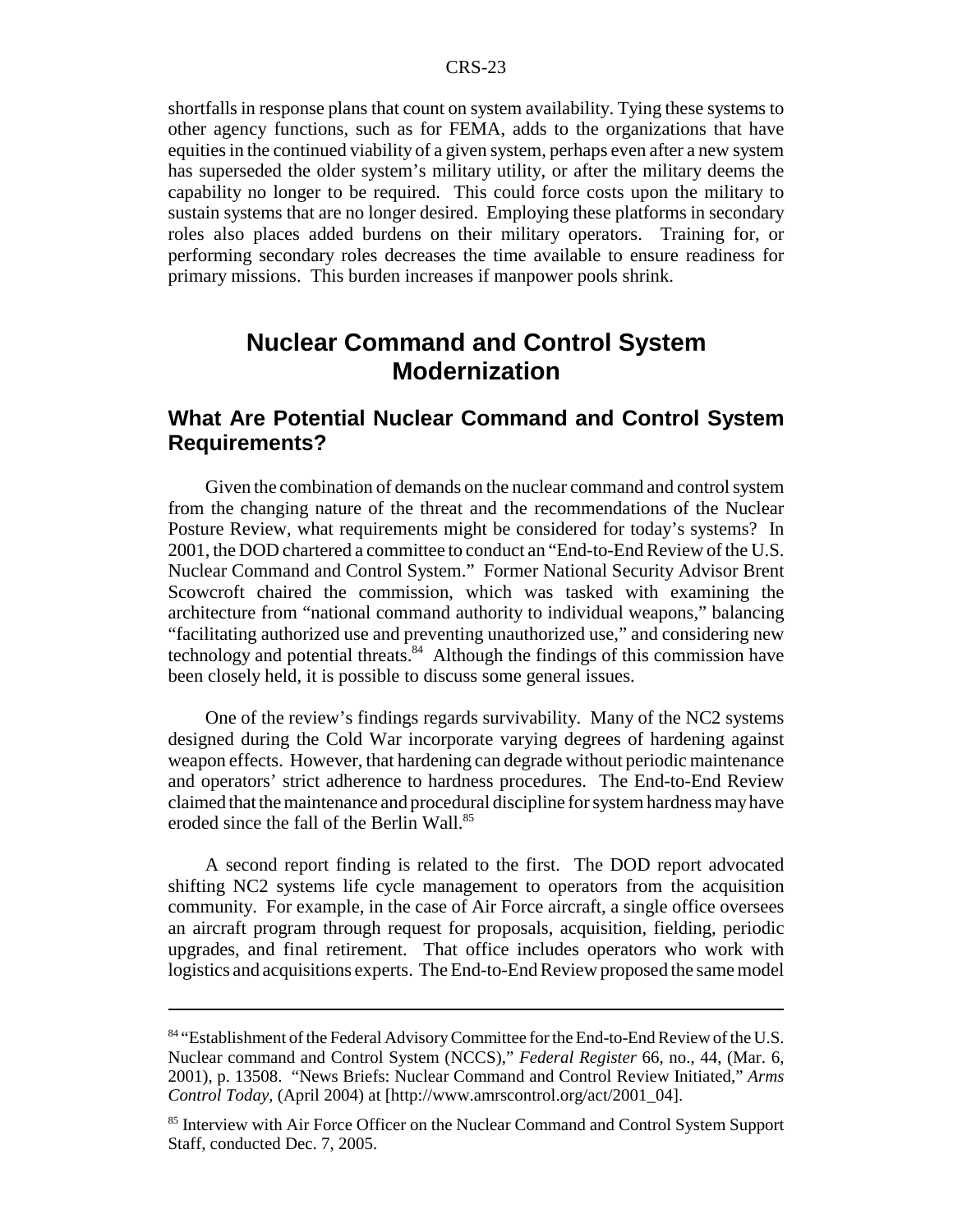for NC2 systems. Operator requirements for new capabilities are often not supported in the new systems or modifications purchased by the acquisition community. This problem is compounded by the multiple agencies with interest or involvement in NC2 systems.<sup>86</sup>

However, relying solely on operator-generated requirements to guide acquisition programs may also be problematic. Sometimes these requirements are unrealistic. They can exceed the state of the art that is achievable within a specific program budget or time line. As a corollary, these requirements may be achievable, but not at a cost congruent with other competing military needs. Additionally, the focus on technical capability sometimes ignores total costs of sustainment and operation over a system's lifetime.<sup>87</sup> The debate regarding the interaction between meeting operator needs and managing acquisition programs economically is ongoing.

A third concern is the decline in the number of people with NC2 expertise. Since the end of the Cold War, as nuclear forces have drawn down, the number of people in these skill sets has declined. Further, the prestige of being associated with the nuclear mission has also decreased. As the military services reduced manpower, many people with nuclear operations expertise were required to master multiple additional specialties, so positions associated with nuclear operations became a "revolving door." As a consequence, the services have experienced a "brain drain" of people with expertise in these "zero defects" disciplines. This results in "on-thejob" learning in key NC2 positions that require a "person-in-the-loop." Such a lack of depth could hinder desired responses during crises.<sup>88</sup>

In addition to threats from potential adversaries, the legacy NC2 architecture may be challenged by the Defense Department's drive toward military transformation. U.S. Strategic Command is moving with the rest of the defense community toward more network oriented, distributed operations. In 2004, USSTRATCOM established several subordinate functional component commands dedicated to specific mission aspects. Global strike, space operations, missile defense, and information operations were the first functional components activated, recently followed by a command for combating WMD. These multi-service organizations are also geographically separated. They are the basis for decentralization of activity away from USSTRATCOM headquarters. These

<sup>86</sup> Ibid.

<sup>&</sup>lt;sup>87</sup> United States General Accounting Office, "Best Practices: Better Matching of Needs and Resources Will Lead to Better Weapon System Outcomes," Mar. 2001; United States General Accounting Office, "Best Practices: Setting Requirements Differently Could Reduce Weapon Systems' Total Ownership Costs," Feb. 2003; Catherine MacRae, "Coyle Attributes Program Test Failures to Services' Lack of Realism," *Inside the Pentago*n, Apr. 5, 2001.

<sup>88</sup> Interview with Air Force Officer on the Nuclear Command and Control System Support Staff, conducted Dec. 7, 2005.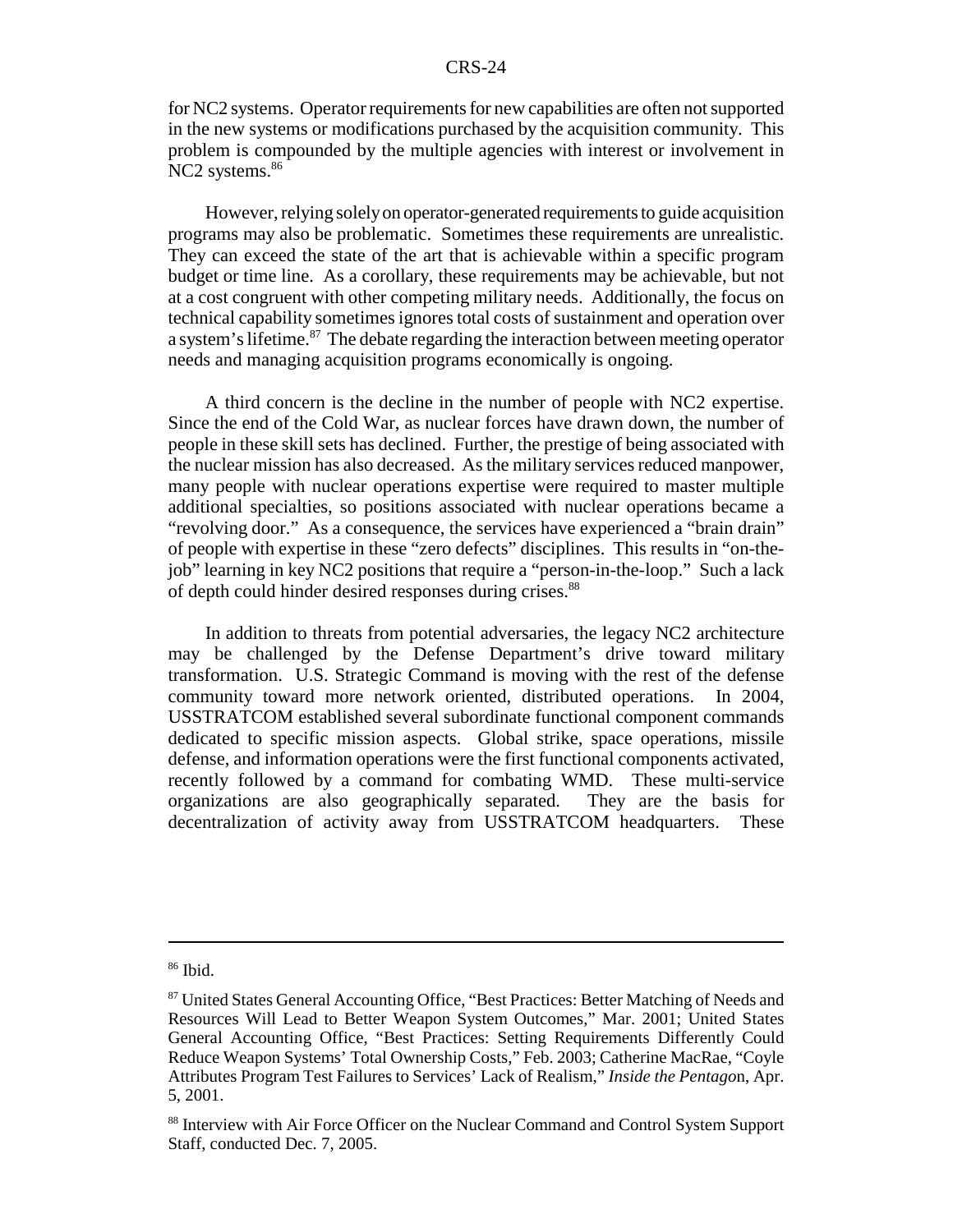organizations are part of a command move to a more horizontal and collaborative process and away from the strict vertical and hierarchical methods of the past.89

The 2006 Quadrennial Defense Review proposes some significant changes in NC2 programs that facilitate USSTRATCOM's move to distributed command and control capabilities as embodied in the Joint Functional Component Commands. The QDR recommends retiring expensive, legacy mobile platforms. One proposal would retire all of the E-4B NAOC aircraft and procure C-32 aircraft (a modified Boeing 757 aircraft) as replacements. The NAOC capability to support FEMA would apparently move to the E-6B aircraft, which would require additional communications upgrades. The USSTRATCOM MCCC would also be retired in FY2007, with the view that the new distributed architecture fulfills the survivability requirements that the MCCC helped to fulfill. The QDR emphasizes that these new command and control capabilities must be survivable in the event of WMD, electronic, or cyber-warfare attacks. DOD also proposes that these systems be tailored more specifically to include the mission of WMD elimination.<sup>90</sup>

It will likely take a robust communications infrastructure to integrate the activities of these new organizations. USSTRATCOM is studying implementation of an internet protocol (IP)-based communications architecture to link these distributed locations.<sup>91</sup> However, using an IP network in this type of application has not yet been proven to provide the high degree of assurance of rapid message transmission needed for nuclear command and control.<sup>92</sup> In particular, high priority nuclear force direction messages must have priority over other traffic, and the nature of IP routing may not support this requirement.

Notably, the communications bandwidth which would be required for this expanded infrastructure is already at a premium across the military. During the previous ten years, DOD experienced a 500% growth in communications capacity

<sup>89</sup> Elaine M. Grossman, "DOD to Create Multiservice Components Under Strategic Command," *Inside the Pentagon*, September 16, 2004; "Functional Components," at [http://www.stratcom.mil]; Jeremy Singer, "Coordinating Strategic Command," *Space News*, Jan. 23, 2006.

<sup>&</sup>lt;sup>90</sup> Department of Defense, "Quadrennial Defense Review Report," Feb. 6, 2006, pp. 32, 35, 50 at [http://www.defenselink.mil/pubs]; Jason Sherman, "Draft Quadrennial Defense Review Report Focuses on 'Long War,' New Capabilities," *Inside Defense*, Jan. 22, 2006; Jason Sherman, "2005 Quadrennial Defense Review the First to Adjust Strategic Forces," *Inside the Pentagon*, Jan. 26, 2006.

<sup>91</sup> Transmission Control Protocol/Internet Protocol (TCP/IP) communications (voice or data) uses router equipment to divide messages up into "packets" which then independently travel multiple or varying routes through the redundant and cross connected network, to be reassembled by the router at the receiving end. Major advantages include the built in redundancy of the system, which when combined with error checking and correction protocols ensures the messages arrive at their destination. For more information, see CRS Report RL30987, *Spinning the Web: The Internet's History and Structure*, by Rita Tehan.

<sup>&</sup>lt;sup>92</sup> Interview with Air Force Officer on the Nuclear Command and Control System Support Staff, conducted Dec. 7, 2005.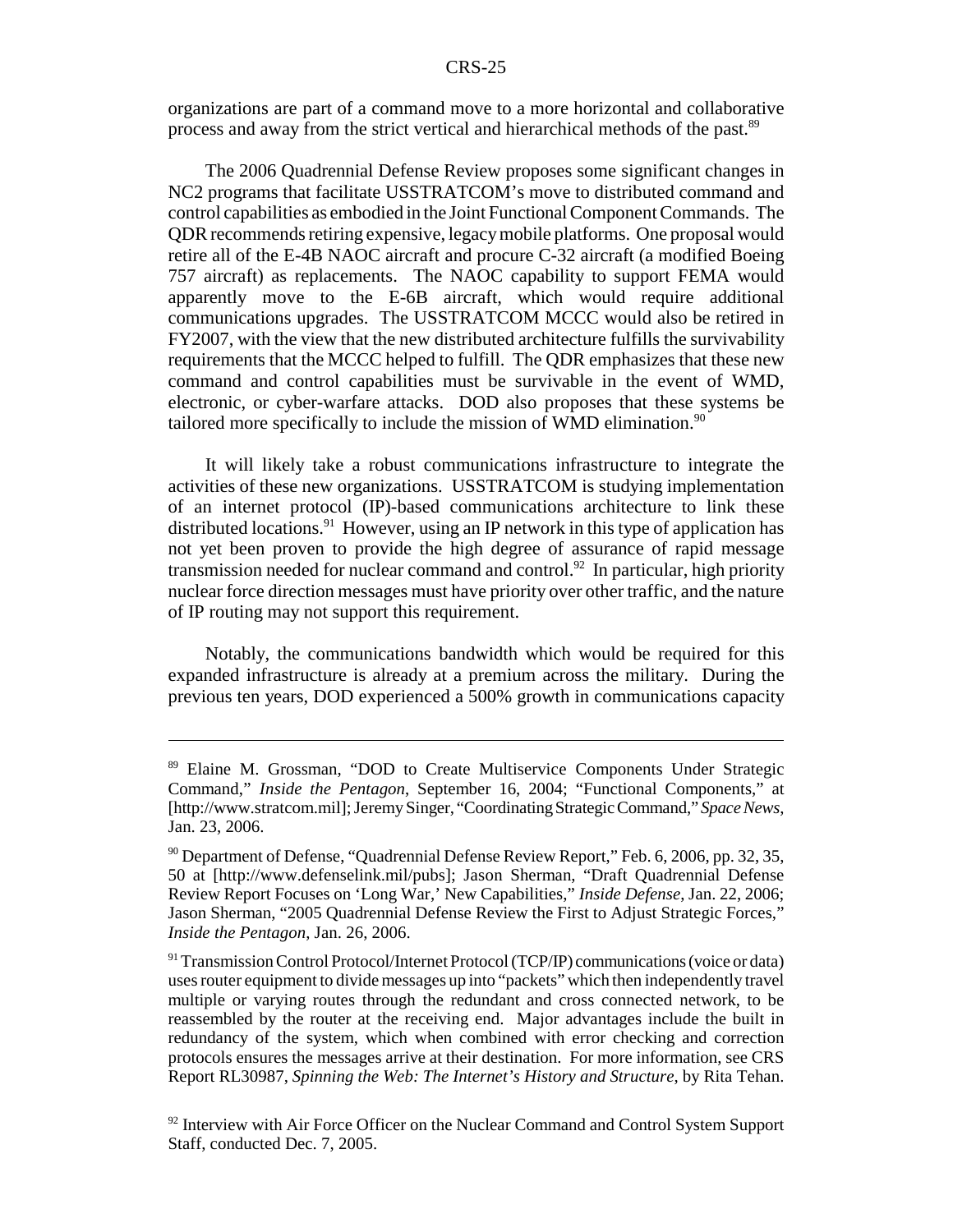requirements. The need for satellite communications links has grown 1000% since September 11, 2001. Within the next 10 years, that need may grow another  $2500\%$ .<sup>93</sup> The nuclear community will be competing with the rest of the high operations tempo military for these command and control links, for which a dispersed operations concept increases demand.

It will also be necessary to coordinate the integration of new centers and systems, such as those for missile defense or conventional strike, into the NC2 network. It is yet to be determined what level of certification and configuration management will be required. Should it be equal to that for existing NC2 systems, or is it sufficient to apply a standard that is less demanding but that fosters more flexibility to modernize? Who will ensure compatibility? Reconciliation of procedures and protocols in a distributed architecture also will be key to avoiding chaos. As more agencies gain access to equivalent data, the chain of command and identification of the level empowered to direct action or forces must be clearly defined and enforced.<sup>94</sup>

# **What Procurement Programs Are in Progress?**

Procurement programs tied to the nuclear command and control system affecting nearly every major element of the NC2 architecture appeared in DOD's FY2006 and FY2007 budget requests. Most of these are upgrades and enhancements of existing systems, rather than the procurement of new systems.

**Minimum Essential Emergency Communications Network (MEECN).** The MEECN comprises the physical communication links between the President and fielded nuclear forces. DOD sought \$20.5 million for procurement and \$57.3 million in research and development (R&D) funds for FY2006 to upgrade various aspects of this network.<sup>95</sup> Congress fully authorized these amounts in the FY2006 Defense Authorization Act (PL 109-163). The FY2006 Defense Appropriations Act (PL 109-148) funded \$49 million for R&D but did not provide any money for

<sup>&</sup>lt;sup>93</sup> James Schultz, "Communications Face-Off: Boeing, Lockheed Martin Vie for Major Satellite Program to Deliver Broadband to the Front Lines," *Washington Technology*, Nov. 22, 2004.

<sup>&</sup>lt;sup>94</sup> Interview with Air Force Officer on the Nuclear Command and Control System Support Staff, conducted Dec. 7, 2005.

<sup>95 &</sup>quot;Exhibit R-2, RDT&E Budget Item Justification, PE0303131F, Minimum Essential Emergency Communications Network (MEECN)," February 2005, at [http://www.dtic.mil/descriptivesum]; Office of the Under Secretary of Defense (Comptroller), "Procurement Programs (P-1), Department of Defense Budget, Fiscal Year 2006," February 2005, at [http://www.dtic.mil/comptroller/defbudget/fy2006]; Office of the Under Secretary of Defense (Comptroller), "RDT&E Programs (R-1), Department of Defense Budget, Fiscal Year 2006," February 2005, at [http://www.dtic.mil/comptroller/defbudget/fy2006]."Rockwell Collins Awarded Phase 2 of U.S. Air Force Gems Program," *Space Daily*, July 13, 2005; John Keller, "Rockwell Collins to Tackle Survivable Battle Management Communications for U.S. Nuclear Forces," *Military & Aerospace Electronics*, Aug. 1, 2005.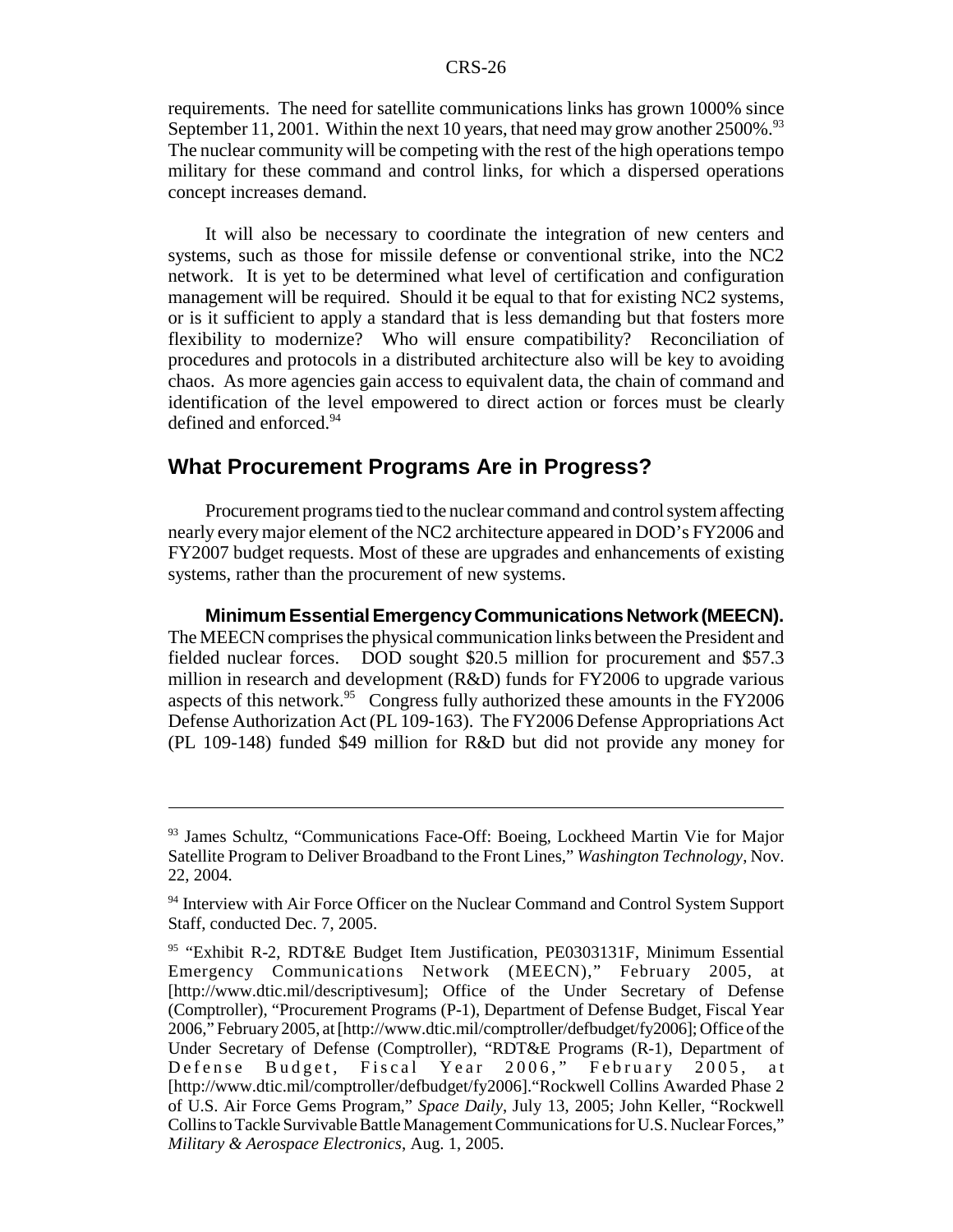procurement.<sup>96</sup> For the FY2007 budget request, DOD is seeking \$3.4 million for procurement and \$64.1 million for  $R&D.<sup>97</sup>$  Modernization efforts within MEECN include:

- High data rate terminals (the Modified Miniature Receive Terminal or MMRT) for the E-4B and E-6B command and control aircraft, replacing legacy 1960s systems.
- Upgrades of the secure computer terminals (the Defense Injection Reception Emergency Action Message Command and Control Terminal or DIRECT) that nuclear command centers use to transmit Presidential emergency action messages (EAMs) to the forces.
- Improvements of the Very Low Frequency/Low Frequency (VLF/LF) and Extremely High Frequency (EHF) satellite communications (MILSTAR) to the Minuteman ICBM Launch Control Centers (LCCs) across the upper Midwest United States (the Minuteman MEECN Program or MMP).
- Installation of VLF and EHF communications for bomber and tanker forces (the Ground Element MEECN System or GEMS), replacing legacy systems that DOD contends have become unsustainable.

**National Military Command System (NMCS).** Press reports hint that Secretary of Defense Donald Rumsfeld has become personally involved in directing upgrades to the NMCC and its alternate at Site-R. Secretary Rumsfeld has directed that the uniformed services consolidate their separate command centers as part of this effort. This move would culminate in two new centers in the Pentagon: a Unified Command Center and a Resources and Situation Awareness Center, which between them would combine the functions of the NMCC and the military services' operations centers. These new centers would be focused on tracking crises around the world and on facilitating the Secretary's and Chairman's requirements to provide military advice to the President. These new facilities would be more survivable against nuclear, chemical, biological, and radiological threats and more secure against intelligence gathering. This effort would be timed to coincide with ongoing Pentagon renovation work, and would free up space in that crowded facility. The Defense Department claims the consolidation of functions will create efficiencies that

<sup>&</sup>lt;sup>96</sup> United States Congress, House of Representatives, "Conference Report to Accompany H.R. 1815, National Defense Authorization Act for Fiscal Year 2006," (H.Rept. 109-360), Dec. 18, 2005, pp. 512, 586; United States Congress, House of Representatives, "Conference Report to Accompany H.R. 2863, Making Appropriations for the Department of Defense for the Fiscal Year Ending Sep. 30, 2006, and for Other Purposes," (H.Rept. 109- 359), Dec. 18, 2005, p. 407.

 $97$  Office of the Under Secretary of Defense (Comptroller), "Procurement Programs (P-1), Department of Defense Budget, Fiscal Year 2007,"February 2007 at [http://www.dtic.mil/comptroller/defbudget/fy2007]; Office of the Under Secretary of Defense (Comptroller), "RDT&E Programs (R-1), Department of Defense Budget, Fiscal Year 2007," February 2007, at [http://www.dtic.mil/comptroller/defbudget/fy2007].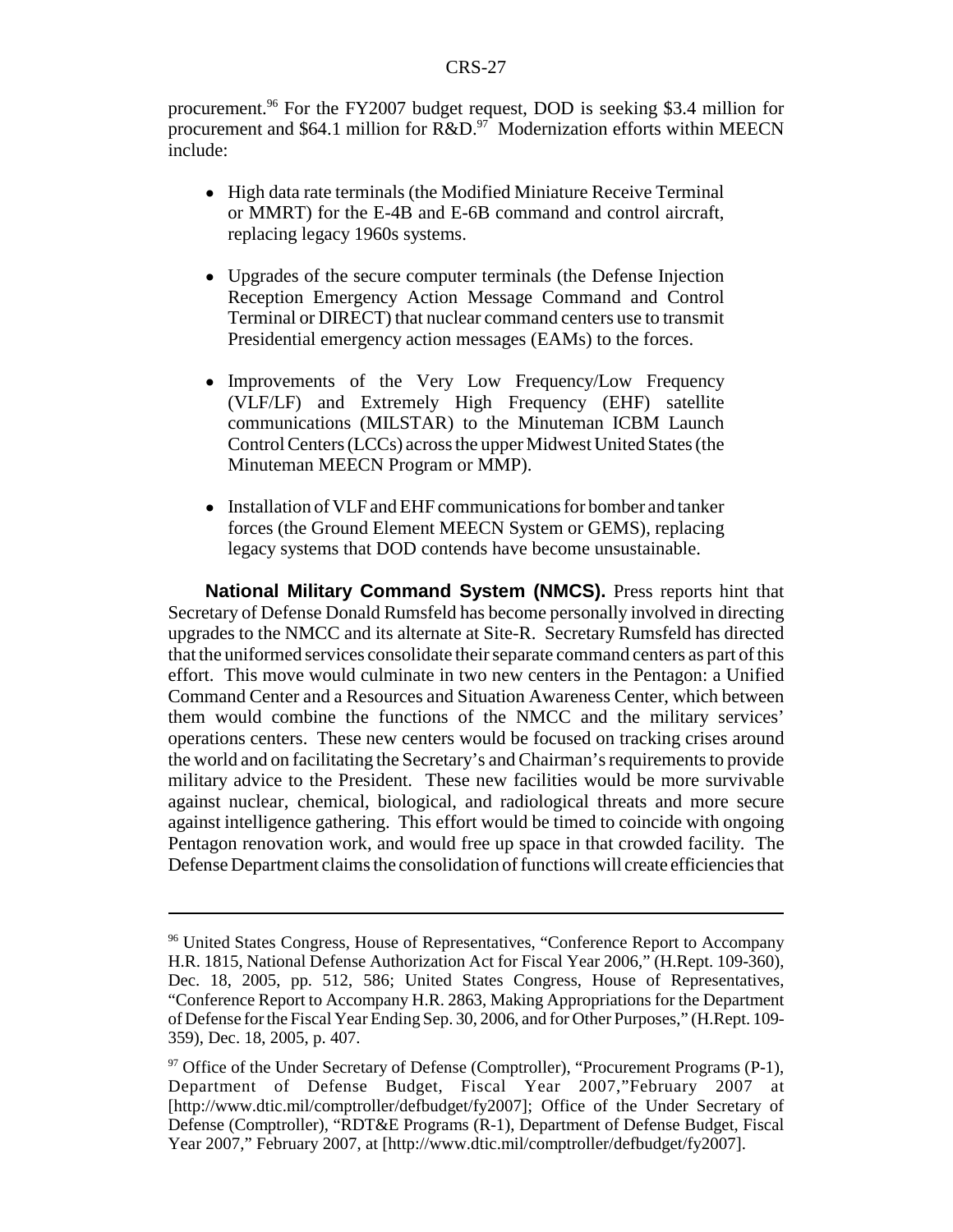allow a manpower reduction as well. The Defense Department requested just over \$0.6 million to fund planning, system engineering, and configuration management for this effort in FY2006, with roughly \$0.5 million needed each year through 2011.<sup>98</sup> Congress authorized the full amount of DOD's request for FY2006. The FY2006 appropriation supported the full amount of the DOD request.<sup>99</sup> DOD is seeking \$0.7 million for FY2007.<sup>100</sup>

Additionally, DOD requested \$85.2 million in FY2006 to develop a future system for missile warning and attack assessment (TW/AA) that would upgrade capabilities at NORAD in Cheyenne Mountain and at the USSTRATCOM Global Operations Center in Omaha.<sup>101</sup> These systems feed information to decision makers at the NMCC. Congress funded the full DOD request in the FY2006 Authorization. Congress provided \$74.2 million of the DOD budget request in the FY2006 appropriations legislation language.<sup>102</sup> For FY2007, DOD is asking for \$50.9 million for further TW/AA research and development. $103$ 

**Airborne Command and Control.** The Defense Department is also requesting funds to enhance both of its airborne nuclear command and control platforms, the E-4B NAOC and the E-6B ABNCP (Airborne Command Post). The Air Force requested \$85.3 million in procurement funds and \$18.9 million in research, development, test, and evaluation (RDT&E) funds for the NAOC modifications in FY2006.104 Congress authorized these full amounts in the FY2006 National Defense Authorization Act. The FY2006 appropriations bill funded the full amount of the DOD request as well.<sup>105</sup> DOD's FY2007 budget request is asking for \$5.6 million for E-4B modifications procurement and only \$283 thousand for

99 H.Rept. 109-360, p. 604; H.Rept. 109-359, p. 430.

<sup>100</sup> Office of the Under Secretary of Defense (Comptroller), "RDT&E Programs (R-1), Department of Defense Budget, Fiscal Year 2007," February 2007 at [http://www.dtic.mil/comptroller/defbudget/fy2007].

<sup>101</sup> "Exhibit R-2, RDT&E Budget Item Justification, PE0305906F, NCMC-TW/AA System," February 2005, at [http://www.dtic.mil/descriptivesum]; "US DOD: Contracts, Air Force," *M2 Presswire*, Oct. 10, 2005.

102 H.Rept. 109-360, p. 587; H.Rept. 109-359, p. 408.

<sup>103</sup> Office of the Under Secretary of Defense (Comptroller), "RDT&E Programs (R-1), Department of Defense Budget, Fiscal Year 2007," February 2007, at [http://www.dtic.mil/comptroller/defbudget/fy2007].

<sup>98 &</sup>quot;Exhibit R-2, RDT&E Budget Item Justification, PE0302016K, National Military Command System (NMCS)," February 2005, at [http://www.dtic.mil/descriptivesum]; Amy Butler, "Rumsfeld's New War Rooms: Overhauling Command and Control at Pentagon," *C4I News*, Dec. 11, 2003; Amy Butler, "Rumsfeld Merges Service Command Centers Into Joint Nerve Center at Pentagon," *Defense Daily*, Oct. 23, 2003.

 $104$  Office of the Under Secretary of Defense (Comptroller), "Procurement Programs (P-1): Department of Defense Budget, Fiscal Year 2006," February 2005, at [http://www.dtic.mil/comptroller/defbudget/fy2006]; "Exhibit R-2, RDT&E Budget Item Justification, PE0302015F, E-4B National Airborne Operations Center," February 2005, at [http://www.dtic.mil/descriptivesum].

<sup>&</sup>lt;sup>105</sup> H.Rept. 109-360, pp. 500, 586; H.Rept. 109-359, pp. 310, 407.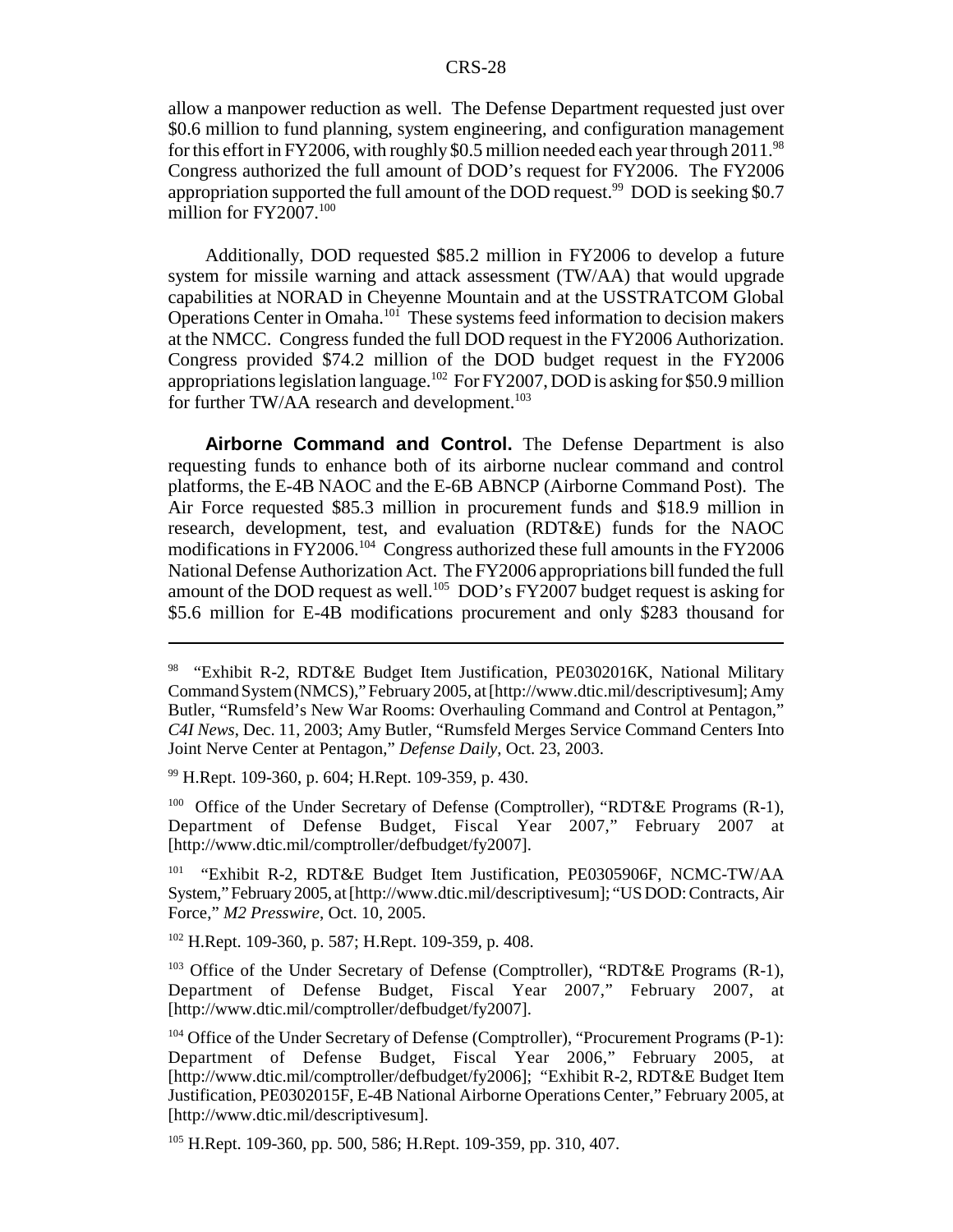R&D.<sup>106</sup> These requests cover improvements to aircraft structures, propulsion, fuel systems, environmental controls, electrical generation, and flight safety. Specific aspects include:

- ! Updates to replace the outdated analog audio distribution and recording equipment with digital equipment.
- Development of an "office in the sky" for senior leaders that will include secure and non-secure voice, video, and data services.
- Improvements to the aircraft's on-board local area network (LAN).
- Transition from analog to digital of the Ultra High Frequency (UHF) radio link between the aircraft and the ground entry points for telephone communication.
- ! Upgrades of the aircraft's precision navigation capability and integration with Global Air Traffic systems.

Proposed upgrades for the E-6B, a fleet of modified Boeing 707s operated by the Navy for USSTRATCOM, would also affect both aircraft systems and mission systems for that platform. These modifications, as requested for FY2006, would cost \$11.2 million for procurement and \$31.4 million for RDT&E. The aircraft systems modifications include improved cockpit displays, enhanced navigation and air traffic control integration systems, and a service life assessment of the airframe, which the Navy maintains has exceeded its service life based on weight and usage. Mission system improvements would replace legacy computers, communication switches, and UHF communications equipment that the Navy argues will be unsupportable after  $2010$ .<sup>107</sup> Congress fully supported the Navy's request for the E-6 in the FY2006 Defense Authorization Act. Congress matched the DOD request for procurement and funded R & D at \$35.5 million, higher than the DOD budget figure, in the FY2006 appropriation.108 For FY2007, the Defense Department is requesting \$99.2 million for E-6 modifications procurement and \$37.4 million for research and development.<sup>109</sup>

<sup>&</sup>lt;sup>106</sup> Office of the Under Secretary of Defense (Comptroller), "Procurement Programs (P-1), Department of Defense Budget, Fiscal Year 2007," February 2007 at [http://www.dtic.mil/comptroller/defbudget/fy2007]; Office of the Under Secretary of Defense (Comptroller), "RDT&E Programs (R-1), Department of Defense Budget, Fiscal Year 2007," February 2007, at [http://www.dtic.mil/comptroller/defbudget/fy2007].

 $107$  Office of the Under Secretary of Defense (Comptroller), "Procurement Programs (P-1): Department of Defense Budget, Fiscal Year 2006," February 2005, at [http://www.dtic.mil/comptroller/defbudget/fy2006]; "Exhibit R-2, RDT&E Budget Item Justification, PE0101402N, Navy Strategic Communications," February 2005, at [http://www.dtic.mil/descriptivesum]; Kenneth B. Sherman, "US Navy E-6B Mercury Upgraded," *Journal of Electronic Defense* 27, no. 6 (June 2004): p. 17.

<sup>108</sup> H.Rept. 109-360, pp. 468, 571; H.Rept. 109-359, pp. 276, 381.

<sup>&</sup>lt;sup>109</sup> Office of the Under Secretary of Defense (Comptroller), "Procurement Programs (P-1), Department of Defense Budget, Fiscal Year 2007," February 2007 at (continued...)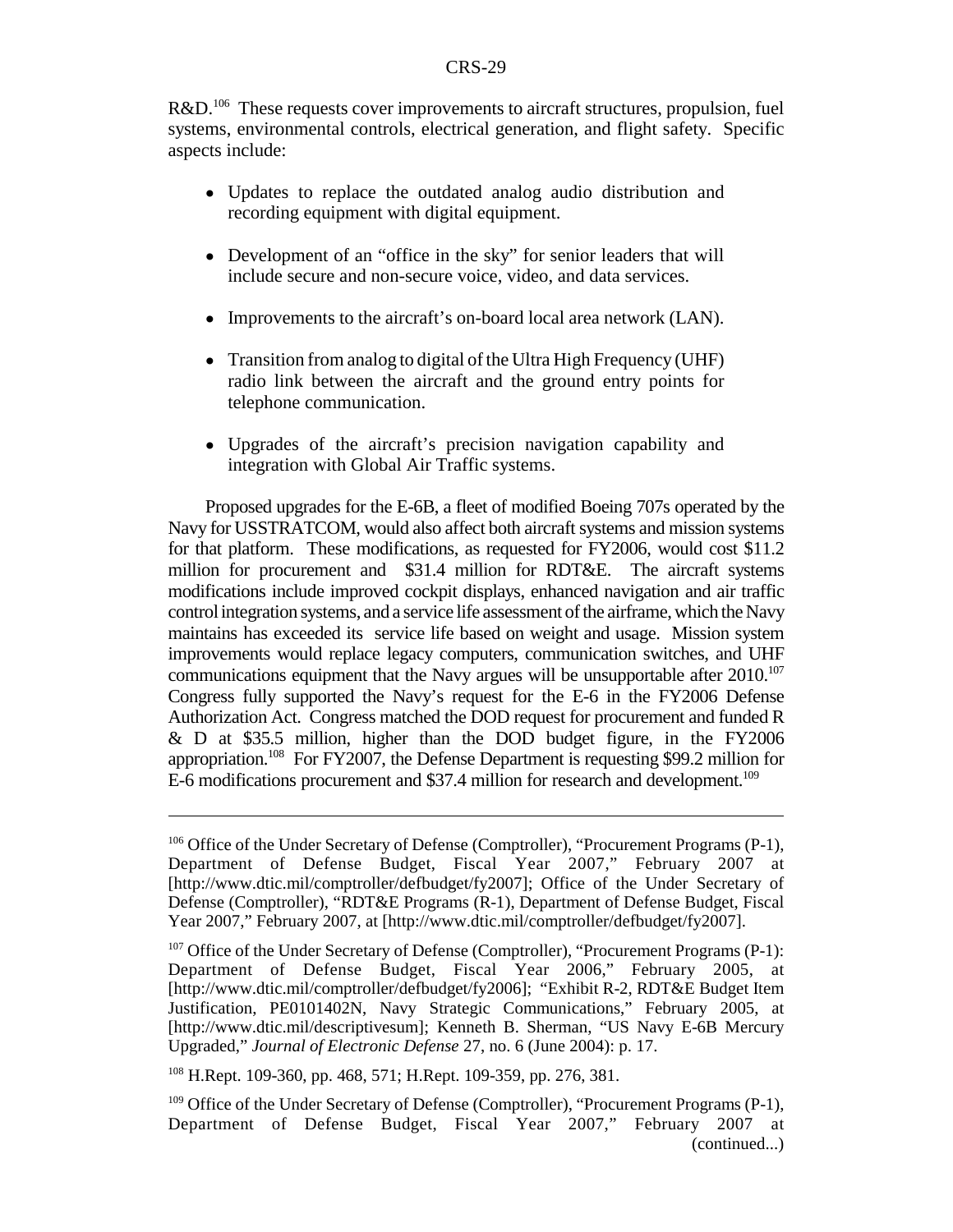**Satellite Communications.** The most visible and perhaps most controversial aspect of nuclear command and control modernization programs is acquisition of the Advanced EHF (AEHF) communications satellite. AEHF will replenish the aging MILSTAR EHF satellite constellation as those spacecraft reach the end of their service life. The MILSTAR satellite constellation, used both for strategic nuclear command and control and for tactical warfighters, currently has five satellites, with the first having been launched in 1994. The AEHF system would provide survivable, secure, anti-jam communications capabilities at higher data rates and capacities than the existing MILSTAR constellation. Lockheed Martin and Northrop-Grumman are the satellite integration and communications payload contractors for the AEHF program. The Air Force requested \$665.3 million in RDT&E and \$529 million for procurement in the FY2006 budget.110 In the FY2006 Defense Authorization, Congress fully funded the Air Force budget request for AEHF. In the FY2006 Defense appropriations legislation, Congress also matched the DOD budget request for  $AEHF<sup>111</sup>$  In its FY2007 budget proposal, DOD is not requesting any procurement funds, as it has already purchased the three satellites proposed for the AEHF constellation. However, the Air Force is still seeking \$633 million for FY2007 for AEHF R&D.<sup>112</sup>

Unfortunately, like many Air Force satellite acquisition programs, AEHF has suffered from schedule delays and cost overruns.<sup>113</sup> Technical shortfalls in the development of the communications encryption equipment, which the National Security Agency (NSA) must deliver as Government Furnished Equipment (GFE) to the satellite contractor, are a major cause of the schedule slips. The first AEHF launch is now targeted for 2008, a substantial delay from an originally planned late 2004 launch. Overall, the entire AEHF program is now estimated to cost over \$7

 $109$  (...continued)

<sup>[</sup>http://www.dtic.mil/comptroller/defbudget/fy2007]; Office of the Under Secretary of Defense (Comptroller), "RDT&E Programs (R-1), Department of Defense Budget, Fiscal Year 2007," February 2007, at [http://www.dtic.mil/comptroller/defbudget/fy2007].

<sup>&</sup>lt;sup>110</sup> Office of the Under Secretary of Defense (Comptroller), "Procurement Programs (P-1): Department of Defense Budget, Fiscal Year 2006," February 2005, at [http://www.dtic.mil/comptroller/defbudget/fy2006]; "Exhibit R-2, RDT&E Budget Item Justification, PE0603430F, Advanced EHF MILSATCOM (Space)," February 2005, at [http://www.dtic.mil/descriptivesum]; "U.S. Air Force Fact Sheet: MILSTAR Satellite Communications System," October 2005, at [http://www.af.mil/factsheets].

<sup>111</sup> H.Rept. 109-360, pp. 508, 580; H.Rept. 109-359, pp. 316, 403.

<sup>&</sup>lt;sup>112</sup> Office of the Under Secretary of Defense (Comptroller), "RDT&E Programs (R-1), Department of Defense Budget, Fiscal Year 2007," February 2007, at [http://www.dtic.mil/comptroller/defbudget/fy2007].

<sup>&</sup>lt;sup>113</sup> For an overview that includes acquisition issues across DOD space programs, see CRS Issue Brief IB92011, *U.S. Space Programs: Civilian, Military, and Commercial*, by Marcia S. Smith.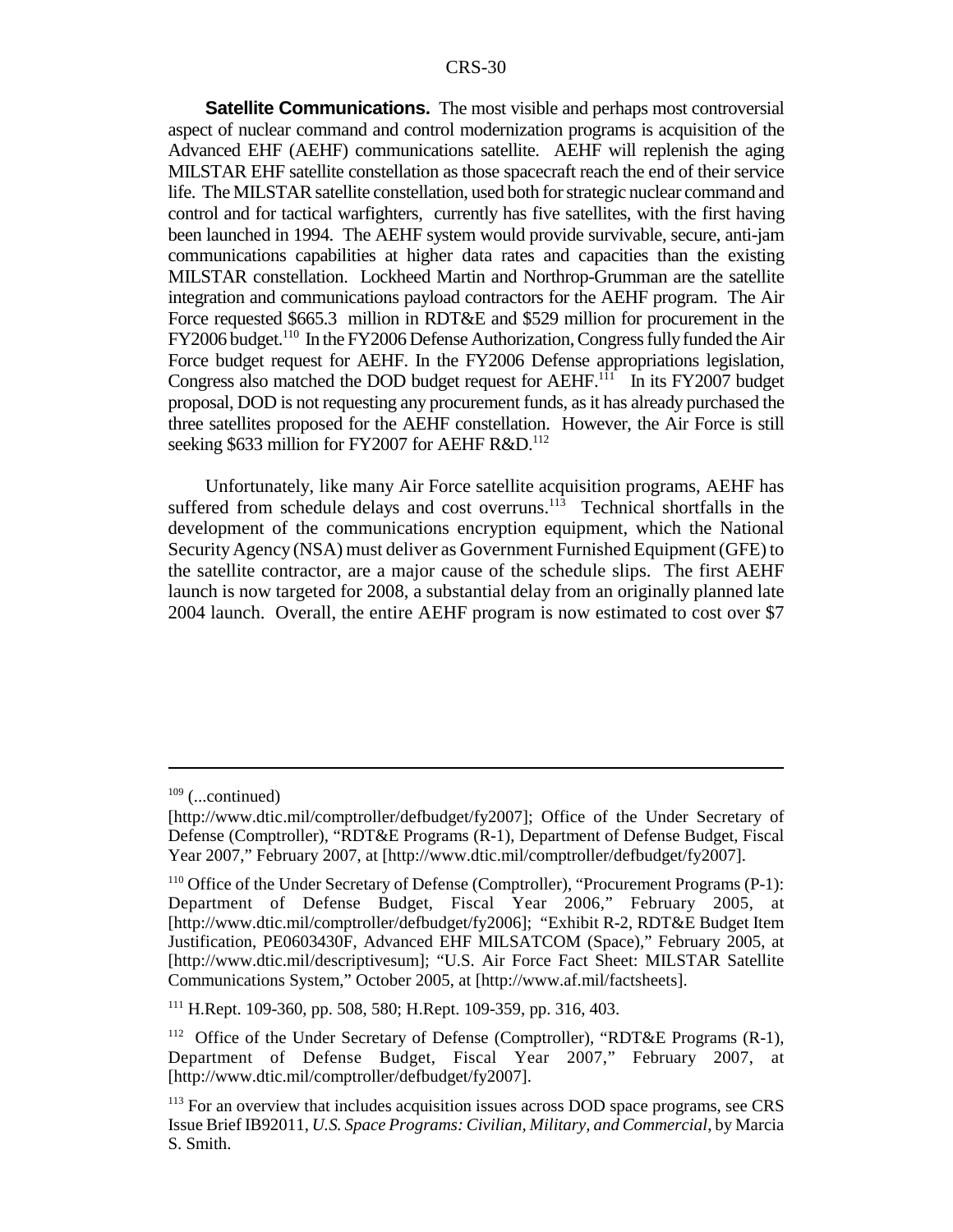billion, a 20% cost growth that forced a Nunn-McCurdy notification<sup>114</sup> from the Air Force to Congress.<sup>115</sup>

AEHF is hoped to serve as a bridge between MILSTAR and the Transformational Satellite (TSAT) program, which is expected to incorporate laser communication cross-links between satellites and Internet routing capability. This program would first launch in 2013, which represents a two year slip from Air Force plans due to budget cuts and immature technologies underlying its advanced capabilities. Some are proposing that some of these technologies be tested on AEHF satellites first, to reduce risk on the TSAT program.<sup>116</sup> For FY2006, Congress considered, but did not direct the Air Force to buy an additional AEHF satellite to hedge against further TSAT program delays. Congress did direct the Air Force to prepare an "analysis of alternatives" report examining the possibility of acquiring additional AEHF satellites and modifying the Wideband Gapfiller satellites to bridge the gap in the event of further TSAT delays.<sup>117</sup> In the FY2006 Defense Appropriations Act, Congress reduced the funding for TSAT by \$400 million and directed the Air Force to focus on technology development, rather than transitioning to an acquisition program. Congress approved \$436-plus million, but reserved \$120 million for either purchase of a fourth AEHF satellite or continued systems development for TSAT, based on the outcome of the analysis of alternatives study.<sup>118</sup>

# **Issues for Congress**

The increased demands on the nuclear command and control system driven by the 2001 NPR and subsequent DOD policy will pose challenges for the NCCS in the future. The system's legacy Cold War architecture will compete for budgetary priority against conventional systems that may seem to some to be more immediately relevant to today's threat environment and the war on terror. Whether the threat that should shape the NCCS comes from China (or some other nuclear armed peer competitor), rogue states, or terrorism, some suggest there is continued value in this robust system. Others may argue that the system's continued value lies in its ability to fulfill missions often viewed as subsidiary or even beyond the traditional DOD purview. However, the key functions performed by the NCCS will likely remain requirements as long as the United States maintains a nuclear deterrent.

The DOD continues to pursue modernization initiatives across the system, but in a budget constrained environment these activities will come under competing

<sup>&</sup>lt;sup>114</sup> The Nunn-McCurdy Amendment to the Department of Defense Authorization Act for FY 1982 (PL 97-86) requires the military service secretaries to notify Congress if a program experiences more than 15% cost growth.

<sup>115</sup> Amy Butler, "Tug of War," *Aviation Week & Space Technology*, Mar. 21, 2005; Jeremy Singer, "Advance EHF Woes Prompt Changes to Air Force," *C4ISR*, Oct. 14, 2005.

<sup>116</sup> Libby John, "Senate Committee Slashed Funds for Major Air Force Space Programs," *Inside the Air Force*, Sep. 30, 2005.

<sup>&</sup>lt;sup>117</sup> H.Rept. 109-360, pp. 275-276, 590-591.

<sup>118</sup> H.Rept. 109-359, pp. 422.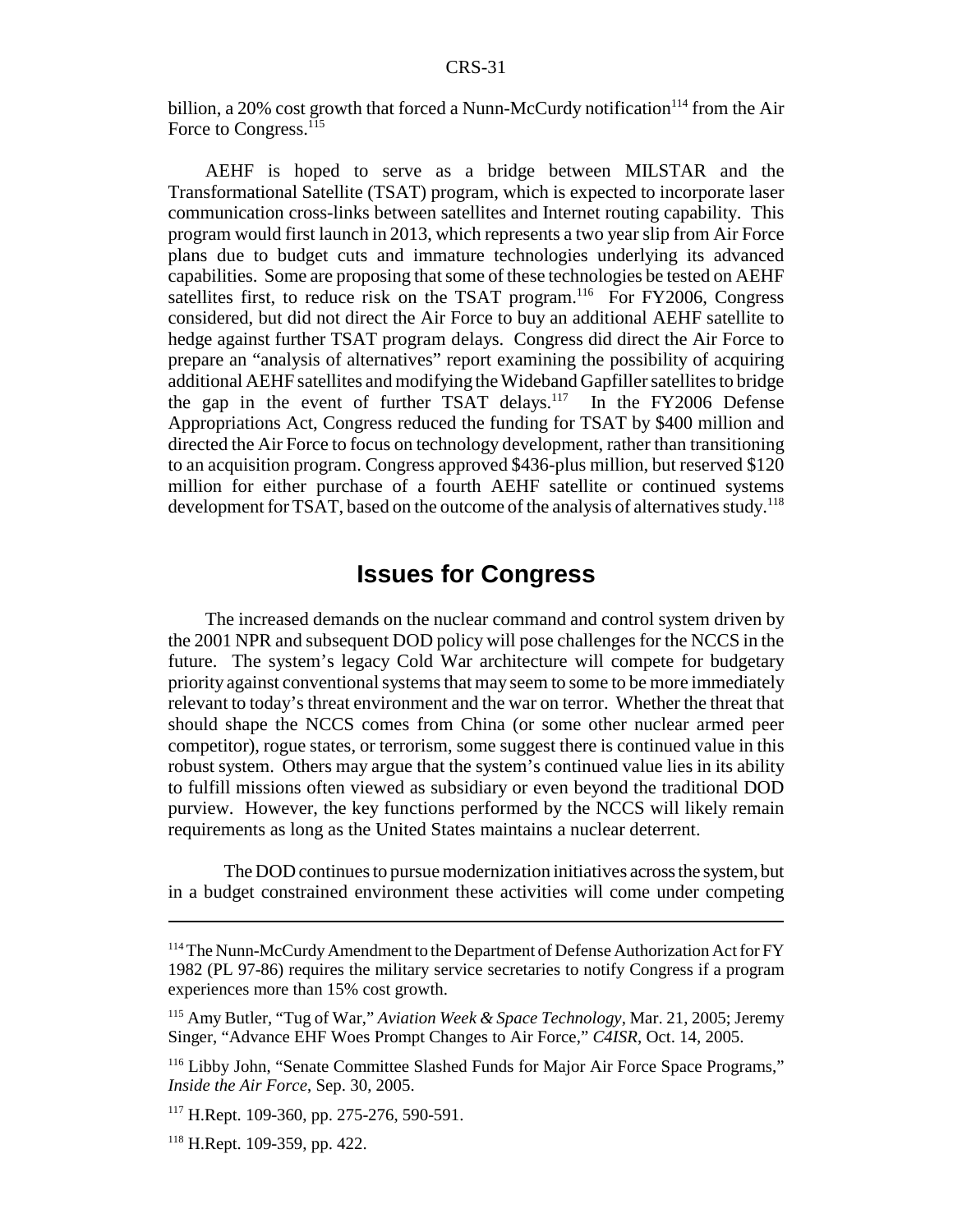pressure from more conventional missions. Through the FY2007 budget request, the Defense Department has continued to focus on evolutionary upgrades of the Cold War NCCS architecture. However, USSTRATCOM's activation of functional component commands, and some recommendations in the 2006 QDR could signal a change in direction. Questions Congress may confront include:

**What is the nature of the threat?** Some schools of thought contend that China is rising to be the US's next military peer competitor, while others contend that China is growing to be a partner in the world community. The extent of the threat from North Korea, Iran, or terrorist organizations, whether from a nuclear strike or from an EMP attack are also subject to debate. The capabilities posed by these potential threats may present a "worst case" against which to configure the nuclear command and control system.

**What is the role of nuclear weapons in U.S. strategy and how might that role affect command and control?** There is competition between those who believe the role of nuclear weapons should be reduced to give nonproliferation efforts credibility, and those who want to increase their utility to confront proliferators. The role of the weapons will shape the command and control system to support them.

**What is the appropriate architecture for the NCCS?** Is the current, centralized, linear system developed during the Cold War still the right approach to ensuring Presidential positive control and minimizing command and control confusion? Revisions to the NCCS architecture may need to incorporate the additional 2001 NPR-driven command and control requirements for non-nuclear offensive responses and active missile defense. A debate and possibly legislation regarding release authorities may need to precede such architectural decisions. Perhaps a more dispersed approach, such as USSTRATCOM now proposes, may be a better fit for the current threat environment. That approach might also convey manpower and budget economies in the long run. However, applying a distributed, network style approach to nuclear command and control has not yet been tested or proven.

**What level of investment in modernization or new procurement is needed or justified?** All of the NCCS modernization or procurement initiatives discussed above are projected to continue for years into the future. The continued implementation of the 2001 NPR and the findings of the 2006 QDR may adjust or add to those requirements. The retirement of the E-4B NAOC and MCCC may offer some opportunities for short term savings. As all of the services look to recapitalize equipment after the wear and tear from duty in Iraq, the NCCS will be competing against immediate day-to-day services' needs. Are the existing NCCS platforms adequate to requirements? Are they still needed?

**What value are the secondary uses of the NCCS?** The NCCS represents a national asset built up over decades. Can the taxpayer get added value by employing these capabilities for ancillary functions? As homeland security missions and domestic disaster response receive greater government attention, some platforms that already provide support in these areas have the potential for even greater utility. Do those functions justify continued investment if their primary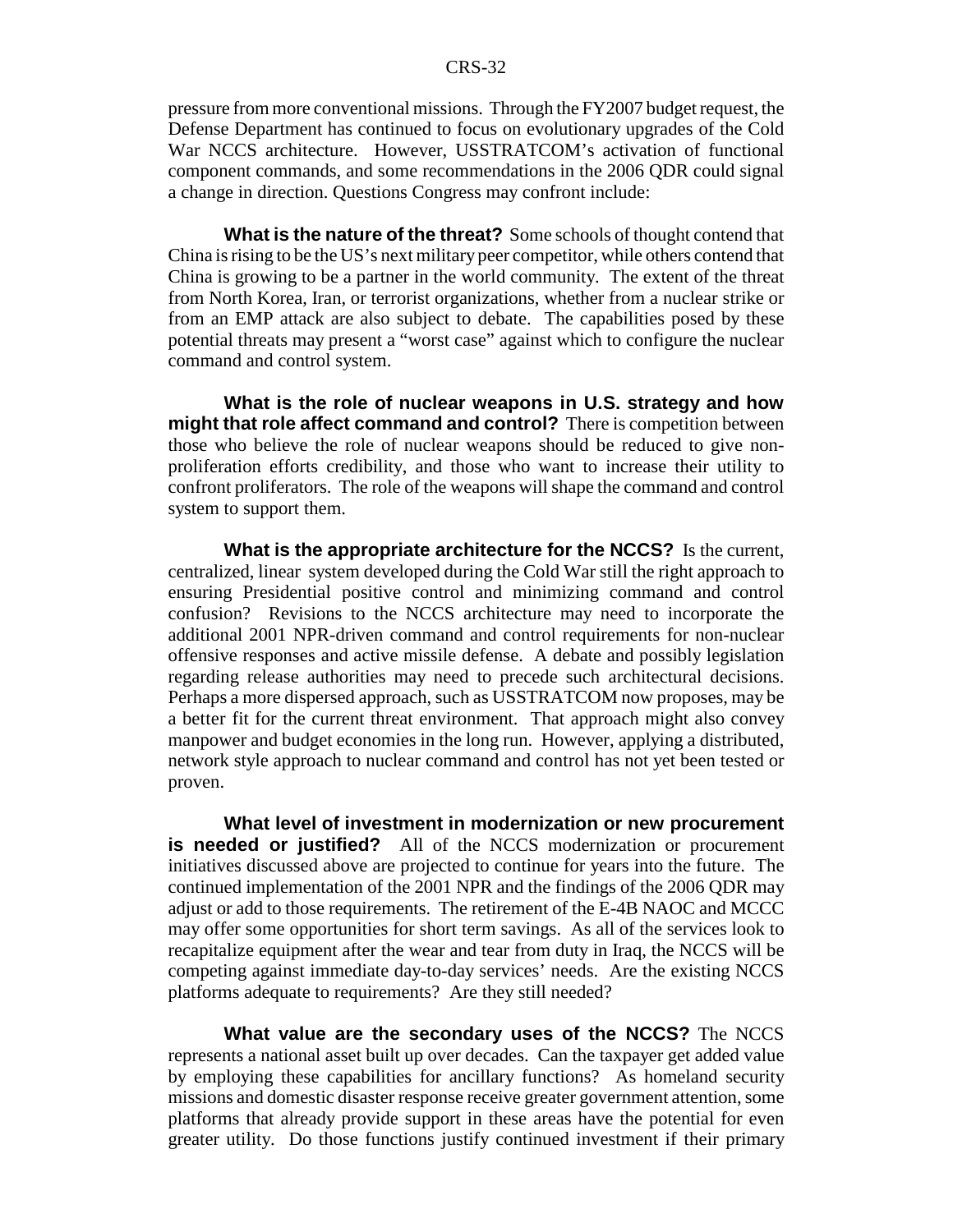mission requirements are superseded? If so, should the procurement and operation of these systems be transferred to civilian agencies?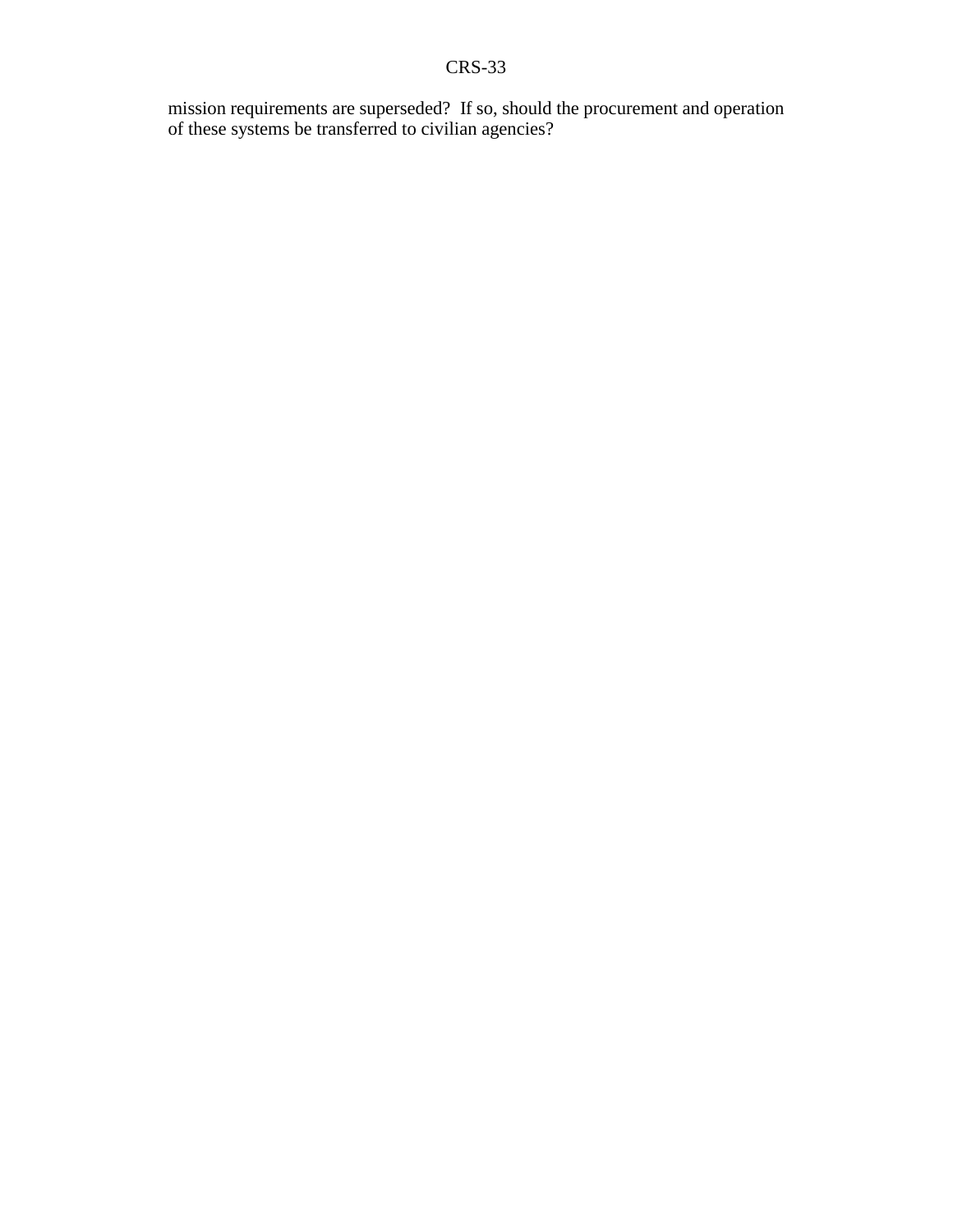# **Appendix A: Nuclear Command and Control Platforms and Programs**

| <b>Fixed Locations</b>                                                                                                  | <b>Mobile Systems</b>                                               | <b>Link Capabilities</b>                                                                                     |
|-------------------------------------------------------------------------------------------------------------------------|---------------------------------------------------------------------|--------------------------------------------------------------------------------------------------------------|
| National Military<br><b>Command Center</b><br>(NMCC) - Pentagon                                                         | <b>E-4B National Airborne</b><br><b>Operations Center</b><br>(NAOC) | Minuteman Minimum<br><b>Essential Emergency</b><br>Communications<br><b>Network Program</b><br>(MMP)         |
| $Site-R - Fort Ritche,$<br><b>MD</b>                                                                                    | E-6B Airborne<br><b>Command Post</b><br>(ABNCP)                     | <b>Ground Element</b><br>Minimum Essential<br>Emergency<br>Communications<br><b>Network System</b><br>(GEMS) |
| <b>USSTRATCOM Global</b><br><b>Operations Center</b><br>$(GOC) - Offutt AFB$ ,<br><b>NE</b>                             | <b>Mobile Consolidated</b><br><b>Command Centers</b><br>(MCCC)      | Military Strategic and<br><b>Tactical Relay</b><br>(MILSTAR) Satellite<br>Communications<br>System           |
| North American<br><b>Aerospace Defense</b><br>Command (NORAD)<br>Cheyenne Mountain<br>Complex – Colorado<br>Springs, CO |                                                                     | <b>Advanced Extremely</b><br><b>High Frequency Satellite</b><br>(AEHF)                                       |
|                                                                                                                         |                                                                     | Transformational<br>Communications<br>Satellite (TSAT)                                                       |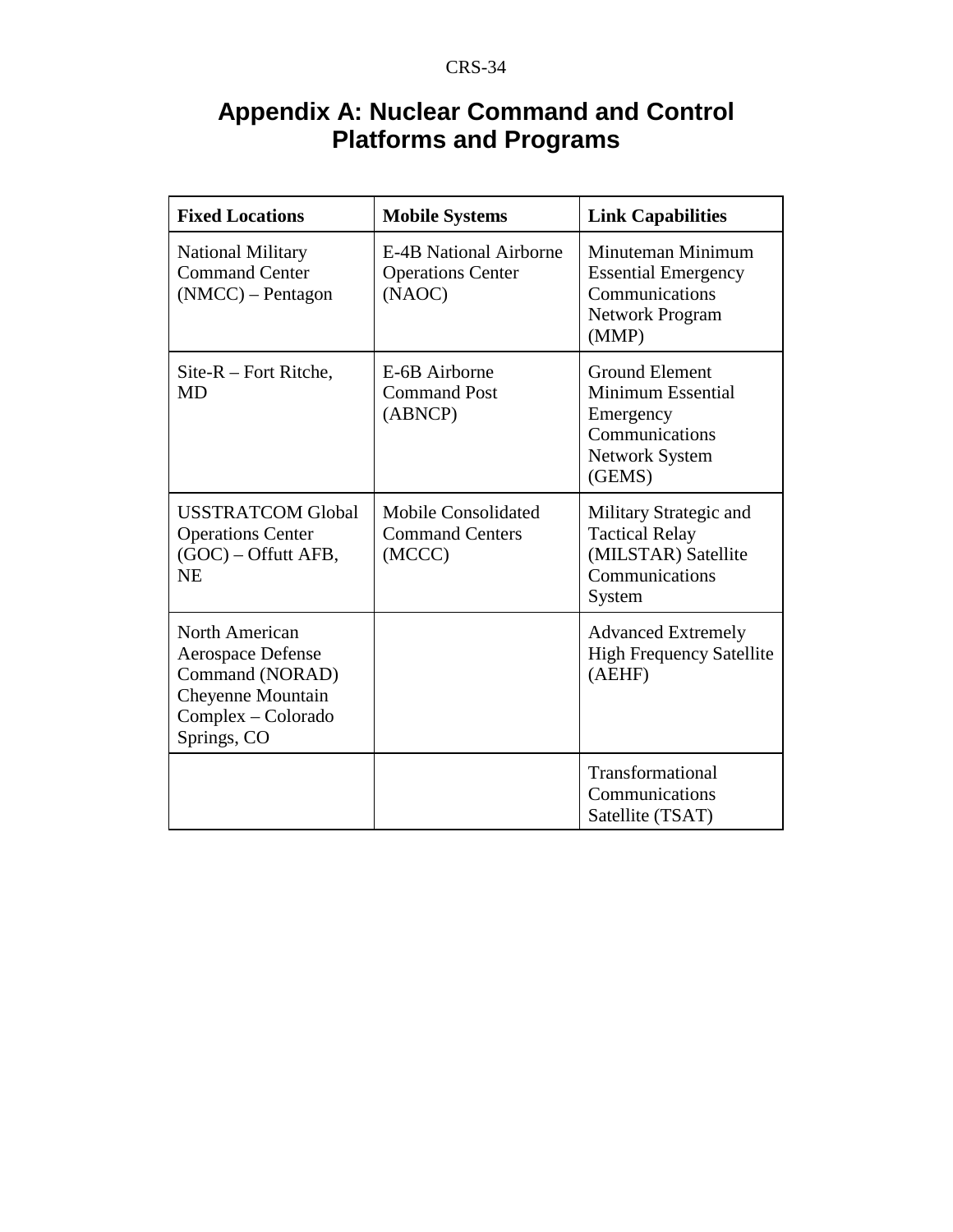# **Appendix B: Acronyms**

| <b>ABNCP</b>  | <b>Airborne Command Post</b>                                                                   |
|---------------|------------------------------------------------------------------------------------------------|
| <b>AEAO</b>   | Airborne Emergency Actions Officer                                                             |
| <b>AEHF</b>   | <b>Advanced Extremely High Frequency satellite</b>                                             |
| <b>AFSAT</b>  | Air Force Satellite communications payload                                                     |
| <b>ALCS</b>   | Airborne Launch and Control System                                                             |
| <b>C4ISR</b>  | Command, Control, Communications, Computers,<br>Intelligence, Surveillance, and Reconnaissance |
| <b>CAT</b>    | <b>Crisis Action Team</b>                                                                      |
| <b>CJCS</b>   | Chairman of the Joint Chiefs of Staff                                                          |
| COG           | Continuity of Government                                                                       |
| <b>COOP</b>   | <b>Continuity of Operations</b>                                                                |
| <b>DIRECT</b> | Defense Injection Reception Emergency action message<br>Command and control Terminal           |
| <b>DSCS</b>   | Defense Satellite Communications System                                                        |
| <b>DSP</b>    | Defense Support Program satellite                                                              |
| <b>EAM</b>    | <b>Emergency Action Message</b>                                                                |
| <b>EHF</b>    | <b>Extremely High Frequency</b>                                                                |
| <b>EMP</b>    | Electromagnetic Pulse                                                                          |
| <b>FLTSAT</b> | <b>Fleet Satellite communications</b>                                                          |
| <b>GEMS</b>   | Ground Element MEECN System                                                                    |
| <b>GEP</b>    | communications Ground Entry Point                                                              |
| GOC           | <b>Global Operations Center</b>                                                                |
| <b>IAEA</b>   | <b>International Atomic Energy Agency</b>                                                      |
| <b>ICBM</b>   | <b>Intercontinental Ballistic Missile</b>                                                      |
| <b>LCC</b>    | <b>Launch Control Center</b>                                                                   |
| <b>MCCC</b>   | <b>Mobile Consolidated Command Center</b>                                                      |
| <b>MEECN</b>  | Minimum Essential Emergency Communications Network                                             |